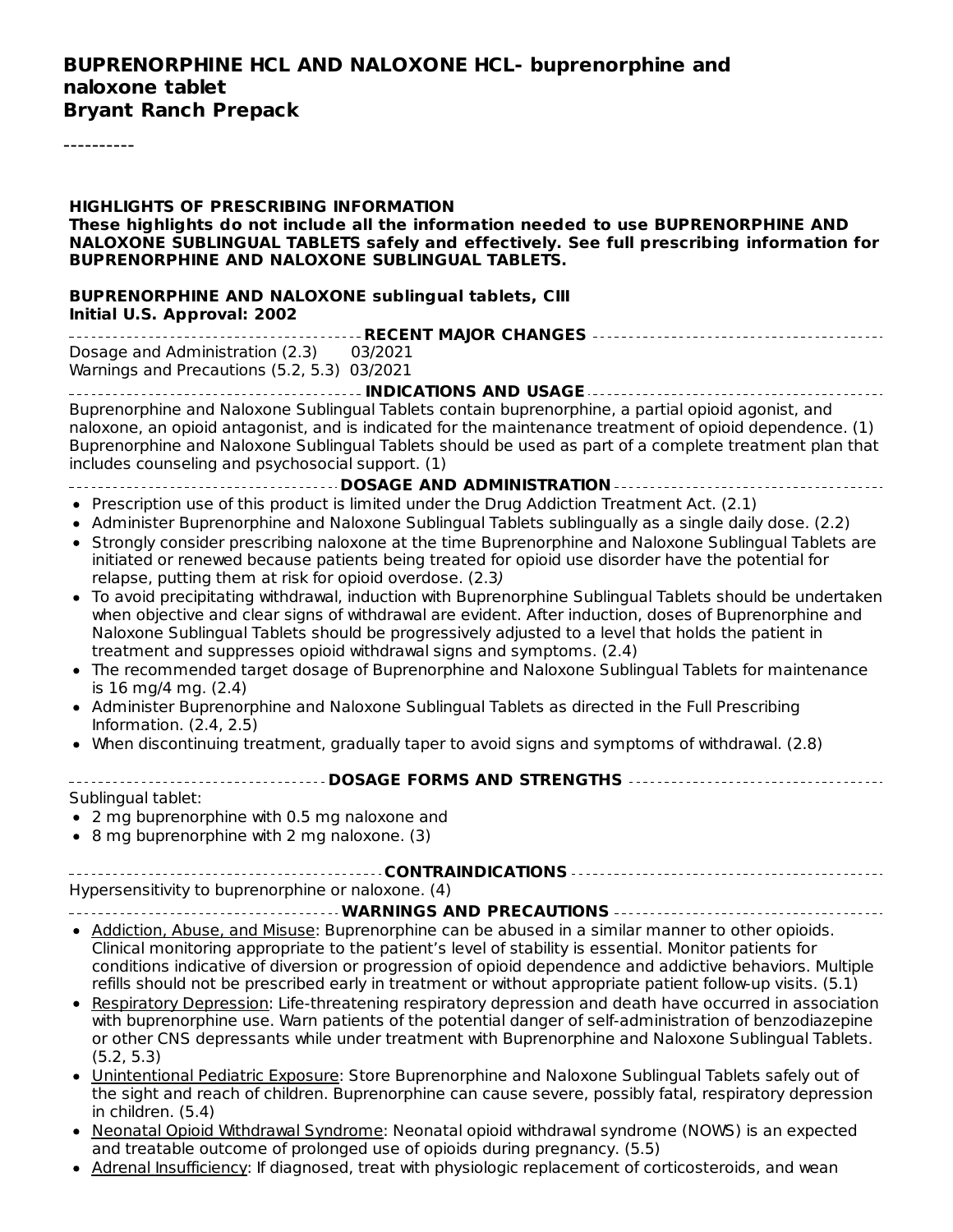Adrenal Insufficiency: If diagnosed, treat with physiologic replacement of corticosteroids, and wean  $\alpha$ patient off of the opioid. (5.6)

- Risk of Opioid Withdrawal with Abrupt Discontinuation: If treatment is temporarily interrupted or  $\bullet$ discontinued, monitor patients for withdrawal and treat appropriately. (5.7)
- Risk of Hepatitis, Hepatic Events: Monitor liver function tests prior to initiation and during treatment and evaluate suspected hepatic events. (5.8)
- Precipitation of Opioid Withdrawal Signs and Symptoms: An opioid withdrawal syndrome is likely to occur with parenteral misuse of Buprenorphine and Naloxone Sublingual Tablets by individuals physically dependent on full opioid agonists, or by sublingual administration before the agonist effects of other opioids have subsided. (5.10)
- Risk of Overdose in Opioid-Naïve Patients: Buprenorphine and Naloxone Sublingual Tablets are not appropriate as an analgesic. There have been reported deaths of opioid naïve individuals who received a 2 mg sublingual dose. (5.11)
- 

**ADVERSE REACTIONS**

Adverse events commonly observed with administration of Buprenorphine and Naloxone Sublingual Tablets are oral hypoesthesia, glossodynia, oral mucosal erythema, headache, nausea, vomiting, hyperhidrosis, constipation, signs and symptoms of withdrawal, insomnia, pain, and peripheral edema. (6)

#### **To report SUSPECTED ADVERSE REACTIONS, contact Amneal Pharmaceuticals at 1-877-835- 5472, FDA at 1-800-FDA-1088, or www.fda.gov/medwatch.**

- **DRUG INTERACTIONS Benzodiazepines: Use caution in prescribing Buprenorphine and Naloxone Sublingual Tablets for** patients receiving benzodiazepines or other CNS depressants and warn patients against concomitant self-administration/misuse. (7)
- CYP3A4 Inhibitors and Inducers: Monitor patients starting or ending CYP3A4 inhibitors or inducers for potential over- or under- dosing. (7)
- Antiretrovirals: Patients who are on chronic buprenorphine treatment should have their dose monitored if NNRTIs are added to their treatment regimen. Monitor patients taking buprenorphine and atazanavir with and without ritonavir, and reduce dose of buprenorphine if warranted (7)
- Serotonergic Drugs: Concomitant use may result in serotonin syndrome. Discontinue Buprenorphine and Naloxone Sublingual Tablets if serotonin syndrome is suspected. (7)

#### **USE IN SPECIFIC POPULATIONS**

- Lactation: Buprenorphine passes into mother's milk. (8.2)
- Geriatric Patients: Monitor for sedation and respiratory depression. (8.5)
- Moderate and Severe Hepatic Impairment: Buprenorphine/naloxone products are not recommended in patients with severe hepatic impairment and may not be appropriate for patients with moderate hepatic impairment. (8.6)

#### **See 17 for PATIENT COUNSELING INFORMATION and Medication Guide.**

**Revised: 2/2022**

#### **FULL PRESCRIBING INFORMATION: CONTENTS\***

#### **1 INDICATIONS AND USAGE**

#### **2 DOSAGE AND ADMINISTRATION**

- 2.1 Drug Addiction Treatment Act
- 2.2 Important Dosage and Administration Information
- 2.3 Patient Access to Naloxone for the Emergency Treatment of Opioid Overdose
- 2.4 Maintenance
- 2.5 Method of Administration
- 2.6 Clinical Supervision
- 2.7 Unstable Patients
- 2.8 Discontinuing Treatment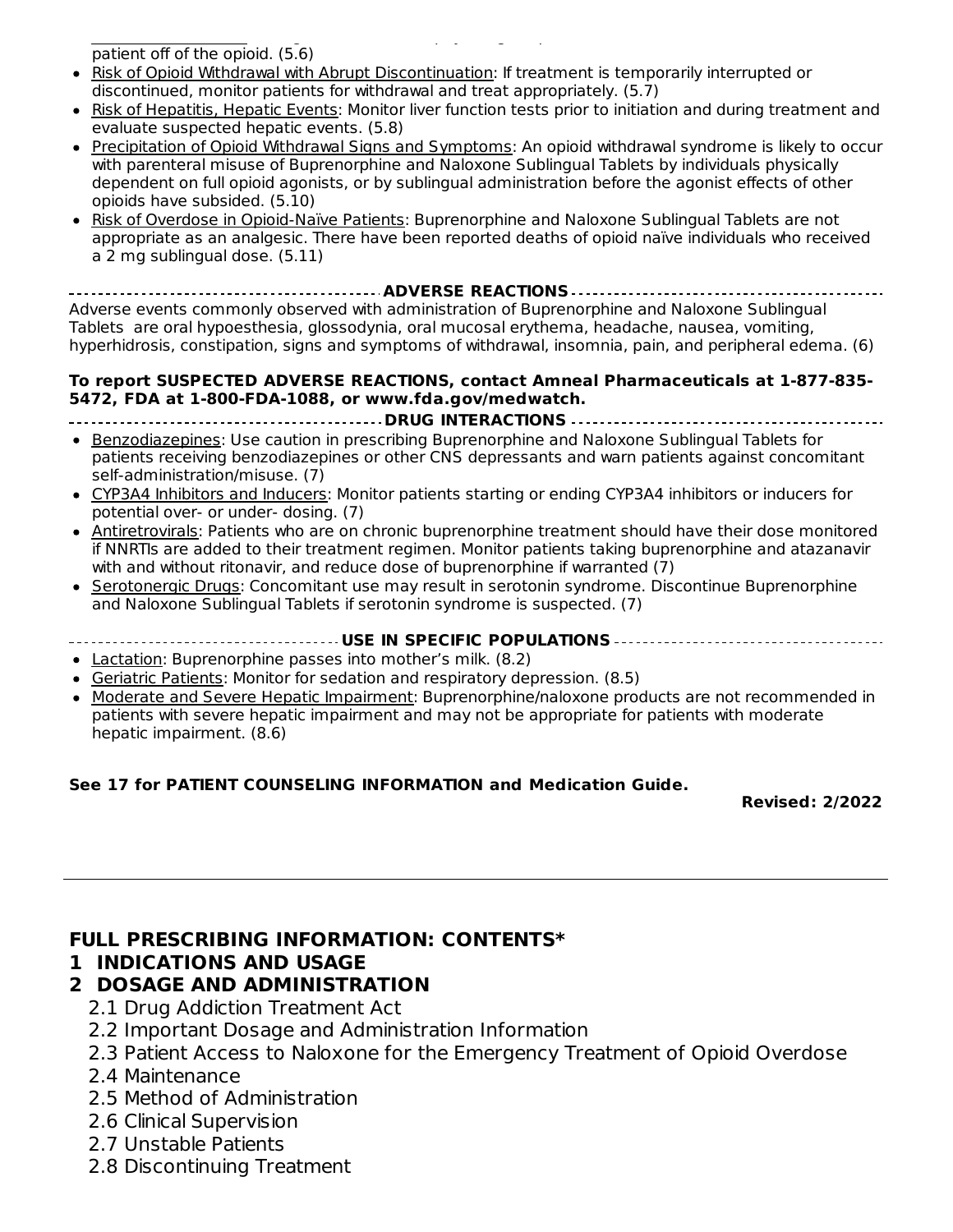2.9 Switching between Buprenorphine and Naloxone Sublingual Film and Buprenorphine and Naloxone Sublingual Tablets

## **3 DOSAGE FORMS AND STRENGTHS**

## **4 CONTRAINDICATIONS**

### **5 WARNINGS AND PRECAUTIONS**

5.1 Addiction, Abuse, and Misuse

5.2 Risk of Life-Threatening Respiratory and Central Nervous System (CNS) Depression

5.3 Managing Risks from Concomitant Use of Benzodiazepines or Other CNS **Depressants** 

- 5.4 Unintentional Pediatric Exposure
- 5.5 Neonatal Opioid Withdrawal Syndrome
- 5.6 Adrenal Insufficiency
- 5.7 Risk of Opioid Withdrawal with Abrupt Discontinuation
- 5.8 Risk of Hepatitis, Hepatic Events
- 5.9 Hypersensitivity Reactions
- 5.10 Precipitation of Opioid Withdrawal Signs and Symptoms
- 5.11 Risk of Overdose in Opioid Naïve Patients
- 5.12 Use in Patients with Impaired Hepatic Function
- 5.13 Impairment of Ability to Drive or Operate Machinery
- 5.14 Orthostatic Hypotension
- 5.15 Elevation of Cerebrospinal Fluid Pressure
- 5.16 Elevation of Intracholedochal Pressure
- 5.17 Effects in Acute Abdominal Conditions

### **6 ADVERSE REACTIONS**

- 6.1 Clinical Trials Experience
- 6.2 Post-marketing Experience

### **7 DRUG INTERACTIONS**

## **8 USE IN SPECIFIC POPULATIONS**

- 8.1 Pregnancy
- 8.2 Lactation
- 8.3 Females and Males of Reproductive Potential
- 8.4 Pediatric Use
- 8.5 Geriatric Use
- 8.6 Hepatic Impairment
- 8.7 Renal Impairment

## **9 DRUG ABUSE AND DEPENDENCE**

- 9.1 Controlled Substance
- 9.2 Abuse
- 9.3 Dependence
- **10 OVERDOSAGE**

### **11 DESCRIPTION**

## **12 CLINICAL PHARMACOLOGY**

- 12.1 Mechanism of Action
- 12.2 Pharmacodynamics
- 12.3 Pharmacokinetics

## **13 NONCLINICAL TOXICOLOGY**

13.1 Carcinogenesis, Mutagenesis, Impairment of Fertility

### **14 CLINICAL STUDIES**

**16 HOW SUPPLIED/STORAGE AND HANDLING**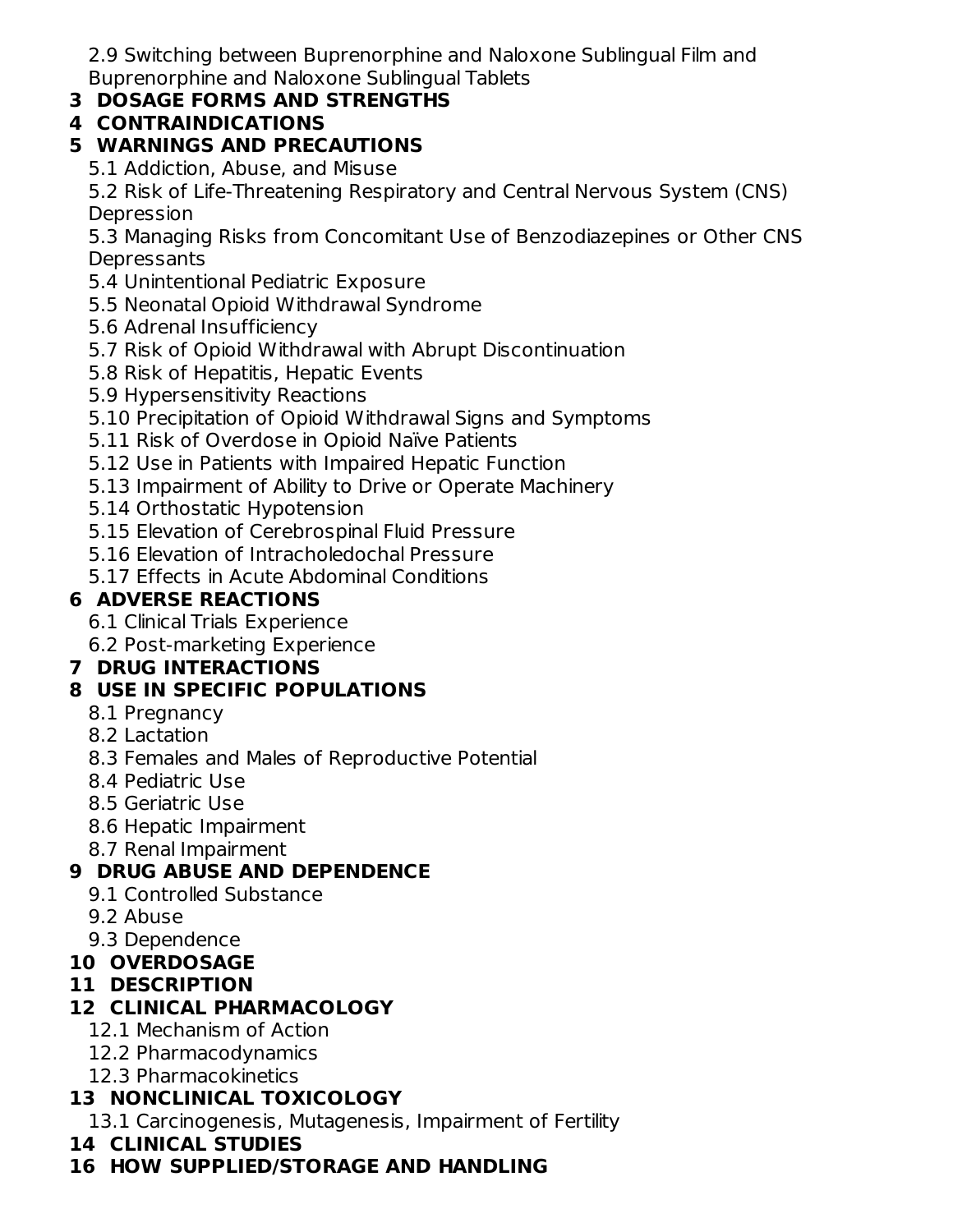#### **17 PATIENT COUNSELING INFORMATION**

 $\ast$  Sections or subsections omitted from the full prescribing information are not listed.

#### **FULL PRESCRIBING INFORMATION**

#### **1 INDICATIONS AND USAGE**

Buprenorphine and Naloxone Sublingual Tablets are indicated for the maintenance treatment of opioid dependence. Buprenorphine and Naloxone Sublingual Tablets should be used as part of a complete treatment plan that includes counseling and psychosocial support.

### **2 DOSAGE AND ADMINISTRATION**

#### **2.1 Drug Addiction Treatment Act**

Under the Drug Addiction Treatment Act (DATA) codified at 21 U.S.C. 823(g), prescription use of this product in the treatment of opioid dependence is limited to healthcare providers who meet certain qualifying requirements, and who have notified the Secretary of Health and Human Services (HHS) of their intent to prescribe this product for the treatment of opioid dependence and have been assigned a unique identification number that must be included on every prescription.

#### **2.2 Important Dosage and Administration Information**

Buprenorphine and Naloxone Sublingual Tablets are administered sublingually as a single daily dose. Buprenorphine and Naloxone Sublingual Tablets should be used in patients who have been initially inducted using Buprenorphine Sublingual Tablets.

Medication should be prescribed in consideration of the frequency of visits. Provision of multiple refills is not advised early in treatment or without appropriate patient follow-up visits.

#### **2.3 Patient Access to Naloxone for the Emergency Treatment of Opioid Overdose**

Discuss the availability of naloxone for the emergency treatment of opioid overdose with the patient and caregiver. Because patients being treated for opioid use disorder have the potential for relapse, putting them at risk for opioid overdose, strongly consider prescribing naloxone for the emergency treatment of opioid overdose, both when initiating and renewing treatment with Buprenorphine and Naloxone Sublingual Tablets. Also consider prescribing naloxone if the patient has household members (including children) or other close contacts at risk for accidental ingestion or opioid overdose [see Warnings and Precautions (5.2)].

Advise patients and caregivers that naloxone may also be administered for a known or suspected overdose with Buprenorphine and Naloxone Sublingual Tablets itself. Higher than normal doses and repeated administration of naloxone may be necessary due to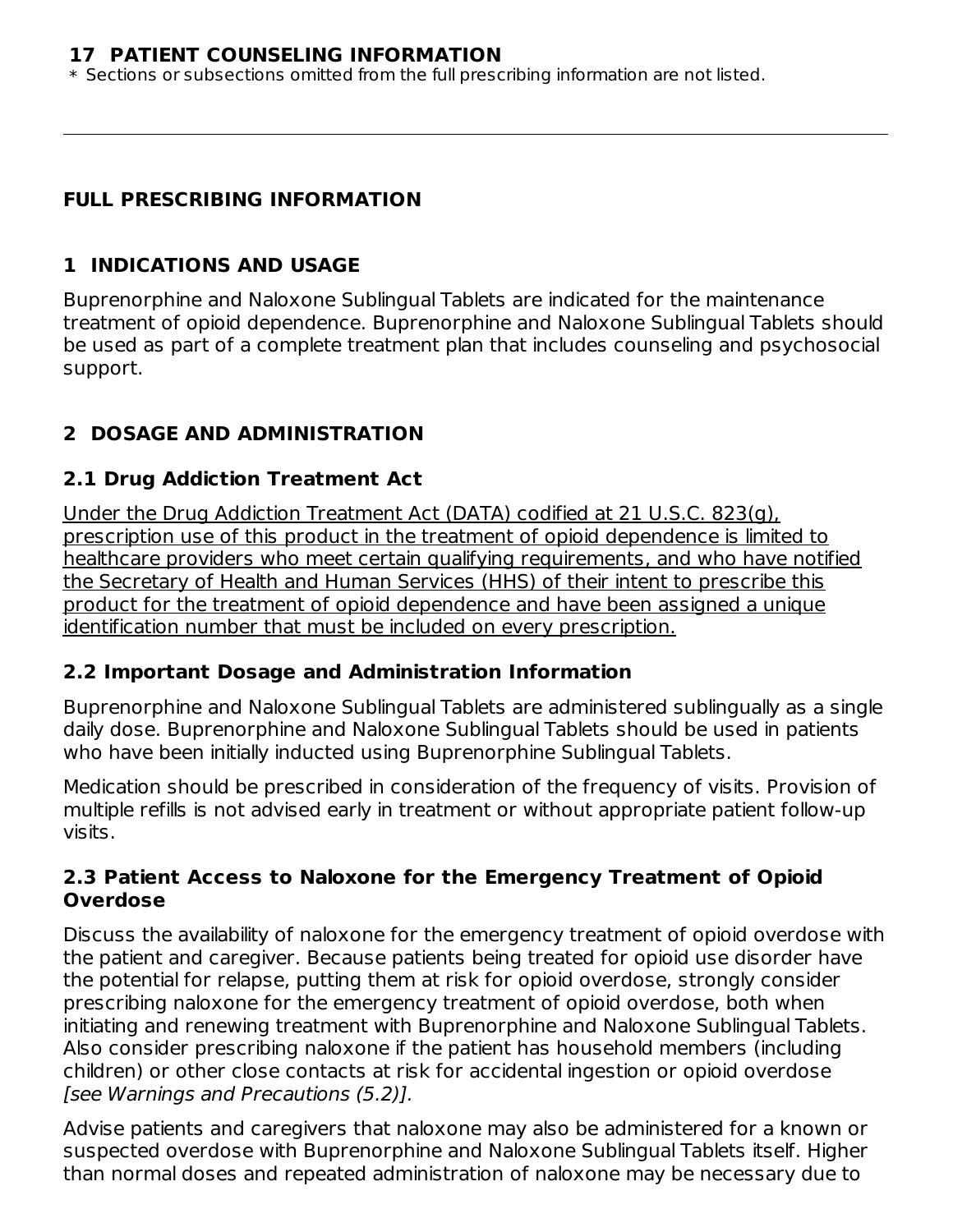the long duration of action of Buprenorphine and Naloxone Sublingual Tablets and its affinity for the mu opioid receptor [see Overdosage (10)].

Inform patients and caregivers of their options for obtaining naloxone as permitted by individual state naloxone dispensing and prescribing requirements or guidelines (e.g., by prescription, directly from a pharmacist, or as part of a community-based program) [see Patient Counseling Information (17)].

## **2.4 Maintenance**

- The dosage of Buprenorphine and Naloxone Sublingual Tablets should be progressively adjusted in increments/decrements of 2 mg/0.5 mg or 4 mg/1 mg buprenorphine/naloxone to a level that holds the patient in treatment and suppresses opioid withdrawal signs and symptoms.
- The maintenance dose of Buprenorphine and Naloxone Sublingual Tablets is generally in the range of 4 mg/1 mg buprenorphine/naloxone to 24 mg/6 mg buprenorphine/naloxone per day depending on the individual patient. The recommended target dosage of Buprenorphine and Naloxone Sublingual Tablets is 16 mg/4 mg buprenorphine/naloxone/day as a single daily dose. Dosages higher than 24 mg/6 mg have not been demonstrated to provide any clinical advantage.
- When determining the prescription quantity for unsupervised administration, consider the patient's level of stability, the security of his or her home situation, and other factors likely to affect the ability to manage supplies of take-home medication.
- There is no maximum recommended duration of maintenance treatment. Patients may require treatment indefinitely and should continue for as long as patients are benefiting and the use of Buprenorphine and Naloxone Sublingual Tablets contributes to the intended treatment goals.

## **2.5 Method of Administration**

Buprenorphine and Naloxone Sublingual Tablets must be administered whole. Do not cut, chew, or swallow Buprenorphine and Naloxone Sublingual Tablets. Advise patients not to eat or drink anything until the tablet is completely dissolved.

Buprenorphine and Naloxone Sublingual Tablets should be placed under the tongue until it is dissolved. For doses requiring the use of more than two tablets, patients are advised to either place all the tablets at once or alternatively (if they cannot fit in more than two tablets comfortably), place two tablets at a time under the tongue. Either way, the patients should continue to hold the tablets under the tongue until they dissolve; swallowing the tablets reduces the bioavailability of the drug. To ensure consistency in bioavailability, patients should follow the same manner of dosing with continued use of the product.

Proper administration technique should be demonstrated to the patient.

# **2.6 Clinical Supervision**

Treatment should be initiated with supervised administration, progressing to unsupervised administration as the patient's clinical stability permits. Buprenorphine and Naloxone Sublingual Tablets are subject to diversion and abuse. When determining the prescription quantity for unsupervised administration, consider the patient's level of stability, the security of his or her home situation, and other factors likely to affect the ability to manage supplies of take-home medication.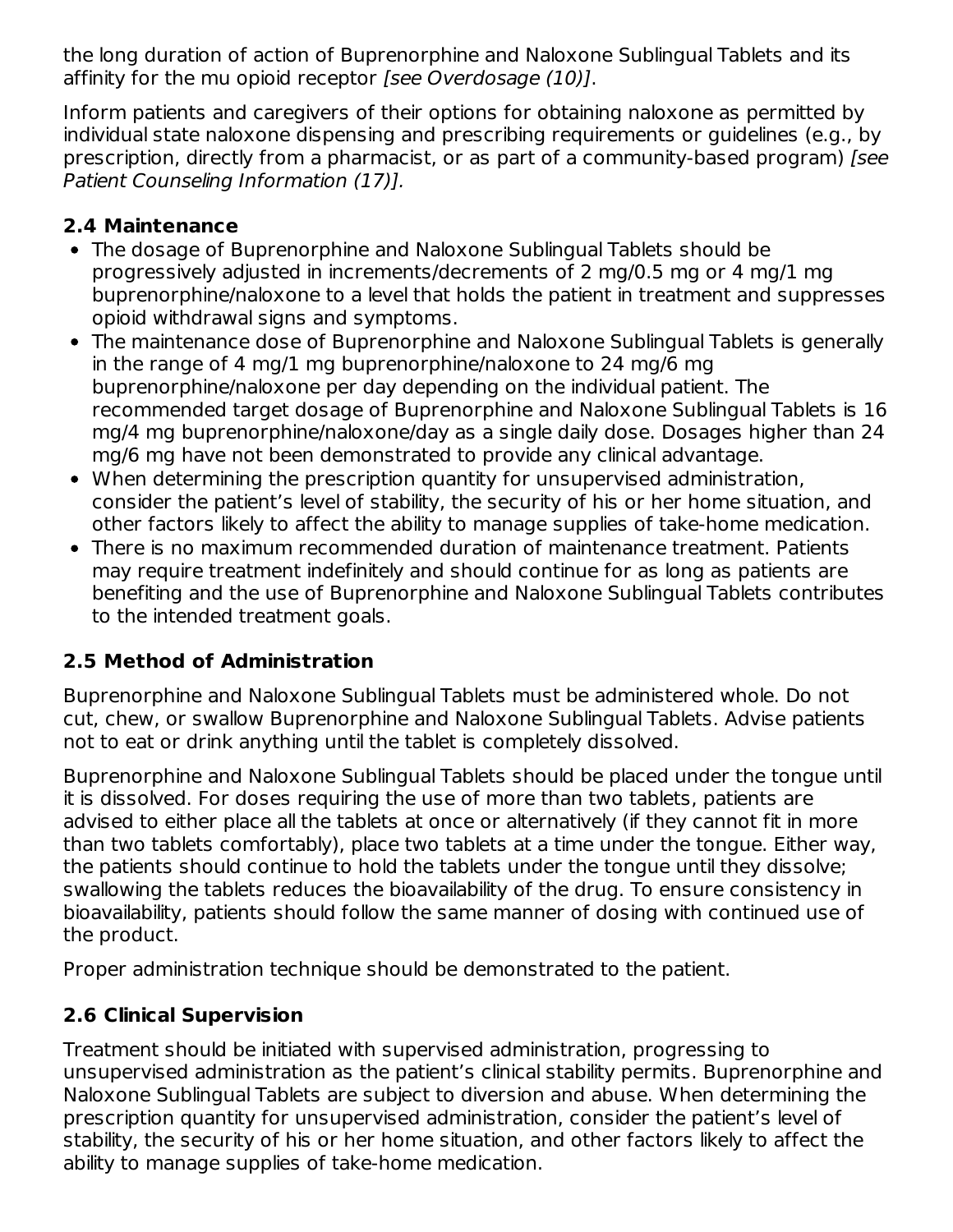Ideally patients should be seen at reasonable intervals (e.g., at least weekly during the first month of treatment) based upon the individual circumstances of the patient. Medication should be prescribed in consideration of the frequency of visits. Provision of multiple refills is not advised early in treatment or without appropriate patient follow-up visits. Periodic assessment is necessary to determine compliance with the dosing regimen, effectiveness of the treatment plan, and overall patient progress.

Once a stable dosage has been achieved and patient assessment (e.g., urine drug screening) does not indicate illicit drug use, less frequent follow-up visits may be appropriate. A once-monthly visit schedule may be reasonable for patients on a stable dosage of medication who are making progress toward their treatment objectives. Continuation or modification of pharmacotherapy should be based on the healthcare provider's evaluation of treatment outcomes and objectives such as:

- 1. Absence of medication toxicity
- 2. Absence of medical or behavioral adverse effects
- 3. Responsible handling of medications by the patient
- 4. Patient's compliance with all elements of the treatment plan (including recoveryoriented activities, psychotherapy, and/or other psychosocial modalities)
- 5. Abstinence from illicit drug use (including problematic alcohol and/or benzodiazepine use)

If treatment goals are not being achieved, the healthcare provider should re-evaluate the appropriateness of continuing the current treatment.

### **2.7 Unstable Patients**

Healthcare providers will need to decide when they cannot appropriately provide further management for particular patients. For example, some patients may be abusing or dependent on various drugs, or unresponsive to psychosocial intervention such that the healthcare provider does not feel that he/she has the expertise to manage the patient. In such cases, the healthcare provider may want to assess whether to refer the patient to a specialist or more intensive behavioral treatment environment. Decisions should be based on a treatment plan established and agreed upon with the patient at the beginning of treatment.

Patients who continue to misuse, abuse, or divert buprenorphine products or other opioids should be provided with, or referred to, more intensive and structured treatment.

## **2.8 Discontinuing Treatment**

The decision to discontinue therapy with Buprenorphine and Naloxone Sublingual Tablets after a period of maintenance should be made as part of a comprehensive treatment plan. Advise patients of the potential to relapse to illicit drug use following discontinuation of opioid agonist/partial agonist medication-assisted treatment. Taper patients to reduce the occurrence of withdrawal signs and symptoms [see Warnings and Precautions  $(5.7)$ ].

#### **2.9 Switching between Buprenorphine and Naloxone Sublingual Film and Buprenorphine and Naloxone Sublingual Tablets**

Patients being switched between Buprenorphine and Naloxone Sublingual Tablets and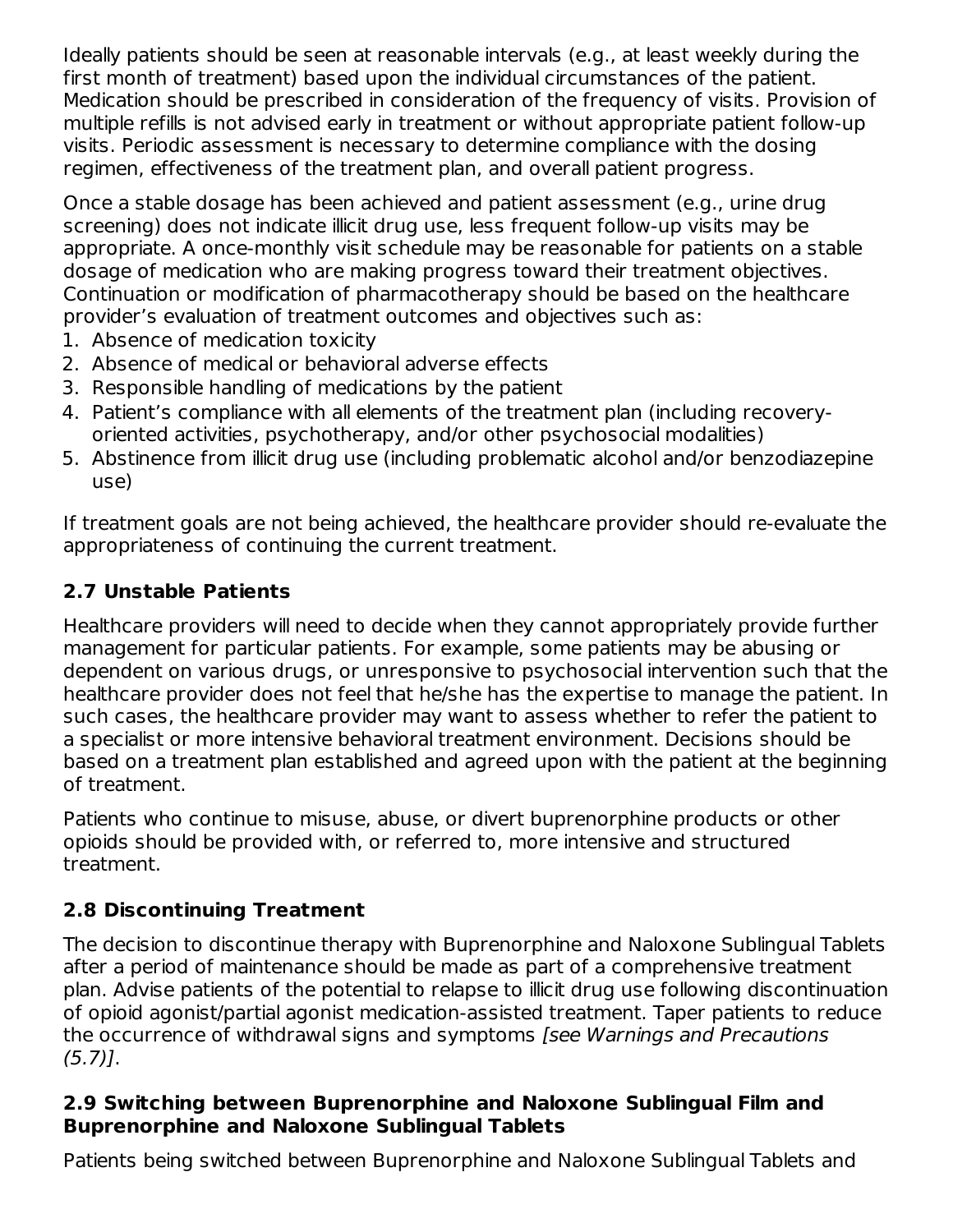buprenorphine and naloxone sublingual film should be started on the same dosage as the previously administered product. However, dosage adjustments may be necessary when switching between products. Because of the potentially greater relative bioavailability of buprenorphine and naloxone sublingual film compared to Buprenorphine and Naloxone Sublingual Tablets, patients switching from Buprenorphine and Naloxone Sublingual Tablets to buprenorphine and naloxone sublingual film should be monitored for over-medication. Those switching from buprenorphine and naloxone sublingual film to Buprenorphine and Naloxone Sublingual Tablets should be monitored for withdrawal or other indications of under dosing. In clinical studies, pharmacokinetics of buprenorphine and naloxone sublingual film was similar to the respective dosage strengths of Buprenorphine and Naloxone Sublingual Tablets, although not all doses and dose combinations met bioequivalence criteria.

# **3 DOSAGE FORMS AND STRENGTHS**

Buprenorphine and Naloxone Sublingual Tablets, USP are available in the following strengths and colors:

- 2 mg/0.5 mg: orange, round, biconvex tablet debossed "A" on one side and "14" on the other side.
- 8 mg/2 mg: orange, round, biconvex tablet debossed "AN 415" on one side and plain on the other side.

# **4 CONTRAINDICATIONS**

Buprenorphine and Naloxone Sublingual Tablets are contraindicated in patients with a history of hypersensitivity to buprenorphine or naloxone as serious adverse reactions, including anaphylactic shock, have been reported [see Warnings and Precautions (5.9)].

# **5 WARNINGS AND PRECAUTIONS**

## **5.1 Addiction, Abuse, and Misuse**

Buprenorphine and Naloxone Sublingual Tablets contain buprenorphine, a schedule III controlled substance that can be abused in a manner similar to other opioids, legal or illicit. Prescribe and dispense buprenorphine with appropriate precautions to minimize risk of misuse, abuse, or diversion, and ensure appropriate protection from theft, including in the home. Clinical monitoring appropriate to the patient's level of stability is essential. Multiple refills should not be prescribed early in treatment or without appropriate patient follow-up visits [see Drug Abuse and Dependence (9.2)].

#### **5.2 Risk of Life-Threatening Respiratory and Central Nervous System (CNS) Depression**

Buprenorphine has been associated with life-threatening respiratory depression and death. Many, but not all, post-marketing reports regarding coma and death involved misuse by self-injection or were associated with the concomitant use of buprenorphine and benzodiazepines or other CNS depressants, including alcohol. Warn patients of the potential danger of self-administration of benzodiazepines or other CNS depressants while under treatment with Buprenorphine and Naloxone Sublingual Tablets [see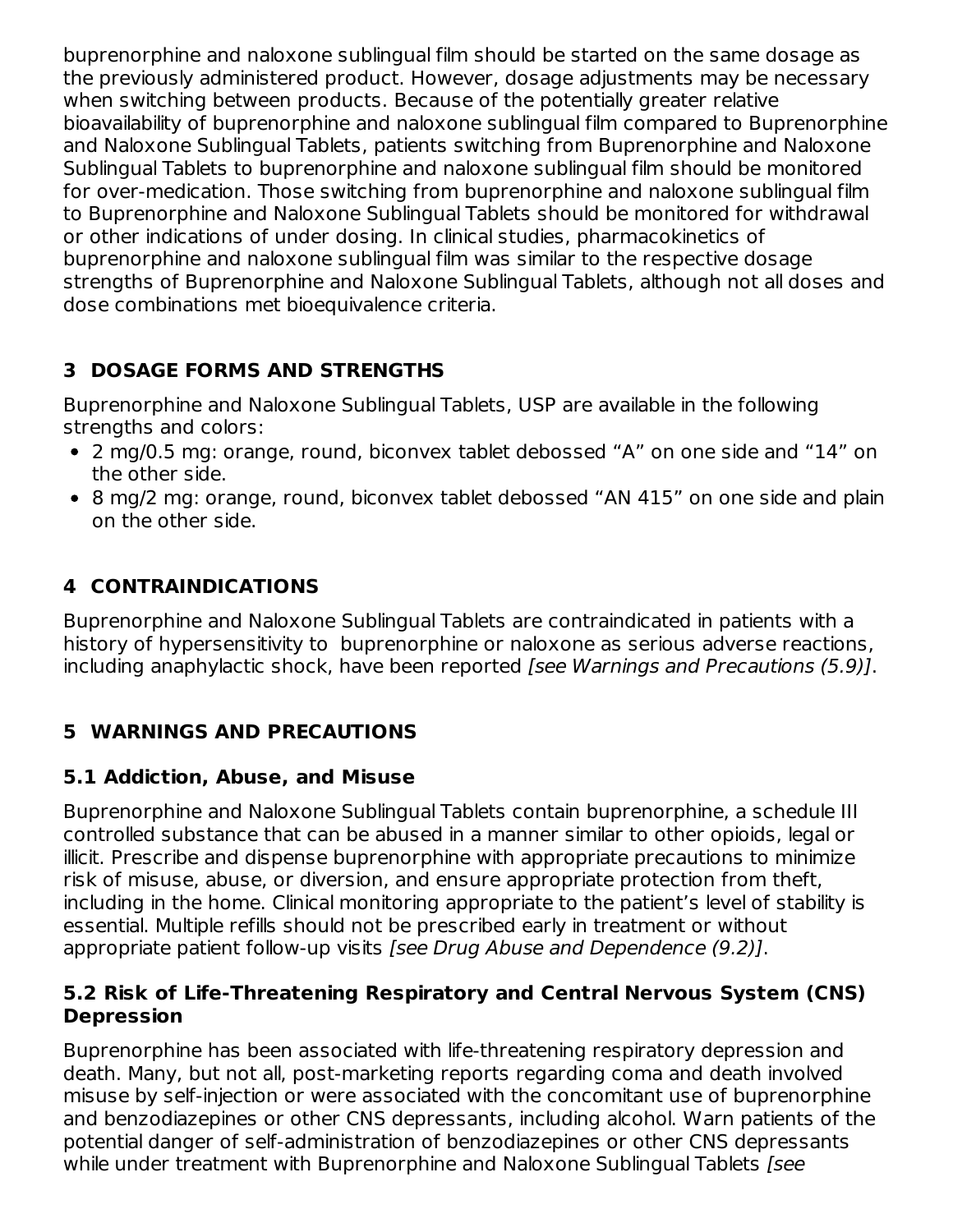#### Warnings and Precautions (5.3), Drug Interactions (7)].

Use Buprenorphine and Naloxone Sublingual Tablets with caution in patients with compromised respiratory function (e.g., chronic obstructive pulmonary disease, cor pulmonale, decreased respiratory reserve, hypoxia, hypercapnia, or pre-existing respiratory depression).

Educate patients and caregivers on how to recognize respiratory depression and emphasize the importance of calling 911 or getting emergency medical help right away in the event of a known or suspected overdose [see Patient Counseling Information (17)].

Opioids can cause sleep-related breathing disorders including central sleep apnea (CSA) and sleep-related hypoxemia. Opioid use increases the risk of CSA in a dose-dependent fashion. In patients who present with CSA, consider decreasing the opioid dosage using best practices for opioid taper [see Dosage and Administration (2.8)].

#### Patient Access to Naloxone for the Emergency Treatment of Opioid Overdose

Discuss the availability of naloxone for the emergency treatment of opioid overdose with the patient and caregiver.

Because patients being treated for opioid use disorder have the potential for relapse, putting them at risk for opioid overdose, strongly consider prescribing naloxone for the emergency treatment of opioid overdose, both when initiating and renewing treatment with Buprenorphine and Naloxone Sublingual Tablets. Also consider prescribing naloxone if the patient has household members (including children) or other close contacts at risk for accidental ingestion or opioid overdose [see Dosage and Administration (2.3)].

Advise patients and caregivers that naloxone may also be administered for a known or suspected overdose with Buprenorphine and Naloxone Sublingual Tablets itself. Higher than normal doses and repeated administration of naloxone may be necessary due to the long duration of action of Buprenorphine and Naloxone Sublingual Tablets and its affinity for the mu opioid receptor [see Overdosage (10)].

Inform patients and caregivers of their options for obtaining naloxone as permitted by individual state naloxone dispensing and prescribing requirements or guidelines (e.g., by prescription, directly from a pharmacist, or as part of a community-based program).

Educate patients and caregivers on how to recognize respiratory depression and, if naloxone is prescribed, how to treat with naloxone. Emphasize the importance of calling 911 or getting emergency medical help, even if naloxone is administered [see Patient Counseling Information (17)].

#### **5.3 Managing Risks from Concomitant Use of Benzodiazepines or Other CNS Depressants**

Concomitant use of buprenorphine and benzodiazepines or other CNS depressants increases the risk of adverse reactions including overdose and death. Medicationassisted treatment of opioid use disorder, however, should not be categorically denied to patients taking these drugs. Prohibiting or creating barriers to treatment can pose an even greater risk of morbidity and mortality due to the opioid use disorder alone.

As a routine part of orientation to buprenorphine treatment, educate patients about the risks of concomitant use of benzodiazepines, sedatives, opioid analgesics, and alcohol.

Develop strategies to manage use of prescribed or illicit benzodiazepines or other CNS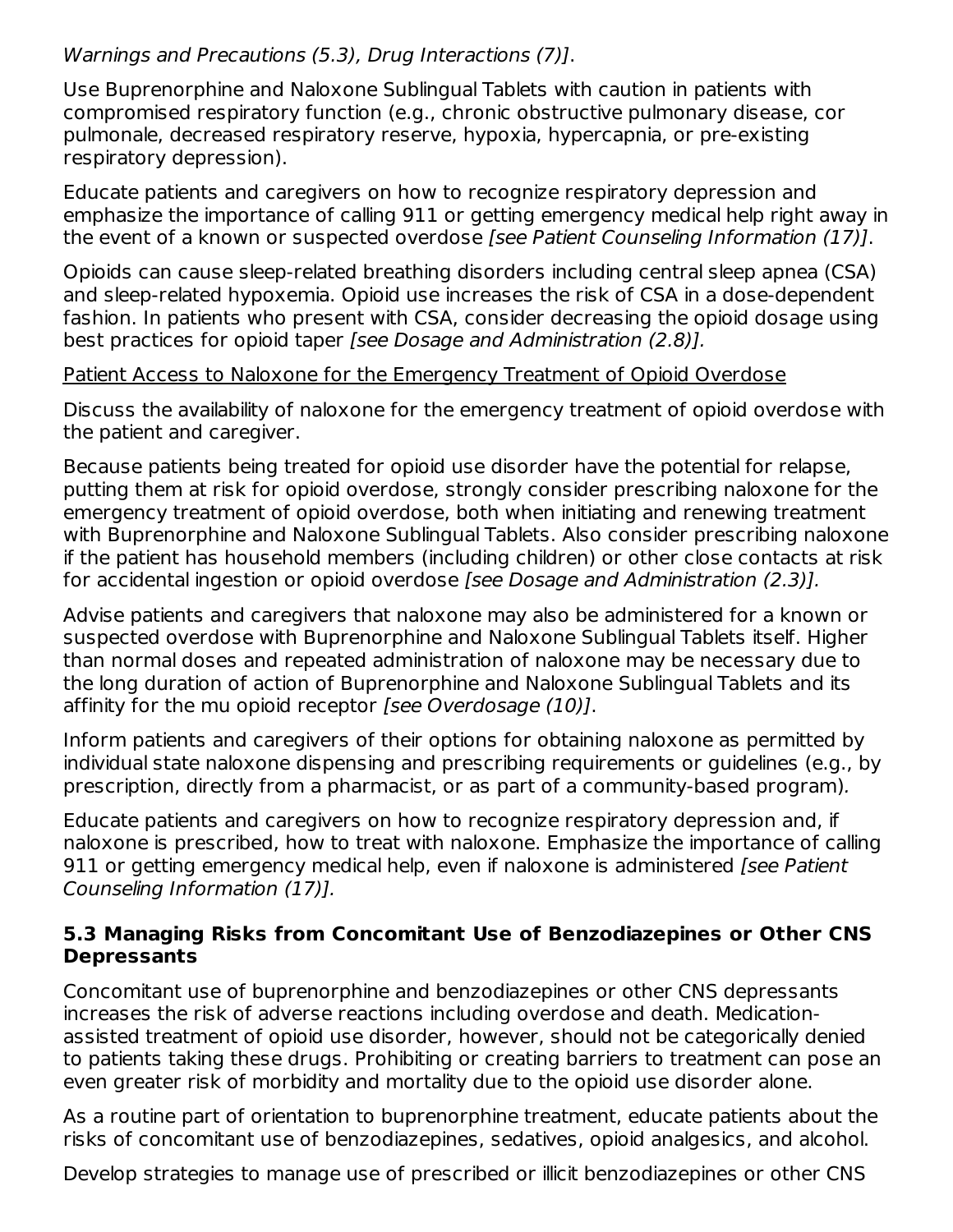depressants at initiation of buprenorphine treatment, or if it emerges as a concern during treatment. Adjustments to induction procedures and additional monitoring may be required. There is no evidence to support dose limitations or arbitrary caps of buprenorphine as a strategy to address benzodiazepine use in buprenorphine-treated patients. However, if a patient is sedated at the time of buprenorphine dosing, delay or omit the buprenorphine dose if appropriate.

Cessation of benzodiazepines or other CNS depressants is preferred in most cases of concomitant use. In some cases, monitoring in a higher level of care for taper may be appropriate. In others, gradually tapering a patient off of a prescribed benzodiazepine or other CNS depressant or decreasing to the lowest effective dose may be appropriate.

For patients in buprenorphine treatment, benzodiazepines are not the treatment of choice for anxiety or insomnia. Before co-prescribing benzodiazepines, ensure that patients are appropriately diagnosed and consider alternative medications and nonpharmacologic treatments to address anxiety or insomnia. Ensure that other healthcare providers prescribing benzodiazepines or other CNS depressants are aware of the patient's buprenorphine treatment and coordinate care to minimize the risks associated with concomitant use.

If concomitant use is warranted, strongly consider prescribing naloxone for the emergency treatment of opioid overdose, as is recommended for all patients in buprenorphine treatment for opioid use disorder [see Warnings and Precautions (5.2)].

In addition, take measures to confirm that patients are taking their medications as prescribed and are not diverting or supplementing with illicit drugs. Toxicology screening should test for prescribed and illicit benzodiazepines [see Drug Interactions (7)].

## **5.4 Unintentional Pediatric Exposure**

Buprenorphine can cause severe, possibly fatal, respiratory depression in children who are accidentally exposed to it. Store buprenorphine-containing medications safely out of the sight and reach of children and destroy any unused medication appropriately [see Patient Counseling Information (17)].

## **5.5 Neonatal Opioid Withdrawal Syndrome**

Neonatal opioid withdrawal syndrome (NOWS) is an expected and treatable outcome of prolonged use of opioids during pregnancy, whether that use is medically-authorized or illicit. Unlike opioid withdrawal syndrome in adults, NOWS may be life-threatening if not recognized and treated in the neonate. Healthcare professionals should observe newborns for signs of NOWS and manage accordingly [see Use in Specific Populations (8.1)].

Advise pregnant women receiving opioid addiction treatment with Buprenorphine and Naloxone Sublingual Tablets of the risk of neonatal opioid withdrawal syndrome and ensure that appropriate treatment will be available [see Use in Specific Populations (8.1)]. This risk must be balanced against the risk of untreated opioid addiction which often results in continued or relapsing illicit opioid use and is associated with poor pregnancy outcomes. Therefore, prescribers should discuss the importance and benefits of management of opioid addiction throughout pregnancy.

## **5.6 Adrenal Insufficiency**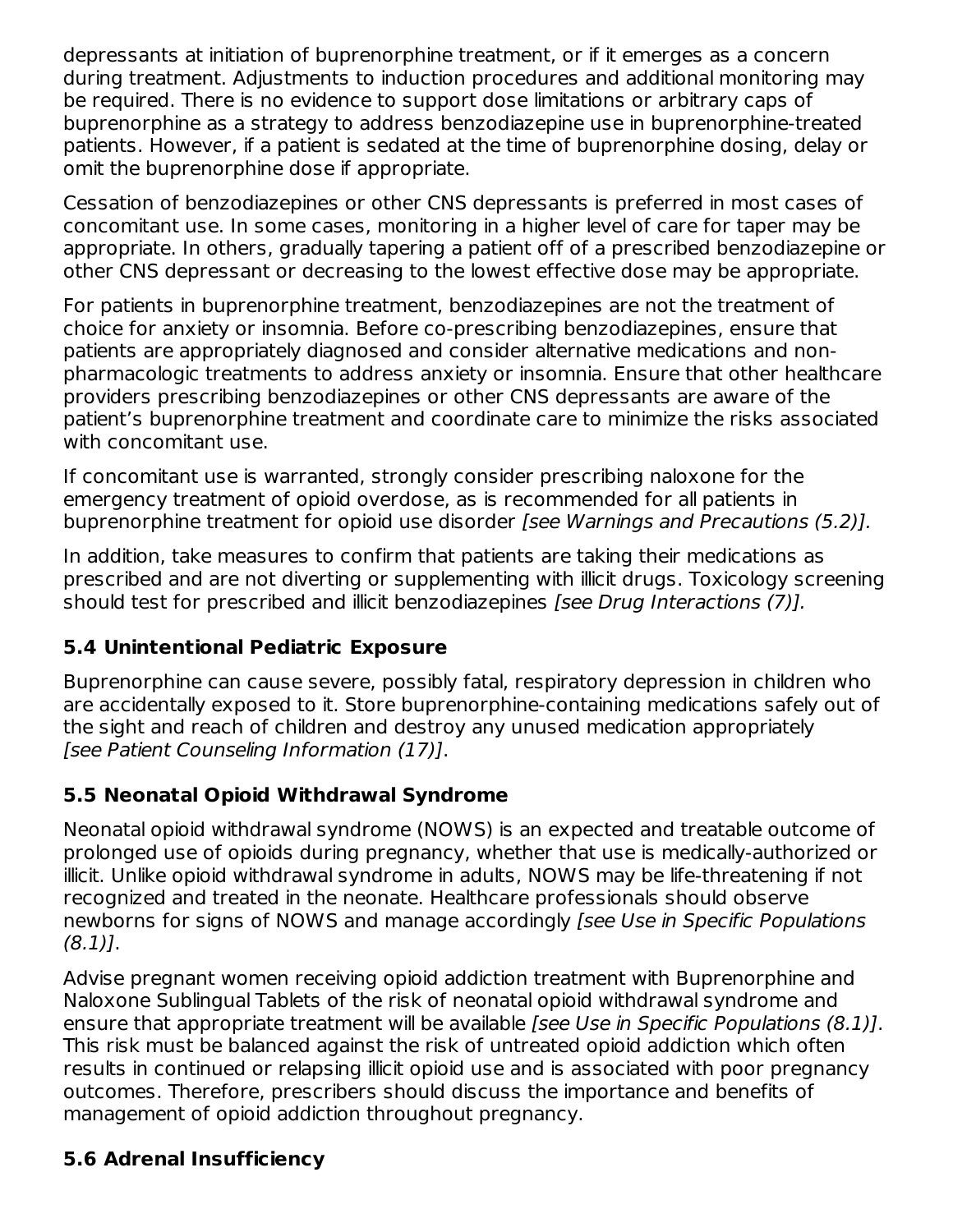Cases of adrenal insufficiency have been reported with opioid use, more often following greater than one month of use. Presentation of adrenal insufficiency may include nonspecific symptoms and signs including nausea, vomiting, anorexia, fatigue, weakness, dizziness, and low blood pressure. If adrenal insufficiency is suspected, confirm the diagnosis with diagnostic testing as soon as possible. If adrenal insufficiency is diagnosed, treat with physiologic replacement doses of corticosteroids. Wean the patient off of the opioid to allow adrenal function to recover and continue corticosteroid treatment until adrenal function recovers. Other opioids may be tried as some cases reported use of a different opioid without recurrence of adrenal insufficiency. The information available does not identify any particular opioids as being more likely to be associated with adrenal insufficiency.

## **5.7 Risk of Opioid Withdrawal with Abrupt Discontinuation**

Buprenorphine is a partial agonist at the mu-opioid receptor and chronic administration produces physical dependence of the opioid-type, characterized by withdrawal signs and symptoms upon abrupt discontinuation or rapid taper. The withdrawal syndrome is typically milder than seen with full agonists and may be delayed in onset *[see Drug Abuse* and Dependence (9.3)]. When discontinuing Buprenorphine and Naloxone Sublingual Tablets, gradually taper the dosage [see Dosage and Administration (2.8)].

# **5.8 Risk of Hepatitis, Hepatic Events**

Cases of cytolytic hepatitis and hepatitis with jaundice have been observed in individuals receiving buprenorphine in clinical trials and through post-marketing adverse event reports. The spectrum of abnormalities ranges from transient asymptomatic elevations in hepatic transaminases to case reports of death, hepatic failure, hepatic necrosis, hepatorenal syndrome, and hepatic encephalopathy. In many cases, the presence of pre-existing liver enzyme abnormalities, infection with hepatitis B or hepatitis C virus, concomitant usage of other potentially hepatotoxic drugs, and ongoing injecting drug use may have played a causative or contributory role. In other cases, insufficient data were available to determine the etiology of the abnormality. Withdrawal of buprenorphine has resulted in amelioration of acute hepatitis in some cases; however, in other cases no dose reduction was necessary. The possibility exists that buprenorphine had a causative or contributory role in the development of the hepatic abnormality in some cases. Liver function tests, prior to initiation of treatment is recommended to establish a baseline. Periodic monitoring of liver function during treatment is also recommended. A biological and etiological evaluation is recommended when a hepatic event is suspected. Depending on the case, Buprenorphine and Naloxone Sublingual Tablets may need to be carefully discontinued to prevent withdrawal signs and symptoms and a return by the patient to illicit drug use, and strict monitoring of the patient should be initiated.

# **5.9 Hypersensitivity Reactions**

Cases of hypersensitivity to buprenorphine and naloxone containing products have been reported both in clinical trials and in the post-marketing experience. Cases of bronchospasm, angioneurotic edema, and anaphylactic shock have been reported. The most common signs and symptoms include rashes, hives, and pruritus. A history of hypersensitivity to buprenorphine or naloxone is a contraindication to the use of Buprenorphine and Naloxone Sublingual Tablets.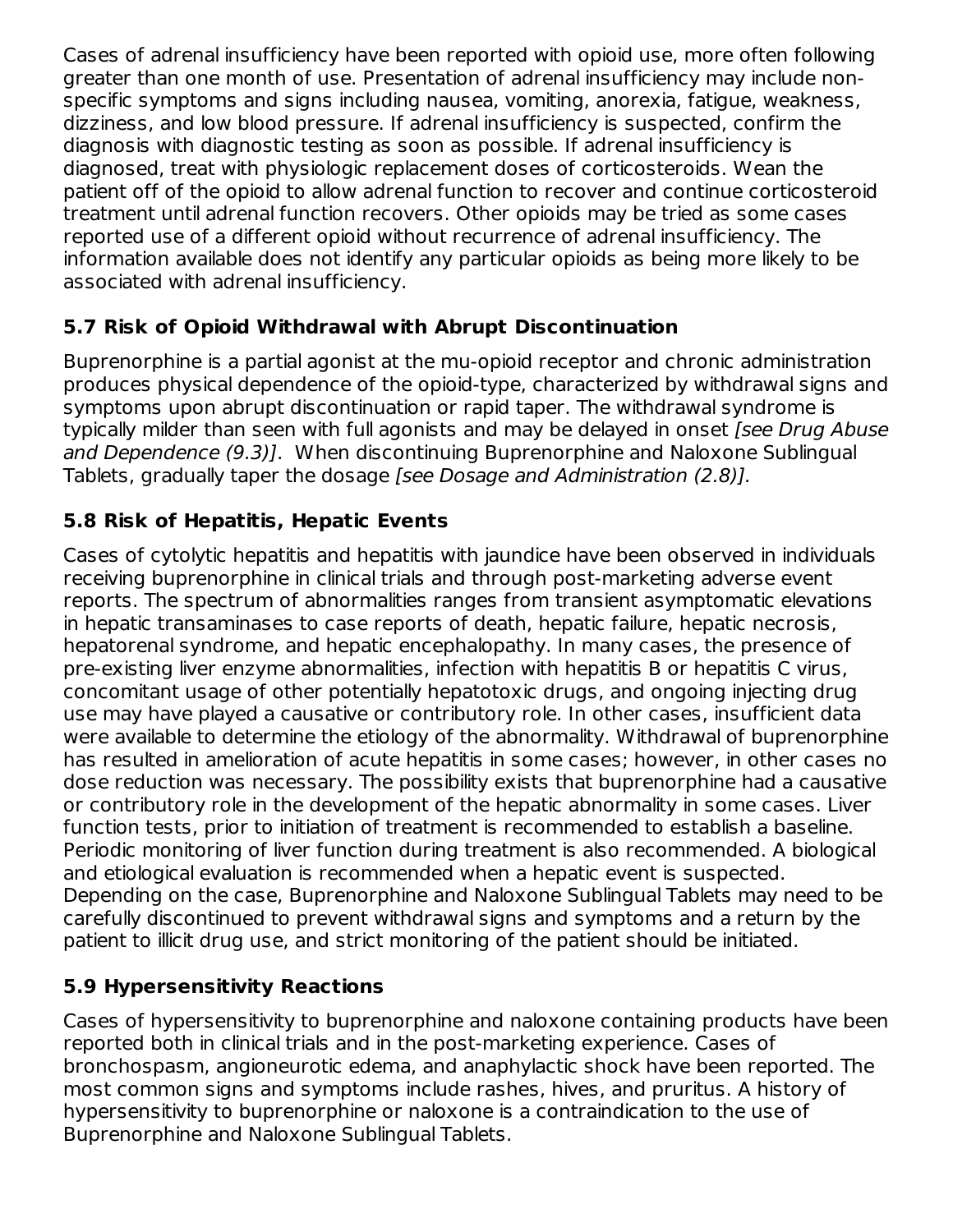## **5.10 Precipitation of Opioid Withdrawal Signs and Symptoms**

Because it contains naloxone, Buprenorphine and Naloxone Sublingual Tablets are highly likely to produce marked and intense withdrawal signs and symptoms if misused parenterally by individual dependent on full opioid agonists such as heroin, morphine, or methadone. Because of the partial agonist properties of buprenorphine, Buprenorphine and Naloxone Sublingual Tablets may precipitate opioid withdrawal signs and symptoms in such persons if administered sublingually before the agonist effects of the opioid have subsided.

### **5.11 Risk of Overdose in Opioid Naïve Patients**

There have been reported deaths of opioid naive individuals who received a 2 mg dose of buprenorphine as a sublingual tablet for analgesia. Buprenorphine and Naloxone Sublingual Tablets are not appropriate as an analgesic.

### **5.12 Use in Patients with Impaired Hepatic Function**

Buprenorphine/naloxone products are not recommended in patients with severe hepatic impairment and may not be appropriate for patients with moderate hepatic impairment. The doses of buprenorphine and naloxone in this fixed-dose combination product cannot be individually titrated, and hepatic impairment results in a reduced clearance of naloxone to a much greater extent than buprenorphine. Therefore, patients with severe hepatic impairment will be exposed to substantially higher levels of naloxone than patients with normal hepatic function. This may result in an increased risk of precipitated withdrawal at the beginning of treatment (induction) and may interfere with buprenorphine's efficacy throughout treatment. In patients with moderate hepatic impairment, the differential reduction of naloxone clearance compared to buprenorphine clearance is not as great as in subjects with severe hepatic impairment. However, buprenorphine/naloxone products are not recommended for initiation of treatment (induction) in patients with moderate hepatic impairment due to the increased risk of precipitated withdrawal. Buprenorphine/naloxone products may be used with caution for maintenance treatment in patients with moderate hepatic impairment who have initiated treatment on a buprenorphine product without naloxone. However, patients should be carefully monitored and consideration given to the possibility of naloxone interfering with buprenorphine's efficacy [see Use in Specific Populations (8.6)].

## **5.13 Impairment of Ability to Drive or Operate Machinery**

Buprenorphine and Naloxone Sublingual Tablets may impair the mental or physical abilities required for the performance of potentially dangerous tasks such as driving a car or operating machinery, especially during treatment induction and dose adjustment. Caution patients about driving or operating hazardous machinery until they are reasonably certain that Buprenorphine and Naloxone Sublingual Tablets therapy does not adversely affect his or her ability to engage in such activities.

## **5.14 Orthostatic Hypotension**

Like other opioids, Buprenorphine and Naloxone Sublingual Tablets may produce orthostatic hypotension in ambulatory patients.

## **5.15 Elevation of Cerebrospinal Fluid Pressure**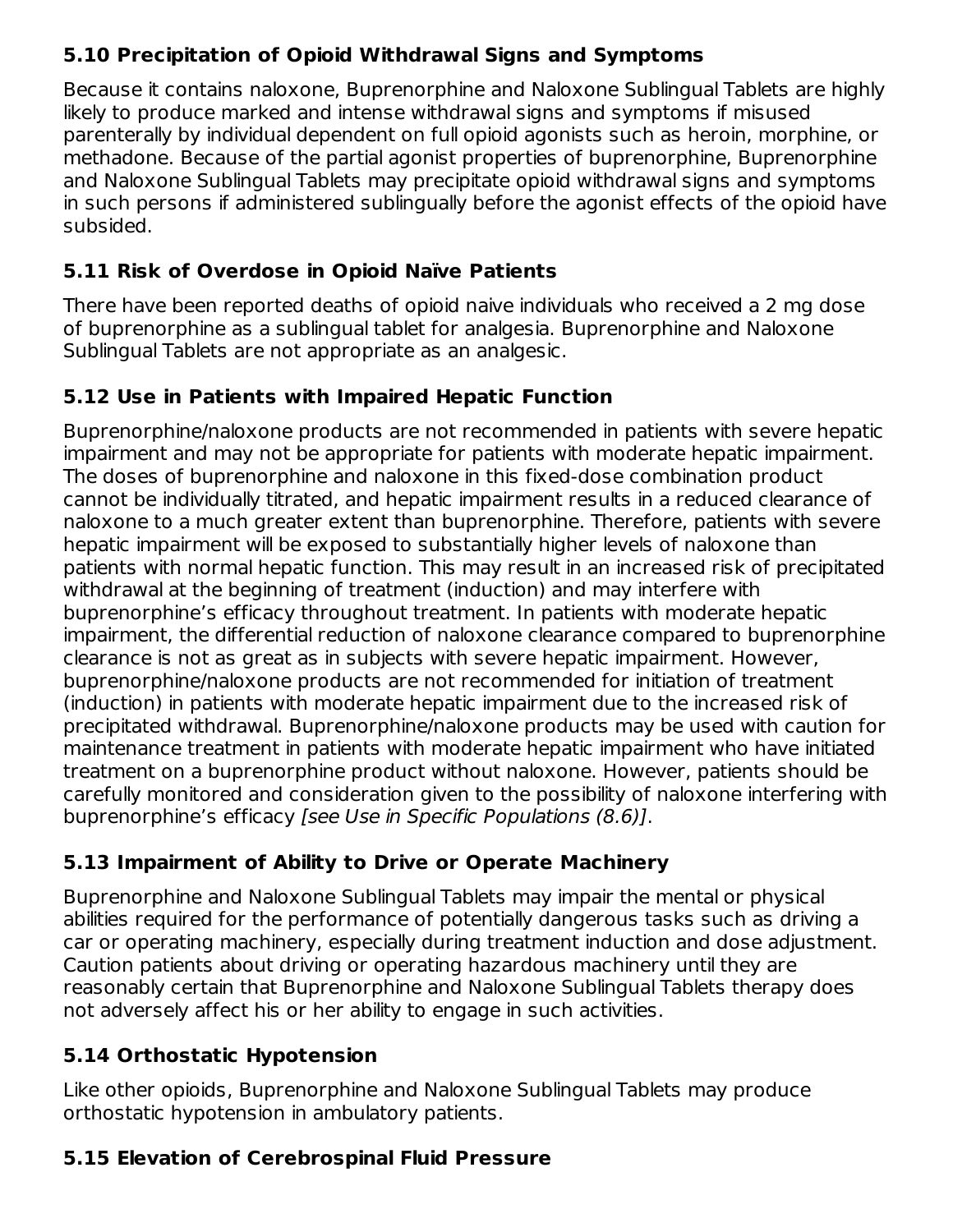Buprenorphine, like other opioids, may elevate cerebrospinal fluid pressure and should be used with caution in patients with head injury, intracranial lesions, and other circumstances when cerebrospinal pressure may be increased. Buprenorphine can produce miosis and changes in the level of consciousness that may interfere with patient evaluation.

## **5.16 Elevation of Intracholedochal Pressure**

Buprenorphine has been shown to increase intracholedochal pressure, as do other opioids, and thus should be administered with caution to patients with dysfunction of the biliary tract.

## **5.17 Effects in Acute Abdominal Conditions**

As with other opioids, buprenorphine may obscure the diagnosis or clinical course of patients with acute abdominal conditions.

## **6 ADVERSE REACTIONS**

The following serious adverse reactions are described elsewhere in the labeling:

- Addiction, Abuse, and Misuse [see Warnings and Precautions (5.1)]
- Respiratory and CNS Depression [see Warnings and Precautions (5.2, 5.3)]
- Neonatal Opioid Withdrawal Syndrome [see Warnings and Precautions (5.5)]
- Adrenal Insufficiency [see Warnings and Precautions (5.6)]
- Opioid Withdrawal [see Warnings and Precautions (5.7, 5.10)]
- Hepatitis, Hepatic Events [see Warnings and Precautions (5.8)]
- Hypersensitivity Reactions [see Warnings and Precautions (5.9)]
- Orthostatic Hypotension *[see Warnings and Precautions (5.14)]*
- Elevation of Cerebrospinal Fluid Pressure *[see Warnings and Precautions (5.15)]*
- Elevation of Intracholedochal Pressure *[see Warnings and Precautions (5.16)]*

### **6.1 Clinical Trials Experience**

Because clinical trials are conducted under widely varying conditions, adverse reaction rates observed in the clinical trials of a drug cannot be directly compared to rates in the clinical trials of another drug and may not reflect the rates observed in practice.

The safety of Buprenorphine and Naloxone Sublingual Tablets was evaluated in 497 opioid-dependent subjects. The prospective evaluation of Buprenorphine and Naloxone Sublingual Tablets was supported by clinical trials using Buprenorphine Sublingual Tablets (buprenorphine tablets without naloxone) and other trials using buprenorphine sublingual solutions. In total, safety data were available from 3214 opioid-dependent subjects exposed to buprenorphine at doses in the range used in treatment of opioid addiction.

Few differences in adverse event profile were noted between Buprenorphine and Naloxone Sublingual Tablets and Buprenorphine Sublingual Tablets or buprenorphine administered as a sublingual solution.

The following adverse events were reported to occur by at least 5% of patients in a 4 week study (Table 1).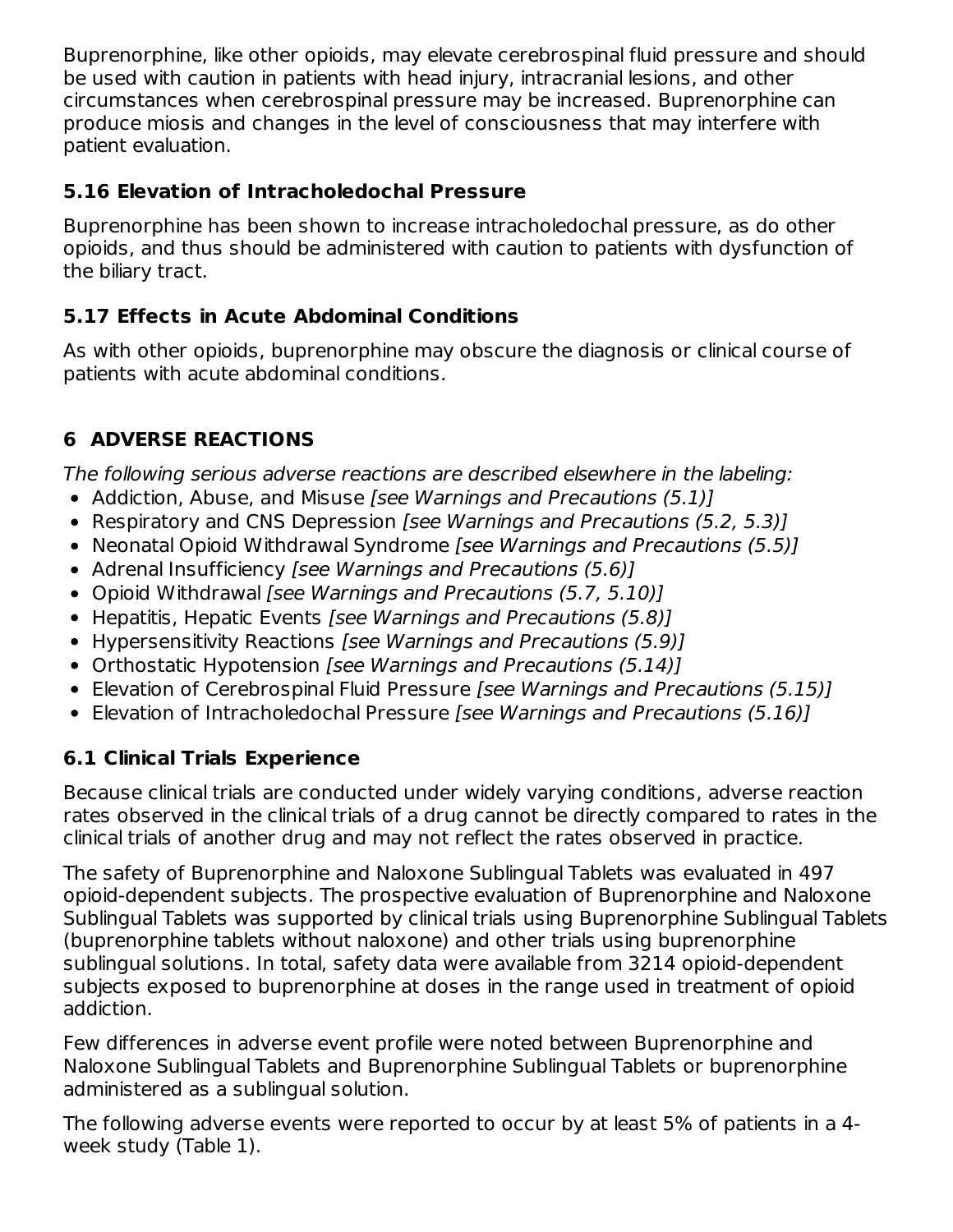**Table 1. Adverse Events ≥ 5% by Body System and Treatment Group in a 4 week Study**

|                                                           | N(% )                                                                             | N(% )          |  |
|-----------------------------------------------------------|-----------------------------------------------------------------------------------|----------------|--|
| <b>Body System/Adverse Event</b><br>(COSTART Terminology) | <b>Buprenorphine and Naloxone</b><br><b>Sublingual Tablets</b><br>16 mg/day N=107 | Placebo N=107  |  |
| <b>Body as a Whole</b>                                    |                                                                                   |                |  |
| Asthenia                                                  | 7 (6.5%)                                                                          | $(6.5\%)$<br>7 |  |
| <b>Chills</b>                                             | 8(7.5%)                                                                           | 8(7.5%)        |  |
| Headache                                                  | 39 (36.4%)                                                                        | 24 (22.4%)     |  |
| Infection                                                 | 6(5.6%)                                                                           | 7(6.5%)        |  |
| Pain                                                      | 24 (22.4%)                                                                        | 20 (18.7%)     |  |
| Pain Abdomen                                              | 12 (11.2%)                                                                        | 7(6.5%)        |  |
| Pain Back                                                 | 4 (3.7%)                                                                          | 12 (11.2%)     |  |
| Withdrawal Syndrome                                       | 27 (25.2%)                                                                        | 40 (37.4%)     |  |
| <b>Cardiovascular System</b>                              |                                                                                   |                |  |
| Vasodilation                                              | 10 (9.3%)                                                                         | 7(6.5%)        |  |
| <b>Digestive System</b>                                   |                                                                                   |                |  |
| Constipation                                              | 13 (12.1%)                                                                        | 3(2.8%)        |  |
| <b>Diarrhea</b>                                           | 4 (3.7%)                                                                          | 16 (15%)       |  |
| Nausea                                                    | 16 (15%)                                                                          | 12 (11.2%)     |  |
| Vomiting                                                  | 8(7.5%)                                                                           | 5(4.7%)        |  |
| <b>Nervous System</b>                                     |                                                                                   |                |  |
| Insomnia                                                  | 15 (14%)                                                                          | 17 (15.9%)     |  |
| <b>Respiratory System</b>                                 |                                                                                   |                |  |
| <b>Rhinitis</b>                                           | 5(4.7%)                                                                           | 14 (13.1%)     |  |
| <b>Skin and Appendages</b>                                |                                                                                   |                |  |
| Sweating                                                  | 15 (14%)                                                                          | 11 (10.3%)     |  |

The adverse event profile of buprenorphine was also characterized in the dosecontrolled study of buprenorphine solution, over a range of doses in four months of treatment. Table 2 shows adverse events reported by at least 5% of subjects in any dose group in the dose-controlled study.

| 16-week Study<br><b>Body</b>   |                           | <b>Buprenorphine Dose*</b> |                        |                    |                     |  |  |  |
|--------------------------------|---------------------------|----------------------------|------------------------|--------------------|---------------------|--|--|--|
| <b>System/Adverse</b><br>Event | Very Low* Low*<br>(N=184) | $(N=180)$                  | Moderate*<br>$(N=186)$ | High*<br>$(N=181)$ | Total*<br>$(N=731)$ |  |  |  |
| <b>COSTART</b><br>Terminology) | N(% )                     | N(% )                      | N(% )                  | N(% )              | N(% )               |  |  |  |
| <b>Body as a Whole</b>         |                           |                            |                        |                    |                     |  |  |  |
| <b>Abscess</b>                 | 9(5%)                     | 2(1%)                      | 3(2%)                  | 2 (1%)             | 16 (2%)             |  |  |  |
| Asthenia                       | 26 (14%)                  | 28 (16%)                   | 26 (14%)               | 24 (13%)           | 104 (14%)           |  |  |  |
| <b>Chills</b>                  | 11 (6%)                   | 12 (7%)                    | 9(5%)                  | 10 (6%)            | 42 (6%)             |  |  |  |
| Fever                          | 7 (4%)                    | 2(1%)                      | 2(1%)                  | 10 (6%)            | 21 (3%)             |  |  |  |
| Flu Syndrome                   | 4 (2%)                    | 13 (7%)                    | 19 (10%)               | 8(4%)              | 44 (6%)             |  |  |  |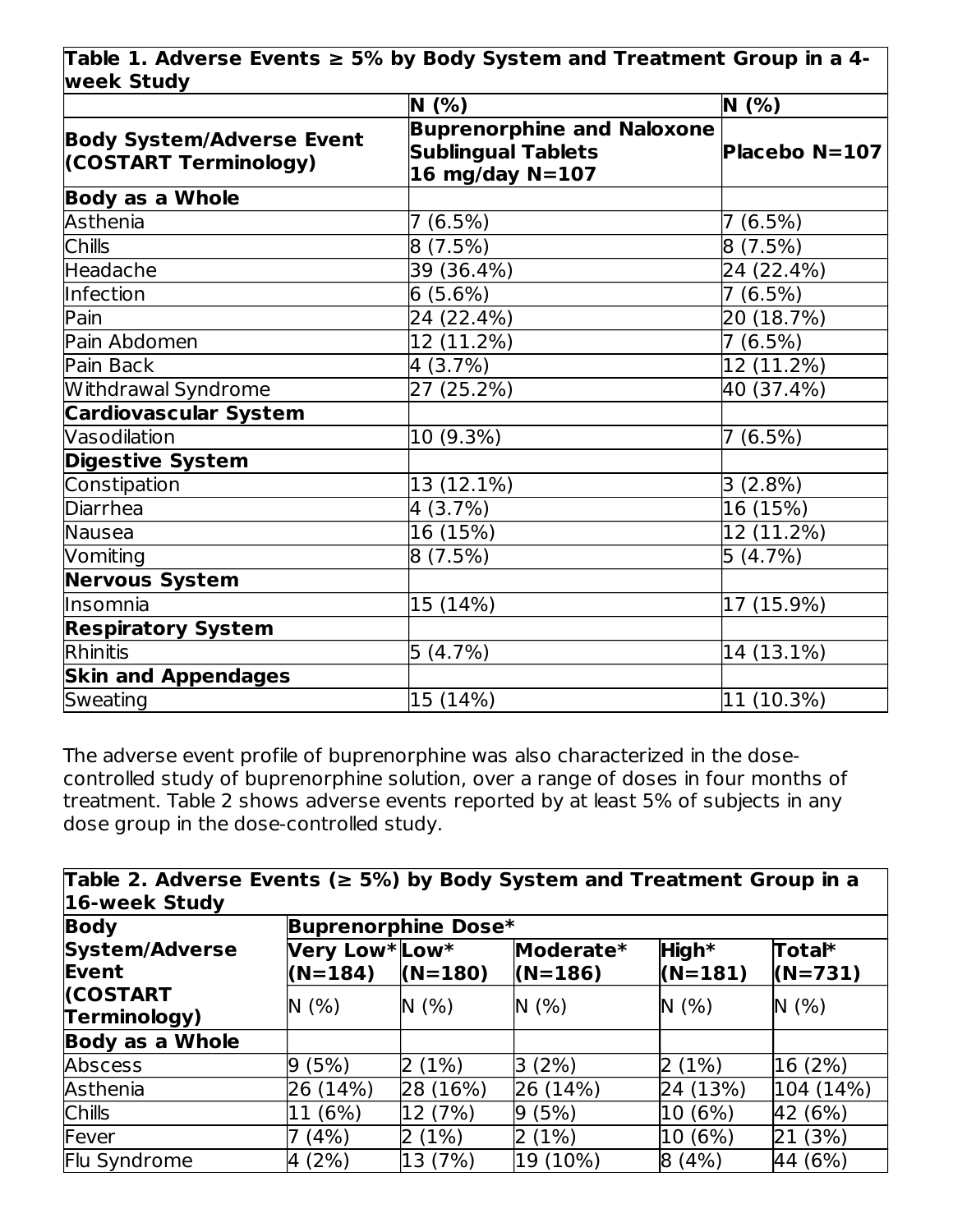| Headache                  | 51 (28%) | 62(34%)    | 54 (29%) | 53 (29%) | 220 (30%) |
|---------------------------|----------|------------|----------|----------|-----------|
| <b>Infection</b>          | 32 (17%) | 39 (22%)   | 38 (20%) | 40 (22%) | 149 (20%) |
| Injury Accidental         | 5 (3%)   | (6%)<br>10 | 5(3%)    | 5(3%)    | 25 (3%)   |
| Pain                      | 47 (26%) | 37 (21%)   | 49 (26%) | 44 (24%) | 177 (24%) |
| Pain Back                 | 18 (10%) | 29 (16%)   | 28 (15%) | 27 (15%) | 102 (14%) |
| Withdrawal Syndrome       | 45 (24%) | 40 (22%)   | 41 (22%) | 36 (20%) | 162 (22%) |
| <b>Digestive System</b>   |          |            |          |          |           |
| Constipation              | 10 (5%)  | 23 (13%)   | 23 (12%) | 26 (14%) | 82 (11%)  |
| <b>Diarrhea</b>           | 19 (10%) | 8(4%)      | 9(5%)    | 4 (2%)   | 40 (5%)   |
| Dyspepsia                 | 6(3%)    | 10 (6%)    | 4(2%)    | 4 (2%)   | 24 (3%)   |
| <b>Nausea</b>             | 12 (7%)  | 22 (12%)   | 23 (12%) | 18 (10%) | 75 (10%)  |
| Vomiting                  | 8(4%)    | 6(3%)      | 10 (5%)  | 14 (8%)  | 38 (5%)   |
| <b>Nervous System</b>     |          |            |          |          |           |
| Anxiety                   | 22 (12%) | 24 (13%)   | 20 (11%) | 25 (14%) | 91 (12%)  |
| Depression                | 24 (13%) | 16 (9%)    | 25 (13%) | 18 (10%) | 83 (11%)  |
| <b>Dizziness</b>          | 4 (2%)   | 9(5%)      | 7(4%)    | 11 (6%)  | 31 (4%)   |
| Insomnia                  | 42 (23%) | 50 (28%)   | 43 (23%) | 51 (28%) | 186 (25%) |
| Nervousness               | 12 (7%)  | 11 (6%)    | 10 (5%)  | 13 (7%)  | 46 (6%)   |
| Somnolence                | 5(3%)    | 13 (7%)    | 9(5%)    | 11 (6%)  | 38 (5%)   |
| <b>Respiratory System</b> |          |            |          |          |           |
| Cough Increase            | 5(3%)    | 11 (6%)    | 6(3%)    | 4 (2%)   | 26 (4%)   |
| Pharyngitis               | 6(3%)    | 7 (4%)     | 6(3%)    | 9(5%)    | 28 (4%)   |
| <b>Rhinitis</b>           | 27 (15%) | 16 (9%)    | 15 (8%)  | 21 (12%) | 79 (11%)  |
| <b>Skin and</b>           |          |            |          |          |           |
| <b>Appendages</b>         |          |            |          |          |           |
| <b>Sweat</b>              | 23 (13%) | 21 (12%)   | 20 (11%) | 23 (13%) | 87 (12%)  |
| <b>Special Senses</b>     |          |            |          |          |           |
| Runny Eyes                | 13 (7%)  | 9(5%)      | 6(3%)    | 6(3%)    | 34 (5%)   |
|                           |          |            |          |          |           |

\*Sublingual solution. Doses in this table cannot necessarily be delivered in tablet form, but for comparison purposes:

"Very low" dose (1 mg solution) would be less than a tablet dose of 2 mg "Low" dose (4 mg solution) approximates a 6 mg tablet dose "Moderate" dose (8 mg solution) approximates a 12 mg tablet dose

"High" dose (16 mg solution) approximates a 24 mg tablet dose

## **6.2 Post-marketing Experience**

The following adverse reactions have been identified during post approval use of buprenorphine/naloxone. Because these reactions are reported voluntarily from a population of uncertain size, it is not always possible to reliably estimate their frequency or establish a causal relationship to drug exposure.

The most frequently reported post-marketing adverse event not observed in clinical trials was peripheral edema.

Serotonin syndrome: Cases of serotonin syndrome, a potentially life-threatening condition, have been reported during concomitant use of opioids with serotonergic drugs.

Adrenal insufficiency: Cases of adrenal insufficiency have been reported with opioid use,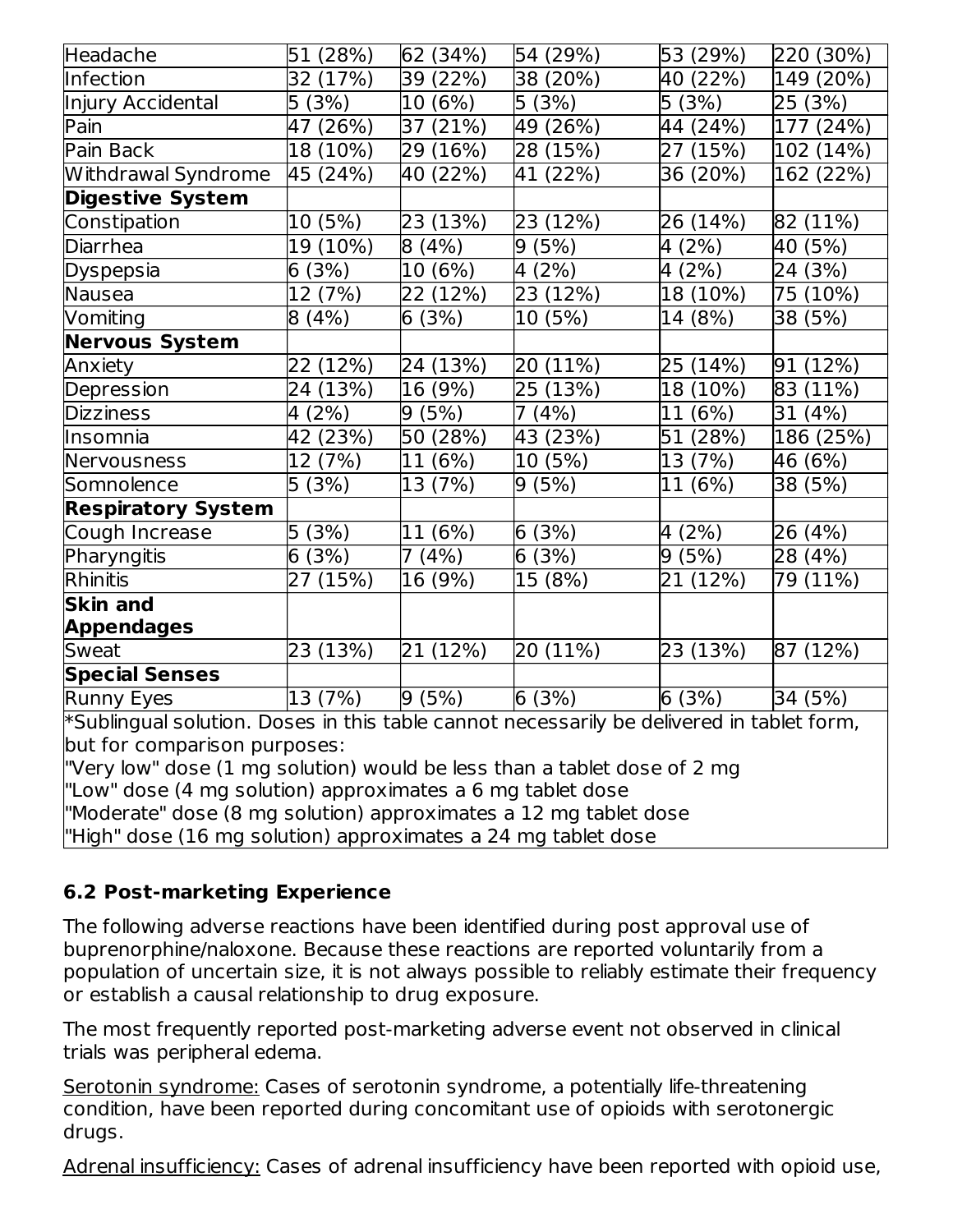more often following greater than one month of use.

Anaphylaxis: Anaphylaxis has been reported with ingredients contained in Buprenorphine and Naloxone Sublingual Tablets.

Androgen deficiency: Cases of androgen deficiency have occurred with chronic use of opioids [see Clinical Pharmacology (12.2)].

Local reactions: Glossodynia, glossitis, oral mucosal erythema, oral hypoesthesia, and stomatitis.

## **7 DRUG INTERACTIONS**

Table 3 includes clinically significant drug interactions with buprenorphine and naloxone sublingual tablets.

|                             | Benzodiazepines or other Central Nervous System (CNS) Depressants                                                                                                                                                                                                                                                                                                                                                                                                                                                                                                                                                                                                                                                                                                                                                                                                                   |
|-----------------------------|-------------------------------------------------------------------------------------------------------------------------------------------------------------------------------------------------------------------------------------------------------------------------------------------------------------------------------------------------------------------------------------------------------------------------------------------------------------------------------------------------------------------------------------------------------------------------------------------------------------------------------------------------------------------------------------------------------------------------------------------------------------------------------------------------------------------------------------------------------------------------------------|
| Clinical Impact:            | Due to additive pharmacologic effects, the<br>concomitant use of benzodiazepines or other CNS<br>depressants, including alcohol, increases the risk of<br>respiratory depression, profound sedation, coma, and<br>death.                                                                                                                                                                                                                                                                                                                                                                                                                                                                                                                                                                                                                                                            |
| Intervention:               | Cessation of benzodiazepines or other CNS<br>depressants is preferred in most cases of<br>concomitant use. In some cases, monitoring in a<br>higher level of care for taper may be appropriate. In<br>others, gradually tapering a patient off of a prescribed<br>benzodiazepine or other CNS depressant or<br>decreasing to the lowest effective dose may be<br>appropriate.<br>Before co-prescribing benzodiazepines for anxiety or<br>insomnia, ensure that patients are appropriately<br>diagnosed and consider alternative medications and<br>non-pharmacologic treatments. [see Warnings and<br>Precautions (5.2, 5.3)].<br>If concomitant use is warranted, strongly consider<br>prescribing naloxone for the emergency treatment of<br>opioid overdose, as is recommended for all patients in<br>treatment for opioid use disorder [see Warnings and<br>Precautions (5.2)]. |
| <b>Examples:</b>            | Alcohol, benzodiazepines and other<br>sedatives/hypnotics, anxiolytics, tranquilizers, muscle<br>relaxants, general anesthetics, antipsychotics, and<br>other opioids.                                                                                                                                                                                                                                                                                                                                                                                                                                                                                                                                                                                                                                                                                                              |
| <b>Inhibitors of CYP3A4</b> |                                                                                                                                                                                                                                                                                                                                                                                                                                                                                                                                                                                                                                                                                                                                                                                                                                                                                     |
|                             | The concomitant use of buprenorphine and CYP3A4<br>inhibitors can increase the plasma concentration of<br>buprenorphine, resulting in increased or prolonged<br>opioid effects, particularly when an inhibitor is added                                                                                                                                                                                                                                                                                                                                                                                                                                                                                                                                                                                                                                                             |

#### **Table 3. Clinically Significant Drug Interactions**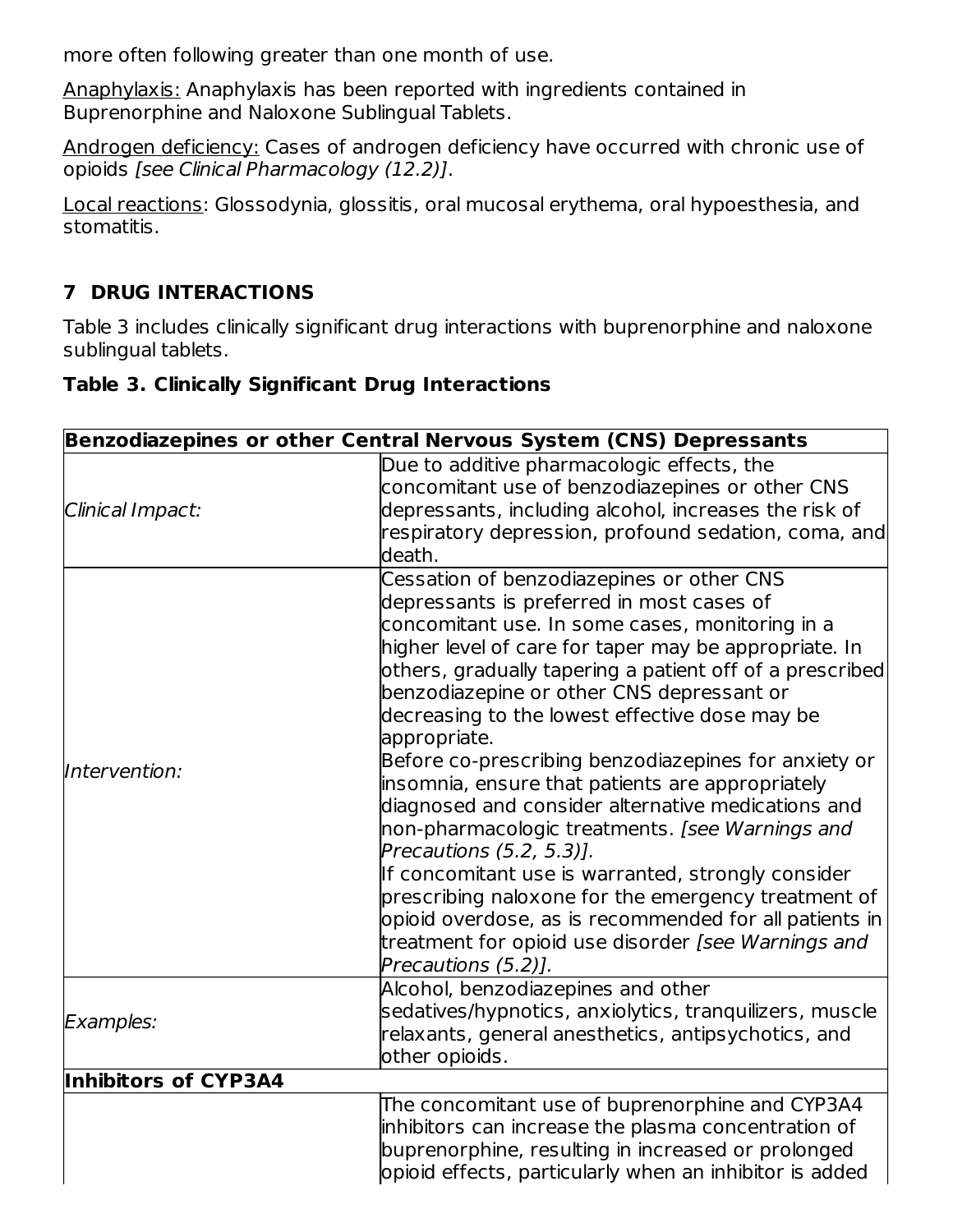| Clinical Impact:       | after a stable dose of Buprenorphine and Naloxone<br>Sublingual Tablets is achieved.<br>After stopping a CYP3A4 inhibitor, as the effects of<br>the inhibitor decline, the buprenorphine plasma<br>concentration will decrease [see Clinical Pharmacology<br>(12.3)], potentially resulting in decreased opioid<br>efficacy or a withdrawal syndrome in patients who<br>had developed physical dependence to<br>buprenorphine.                                                                                                                                                                                                           |
|------------------------|------------------------------------------------------------------------------------------------------------------------------------------------------------------------------------------------------------------------------------------------------------------------------------------------------------------------------------------------------------------------------------------------------------------------------------------------------------------------------------------------------------------------------------------------------------------------------------------------------------------------------------------|
| Intervention:          | If concomitant use is necessary, consider dosage<br>reduction of Buprenorphine and Naloxone Sublingual<br>Tablets until stable drug effects are achieved. Monitor<br>patients for respiratory depression and sedation at<br>frequent intervals.<br>If a CYP3A4 inhibitor is discontinued, consider<br>increasing the Buprenorphine and Naloxone<br>Sublingual Tablets dosage until stable drug effects are<br>achieved. Monitor for signs of opioid withdrawal.                                                                                                                                                                          |
| <b>Examples:</b>       | Macrolide antibiotics (e.g., erythromycin), azole-<br>antifungal agents (e.g., ketoconazole), protease<br>inhibitors (e.g., ritonavir)                                                                                                                                                                                                                                                                                                                                                                                                                                                                                                   |
| <b>CYP3A4 Inducers</b> |                                                                                                                                                                                                                                                                                                                                                                                                                                                                                                                                                                                                                                          |
| Clinical Impact:       | The concomitant use of buprenorphine and CYP3A4<br>inducers can decrease the plasma concentration of<br>buprenorphine [see Clinical Pharmacology (12.3)],<br>potentially resulting in decreased efficacy or onset of<br>a withdrawal syndrome in patients who have<br>developed physical dependence to buprenorphine.<br>After stopping a CYP3A4 inducer, as the effects of the<br>inducer decline, the buprenorphine plasma<br>concentration will increase [see Clinical Pharmacology<br>$(12.3)$ ], which could increase or prolong both<br>therapeutic effects and adverse reactions and may<br>cause serious respiratory depression. |
| Intervention:          | If concomitant use is necessary, consider increasing<br>the Buprenorphine and Naloxone Sublingual Tablets<br>dosage until stable drug effects are achieved. Monitor<br>for signs of opioid withdrawal.<br>If a CYP3A4 inducer is discontinued, consider<br><b>Buprenorphine and Naloxone Sublingual Tablets</b><br>$\vert$ dosage reduction and monitor for signs of respiratory $\vert$<br>depression.                                                                                                                                                                                                                                  |
| <b>Examples:</b>       | Rifampin, carbamazepine, phenytoin                                                                                                                                                                                                                                                                                                                                                                                                                                                                                                                                                                                                       |
| Clinical Impact:       | Antiretrovirals: Non-nucleoside reverse transcriptase inhibitors (NNRTIs)<br>Non-nucleoside reverse transcriptase inhibitors<br>(NNRTIs) are metabolized principally by CYP3A4.<br>Efavirenz, nevirapine, and etravirine are known CYP3A<br>inducers, whereas delavirdine is a CYP3A inhibitor.<br>Significant pharmacokinetic interactions between<br>NNRTIs (e.g., efavirenz and delavirdine) and                                                                                                                                                                                                                                      |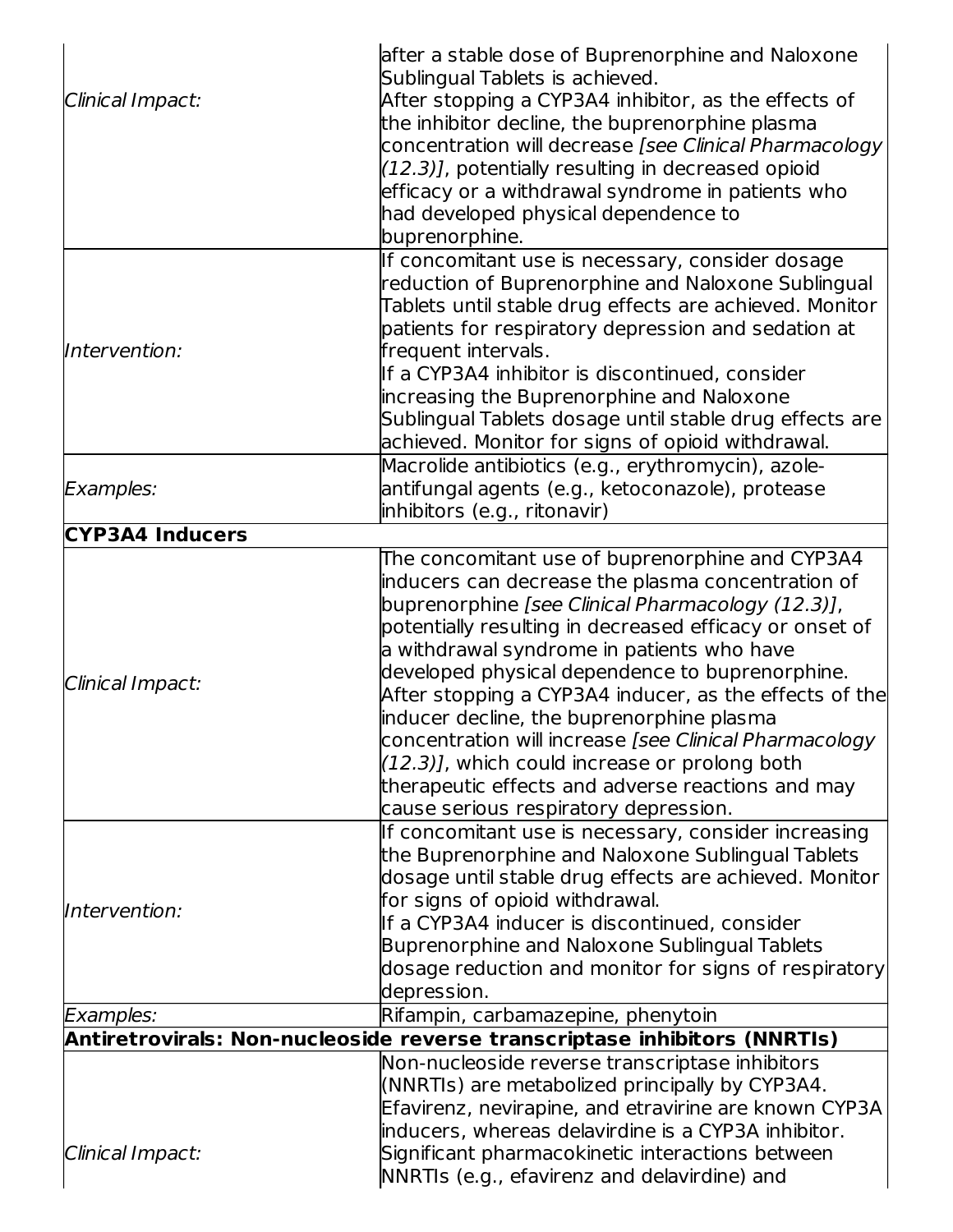|                                            | buprenorphine have been shown in clinical studies,                                            |  |  |  |  |
|--------------------------------------------|-----------------------------------------------------------------------------------------------|--|--|--|--|
|                                            | but these pharmacokinetic interactions did not result                                         |  |  |  |  |
|                                            | in any significant pharmacodynamic effects.                                                   |  |  |  |  |
|                                            | Patients who are on chronic Buprenorphine and                                                 |  |  |  |  |
| Intervention:                              | Naloxone Sublingual Tablets treatment should have                                             |  |  |  |  |
|                                            | their dose monitored if NNRTIs are added to their                                             |  |  |  |  |
|                                            | treatment regimen.                                                                            |  |  |  |  |
| <b>Examples:</b>                           | efavirenz, nevirapine, etravirine, delavirdine                                                |  |  |  |  |
| Antiretrovirals: Protease inhibitors (PIs) |                                                                                               |  |  |  |  |
|                                            | Studies have shown some antiretroviral protease                                               |  |  |  |  |
|                                            | inhibitors (PIs) with CYP3A4 inhibitory activity                                              |  |  |  |  |
|                                            | (nelfinavir, lopinavir/ritonavir, ritonavir) have little                                      |  |  |  |  |
|                                            | effect on buprenorphine pharmacokinetic and no                                                |  |  |  |  |
|                                            | significant pharmacodynamic effects. Other PIs with                                           |  |  |  |  |
| Clinical Impact:                           | CYP3A4 inhibitory activity (atazanavir and                                                    |  |  |  |  |
|                                            | atazanavir/ritonavir) resulted in elevated levels of                                          |  |  |  |  |
|                                            | buprenorphine and norbuprenorphine, and patients in                                           |  |  |  |  |
|                                            | one study reported increased sedation. Symptoms of                                            |  |  |  |  |
|                                            | opioid excess have been found in post-marketing                                               |  |  |  |  |
|                                            | reports of patients receiving buprenorphine and                                               |  |  |  |  |
|                                            | atazanavir with and without ritonavir concomitantly.                                          |  |  |  |  |
|                                            | Monitor patients taking Buprenorphine and Naloxone                                            |  |  |  |  |
| Intervention:                              | Sublingual Tablets and atazanavir with and without                                            |  |  |  |  |
|                                            | ritonavir, and reduce dose of Buprenorphine and                                               |  |  |  |  |
|                                            | Naloxone Sublingual Tablets if warranted.                                                     |  |  |  |  |
| <b>Examples:</b>                           | atazanavir, ritonavir<br>Antiretrovirals: Nucleoside reverse transcriptase inhibitors (NRTIs) |  |  |  |  |
|                                            | Nucleoside reverse transcriptase inhibitors (NRTIs) do                                        |  |  |  |  |
|                                            | not appear to induce or inhibit the P450 enzyme                                               |  |  |  |  |
| Clinical Impact:                           | pathway, thus no interactions with buprenorphine are                                          |  |  |  |  |
|                                            | expected.                                                                                     |  |  |  |  |
| Intervention:                              | <b>None</b>                                                                                   |  |  |  |  |
| <b>Serotonergic Drugs</b>                  |                                                                                               |  |  |  |  |
|                                            | The concomitant use of opioids with other drugs that                                          |  |  |  |  |
| Clinical Impact:                           | affect the serotonergic neurotransmitter system has                                           |  |  |  |  |
|                                            | resulted in serotonin syndrome.                                                               |  |  |  |  |
|                                            | If concomitant use is warranted, carefully observe the                                        |  |  |  |  |
|                                            | patient, particularly during treatment initiation and                                         |  |  |  |  |
| Intervention:                              | dose adjustment. Discontinue Buprenorphine and                                                |  |  |  |  |
|                                            | Naloxone Sublingual Tablets if serotonin syndrome is                                          |  |  |  |  |
|                                            | suspected.                                                                                    |  |  |  |  |
|                                            | Selective serotonin reuptake inhibitors, serotonin and                                        |  |  |  |  |
|                                            | norepinephrine reuptake inhibitors, tricyclic                                                 |  |  |  |  |
|                                            | antidepressants (TCAs), triptans, 5-HT3 receptor                                              |  |  |  |  |
|                                            | antagonists, drugs that affect the serotonin                                                  |  |  |  |  |
| <b>Examples:</b>                           | neurotransmitter system (e.g., mirtazapine,                                                   |  |  |  |  |
|                                            | trazodone, tramadol), certain muscle relaxants (i.e.,                                         |  |  |  |  |
|                                            | cyclobenzaprine, metaxalone), monoamine oxidase                                               |  |  |  |  |
|                                            | (MAO) inhibitors (those intended to treat psychiatric                                         |  |  |  |  |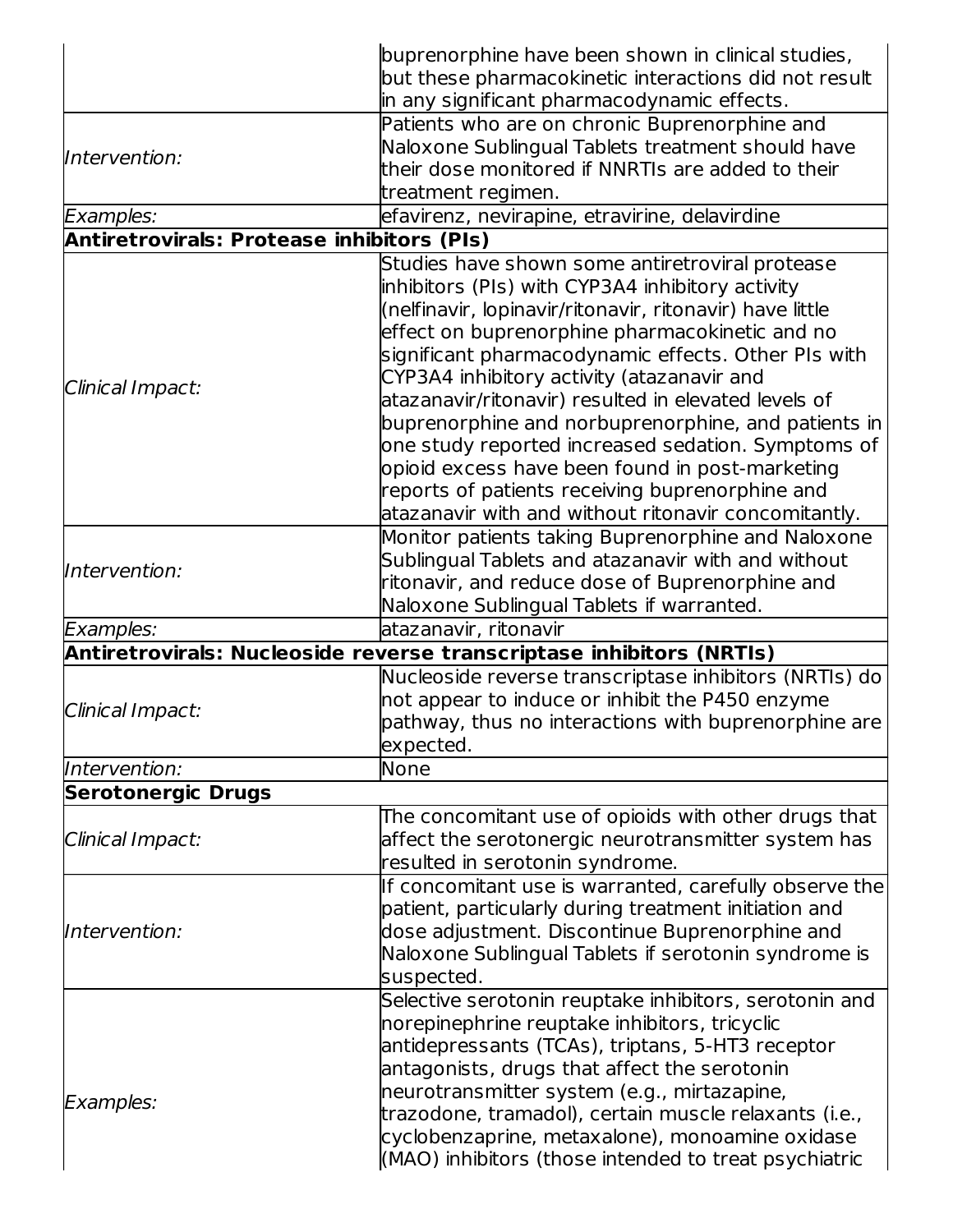|                                             | disorders and also others, such as linezolid and       |  |  |  |  |
|---------------------------------------------|--------------------------------------------------------|--|--|--|--|
| <b>Monoamine Oxidase Inhibitors (MAOIs)</b> | intravenous methylene blue).                           |  |  |  |  |
|                                             |                                                        |  |  |  |  |
|                                             | MAOI interactions with opioids may manifest as         |  |  |  |  |
| Clinical Impact:                            | serotonin syndrome or opioid toxicity (e.g.,           |  |  |  |  |
|                                             | respiratory depression, coma).                         |  |  |  |  |
|                                             | The use of Buprenorphine and Naloxone Sublingual       |  |  |  |  |
| Intervention:                               | Tablets is not recommended for patients taking MAOIs   |  |  |  |  |
|                                             | or within 14 days of stopping such treatment.          |  |  |  |  |
| <b>Examples:</b>                            | phenelzine, tranylcypromine, linezolid                 |  |  |  |  |
| <b>Muscle Relaxants</b>                     |                                                        |  |  |  |  |
|                                             | Buprenorphine may enhance the neuromuscular            |  |  |  |  |
| Clinical Impact:                            | blocking action of skeletal muscle relaxants and       |  |  |  |  |
|                                             | produce an increased degree of respiratory             |  |  |  |  |
|                                             | depression.                                            |  |  |  |  |
|                                             | Monitor patients receiving muscle relaxants and        |  |  |  |  |
|                                             | Buprenorphine and Naloxone Sublingual Tablets for      |  |  |  |  |
|                                             | signs of respiratory depression that may be greater    |  |  |  |  |
|                                             | than otherwise expected and decrease the dosage of     |  |  |  |  |
|                                             | <b>Buprenorphine and Naloxone Sublingual Tablets</b>   |  |  |  |  |
| Intervention:                               | and/or the muscle relaxant as necessary. Due to the    |  |  |  |  |
|                                             | risk of respiratory depression with concomitant use of |  |  |  |  |
|                                             | skeletal muscle relaxants and opioids, strongly        |  |  |  |  |
|                                             | consider prescribing naloxone for the emergency        |  |  |  |  |
|                                             | treatment of opioid overdose [see Dosage and           |  |  |  |  |
|                                             | Administration (2.3), Warnings and Precautions (5.2,   |  |  |  |  |
|                                             | $(5.3)$ ].                                             |  |  |  |  |
| <b>Diuretics</b>                            |                                                        |  |  |  |  |
| Clinical Impact:                            | Opioids can reduce the efficacy of diuretics by        |  |  |  |  |
|                                             | inducing the release of antidiuretic hormone.          |  |  |  |  |
|                                             | Monitor patients for signs of diminished diuresis      |  |  |  |  |
| Intervention:                               | and/or effects on blood pressure and increase the      |  |  |  |  |
|                                             | dosage of the diuretic as needed.                      |  |  |  |  |
| <b>Anticholinergic Drugs</b>                |                                                        |  |  |  |  |
|                                             | The concomitant use of anticholinergic drugs may       |  |  |  |  |
| Clinical Impact:                            | increase the risk of urinary retention and/or severe   |  |  |  |  |
|                                             | constipation, which may lead to paralytic ileus.       |  |  |  |  |
|                                             | Monitor patients for signs of urinary retention or     |  |  |  |  |
| Intervention:                               | reduced gastric motility when Buprenorphine and        |  |  |  |  |
|                                             | Naloxone Sublingual Tablets are used concomitantly     |  |  |  |  |
|                                             | with anticholinergic drugs.                            |  |  |  |  |

## **8 USE IN SPECIFIC POPULATIONS**

# **8.1 Pregnancy**

### Risk Summary

The data on use of buprenorphine, one of the active ingredients in Buprenorphine and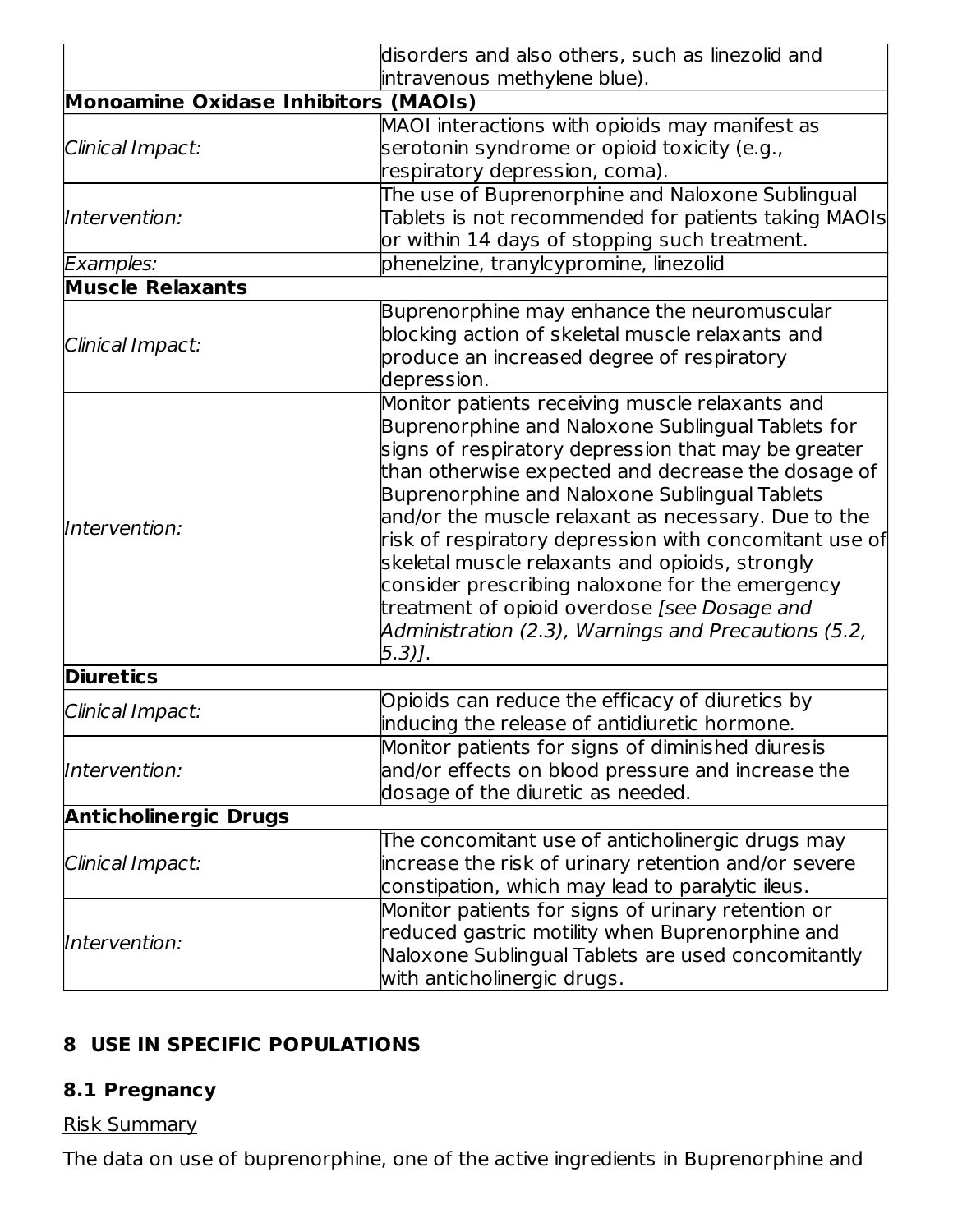Naloxone Sublingual Tablets, in pregnancy, are limited; however, these data do not indicate an increased risk of major malformations specifically due to buprenorphine exposure. There are limited data from randomized clinical trials in women maintained on buprenorphine that were not designed appropriately to assess the risk of major malformations [see Data]. Observational studies have reported on congenital malformations among buprenorphine-exposed pregnancies, but were also not designed appropriately to assess the risk of congenital malformations specifically due to buprenorphine exposure [see Data]. The extremely limited data on sublingual naloxone exposure in pregnancy are not sufficient to evaluate a drug-associated risk.

Reproductive and developmental studies in rats and rabbits identified adverse events at clinically relevant and higher doses. Embryo-fetal death was observed in both rats and rabbits administered buprenorphine during the period of organogenesis at doses approximately 6 and 0.3 times, respectively, the human sublingual dose of 16 mg/day of buprenorphine. Pre- and post-natal development studies in rats demonstrated increased neonatal deaths at 0.3 times and above and dystocia at approximately 3 times the human sublingual dose of 16 mg/day of buprenorphine. No clear teratogenic effects were seen when buprenorphine was administered during organogenesis with a range of doses equivalent to or greater than the human sublingual dose of 16 mg/day of buprenorphine. However, increases in skeletal abnormalities were noted in rats and rabbits administered buprenorphine daily during organogenesis at doses approximately 0.6 times and approximately equal to the human sublingual dose of 16 mg/day of buprenorphine, respectively. In a few studies, some events such as acephalus and omphalocele were also observed but these findings were not clearly treatment-related [see Data]. Based on animal data, advise pregnant women of the potential risk to a fetus.

The estimated background risks of major birth defects and miscarriage for the indicated population are unknown. All pregnancies have a background risk of birth defect, loss, or other adverse outcomes. In the U.S. general population, the estimated background risk of major birth defects and miscarriage in clinically recognized pregnancies is 2% to 4% and 15% to 20%, respectively.

#### Clinical Considerations

#### Disease-associated maternal and embryo-fetal risk

Untreated opioid addiction in pregnancy is associated with adverse obstetrical outcomes such as low birth weight, preterm birth, and fetal death. In addition, untreated opioid addiction often results in continued or relapsing illicit opioid use.

#### Dose Adjustment during Pregnancy and the Postpartum Period

Dosage adjustments of buprenorphine may be required during pregnancy, even if the patient was maintained on a stable dose prior to pregnancy. Withdrawal signs and symptoms should be monitored closely and the dose adjusted as necessary.

#### Fetal/neonatal adverse reactions

Neonatal opioid withdrawal syndrome may occur in newborn infants of mothers who are receiving treatment with Buprenorphine and Naloxone Sublingual Tablets.

Neonatal opioid withdrawal syndrome presents as irritability, hyperactivity and abnormal sleep pattern, high pitched cry, tremor, vomiting, diarrhea, and/or failure to gain weight. Signs of neonatal withdrawal usually occur in the first days after birth. The duration and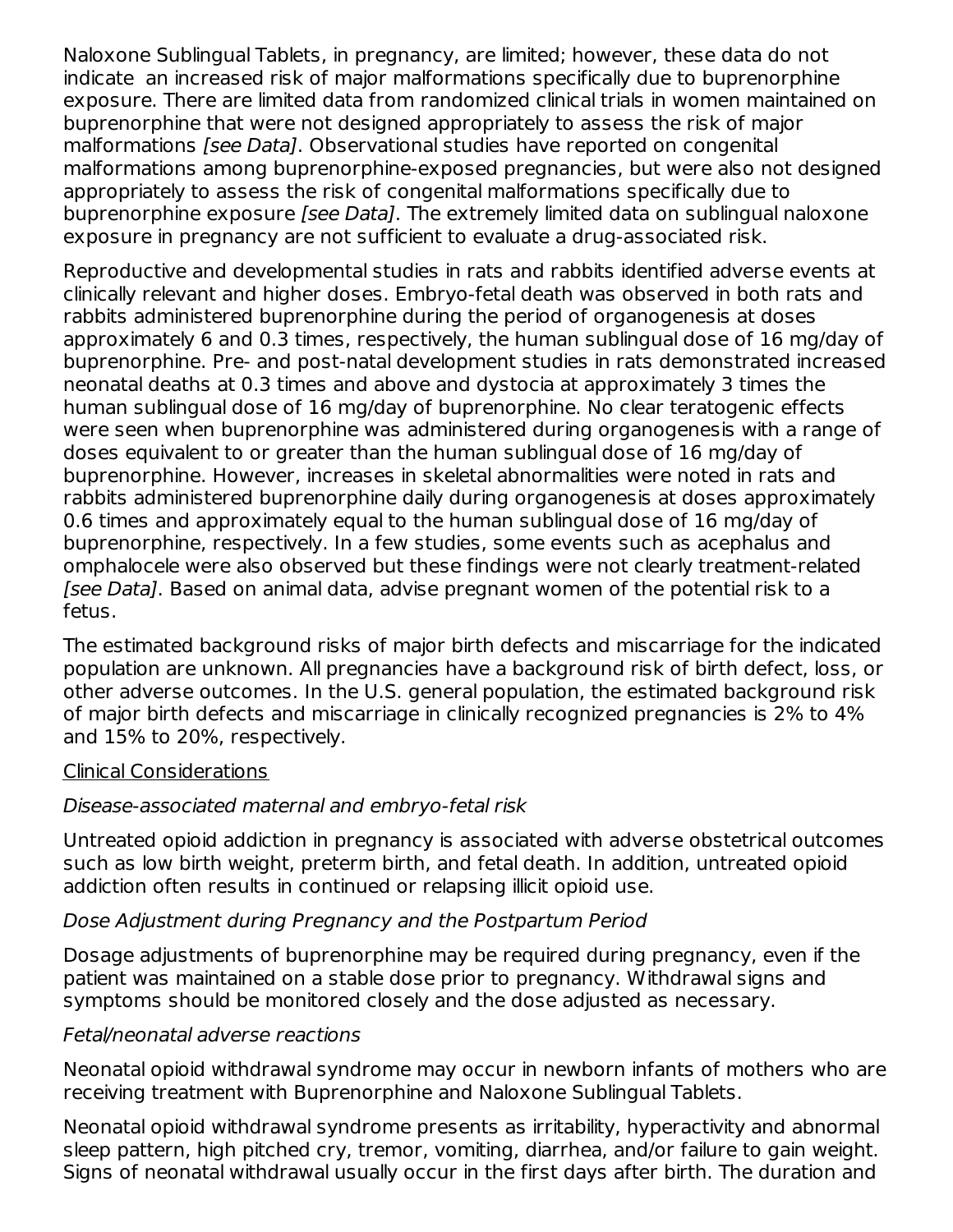severity of neonatal opioid withdrawal syndrome may vary. Observe newborns for signs of neonatal opioid withdrawal syndrome and manage accordingly [see Warnings and Precautions (5.5)].

### Labor or Delivery

Opioid-dependent women on buprenorphine maintenance therapy may require additional analgesia during labor.

### Data

### Human Data

Studies have been conducted to evaluate neonatal outcomes in women exposed to buprenorphine during pregnancy. Limited data from trials, observational studies, case series, and case reports on buprenorphine use in pregnancy do not indicate an increased risk of major malformations specifically due to buprenorphine. Several factors may complicate the interpretation of investigations of the children of women who take buprenorphine during pregnancy, including maternal use of illicit drugs, late presentation for prenatal care, infection, poor compliance, poor nutrition, and psychosocial circumstances. Interpretation of data is complicated further by the lack of information on untreated opioid-dependent pregnant women, who would be the most appropriate group for comparison. Rather, women on another form of opioid medication-assisted treatment, or women in the general population are generally used as the comparison group. However, women in these comparison groups may be different from women prescribed buprenorphine-containing products with respect to maternal factors that may lead to poor pregnancy outcomes.

In a multicenter, double-blind, randomized, controlled trial [Maternal Opioid Treatment: Human Experimental Research (MOTHER)] designed primarily to assess neonatal opioid withdrawal effects, opioid-dependent pregnant women were randomized to buprenorphine (n=86) or methadone (n=89) treatment, with enrollment at an average gestational age of 18.7 weeks in both groups. A total of 28 of the 86 women in the buprenorphine group (33%) and 16 of the 89 women in the methadone group (18%) discontinued treatment before the end of pregnancy.

Among women who remained in treatment until delivery, there was no difference between buprenorphine-treated and methadone-treated groups in the number of neonates requiring NOWS treatment or in the peak severity of NOWS. Buprenorphineexposed neonates required less morphine (mean total dose, 1.1 mg vs. 10.4 mg), had shorter hospital stays (10 days vs. 17.5 days), and shorter duration of treatment for NOWS (4.1 days vs. 9.9 days) compared to the methadone-exposed group. There were no differences between groups in other primary outcomes (neonatal head circumference,) or secondary outcomes (weight and length at birth, preterm birth, gestational age at delivery, and 1-minute and 5-minute Apgar scores), or in the rates of maternal or neonatal adverse events. The outcomes among mothers who discontinued treatment before delivery and may have relapsed to illicit opioid use are not known. Because of the imbalance in discontinuation rates between the buprenorphine and methadone groups, the study findings are difficult to interpret.

## Animal Data

The exposure margins listed below are based on body surface area comparisons  $\rm (mg/m^2)$  to the human sublingual dose of 16 mg buprenorphine via Buprenorphine and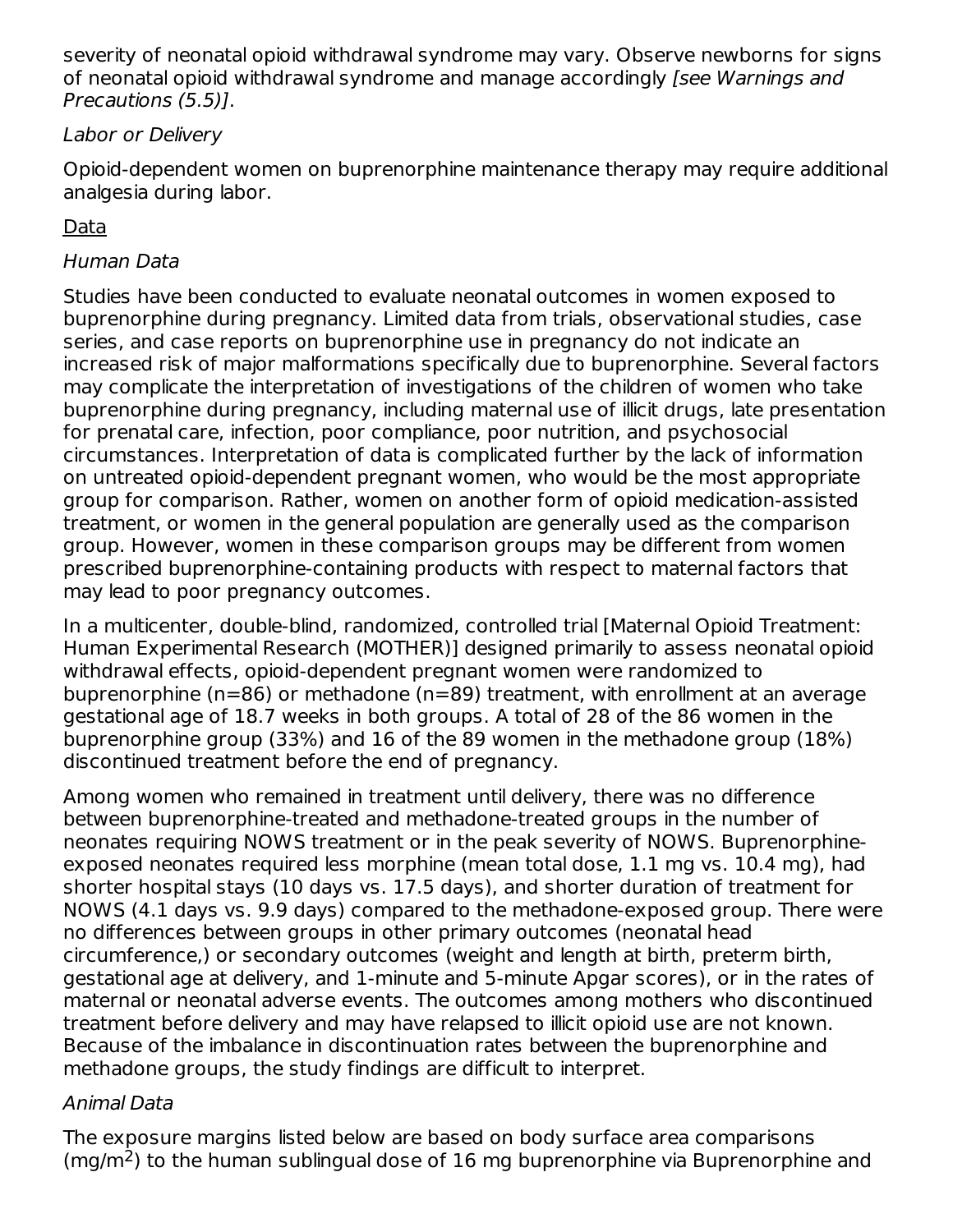Naloxone Sublingual Tablets.

Effects on embryo-fetal development were studied in Sprague-Dawley rats and Russian white rabbits following oral (1:1) and intramuscular (IM) (3:2) administration of mixtures of buprenorphine and naloxone during the period of organogenesis. Following oral administration to rats no teratogenic effects were observed at buprenorphine doses up to 250 mg/kg/day (estimated exposure approximately 150 times the human sublingual dose of 16 mg) in the presence of maternal toxicity (mortality). Following oral administration to rabbits, no teratogenic effects were observed at buprenorphine doses up to 40 mg/kg/day (estimated exposure approximately 50 times, the human sublingual dose of 16 mg) in the absence of clear maternal toxicity.

No definitive drug-related teratogenic effects were observed in rats and rabbits at IM doses up to 30 mg/kg/day (estimated exposure approximately 20 times and 35 times, respectively, the human sublingual dose of 16 mg). Maternal toxicity resulting in mortality was noted in these studies in both rats and rabbits. Acephalus was observed in one rabbit fetus from the low-dose group and omphalocele was observed in two rabbit fetuses from the same litter in the mid-dose group; no findings were observed in fetuses from the high-dose group. Maternal toxicity was seen in the high-dose group but not at the lower doses where the findings were observed. Following oral administration of buprenorphine to rats, dose-related post-implantation losses, evidenced by increases in the numbers of early resorptions with consequent reductions in the numbers of fetuses, were observed at doses of 10 mg/kg/day or greater (estimated exposure approximately 6 times the human sublingual dose of 16 mg). In the rabbit, increased post-implantation losses occurred at an oral dose of 40 mg/kg/day. Following IM administration in the rat and the rabbit, post-implantation losses, as evidenced by decreases in live fetuses and increases in resorptions, occurred at 30 mg/kg/day.

Buprenorphine was not teratogenic in rats or rabbits after IM or subcutaneous (SC) doses up to 5 mg/kg/day (estimated exposure was approximately 3 and 6 times, respectively, the human sublingual dose of 16 mg), after IV doses up to 0.8 mg/kg/day (estimated exposure was approximately 0.5 times and equal to, respectively, the human sublingual dose of 16 mg), or after oral doses up to 160 mg/kg/day in rats (estimated exposure was approximately 95 times the human sublingual dose of 16 mg) and 25 mg/kg/day in rabbits (estimated exposure was approximately 30 times the human sublingual dose of 16 mg). Significant increases in skeletal abnormalities (e.g., extra thoracic vertebra or thoraco-lumbar ribs) were noted in rats after SC administration of 1 mg/kg/day and up (estimated exposure was approximately 0.6 times the human sublingual dose of 16 mg), but were not observed at oral doses up to 160 mg/kg/day. Increases in skeletal abnormalities in rabbits after IM administration of 5 mg/kg/day (estimated exposure was approximately 6 times the human sublingual dose of 16 mg) in the absence of maternal toxicity or oral administration of 1 mg/kg/day or greater (estimated exposure was approximately equal to the human sublingual dose of 16 mg) were not statistically significant.

In rabbits, buprenorphine produced statistically significant pre-implantation losses at oral doses of 1 mg/kg/day or greater and post-implantation losses that were statistically significant at IV doses of 0.2 mg/kg/day or greater (estimated exposure approximately 0.3 times the human sublingual dose of 16 mg). No maternal toxicity was noted at doses causing post-implantation loss in this study.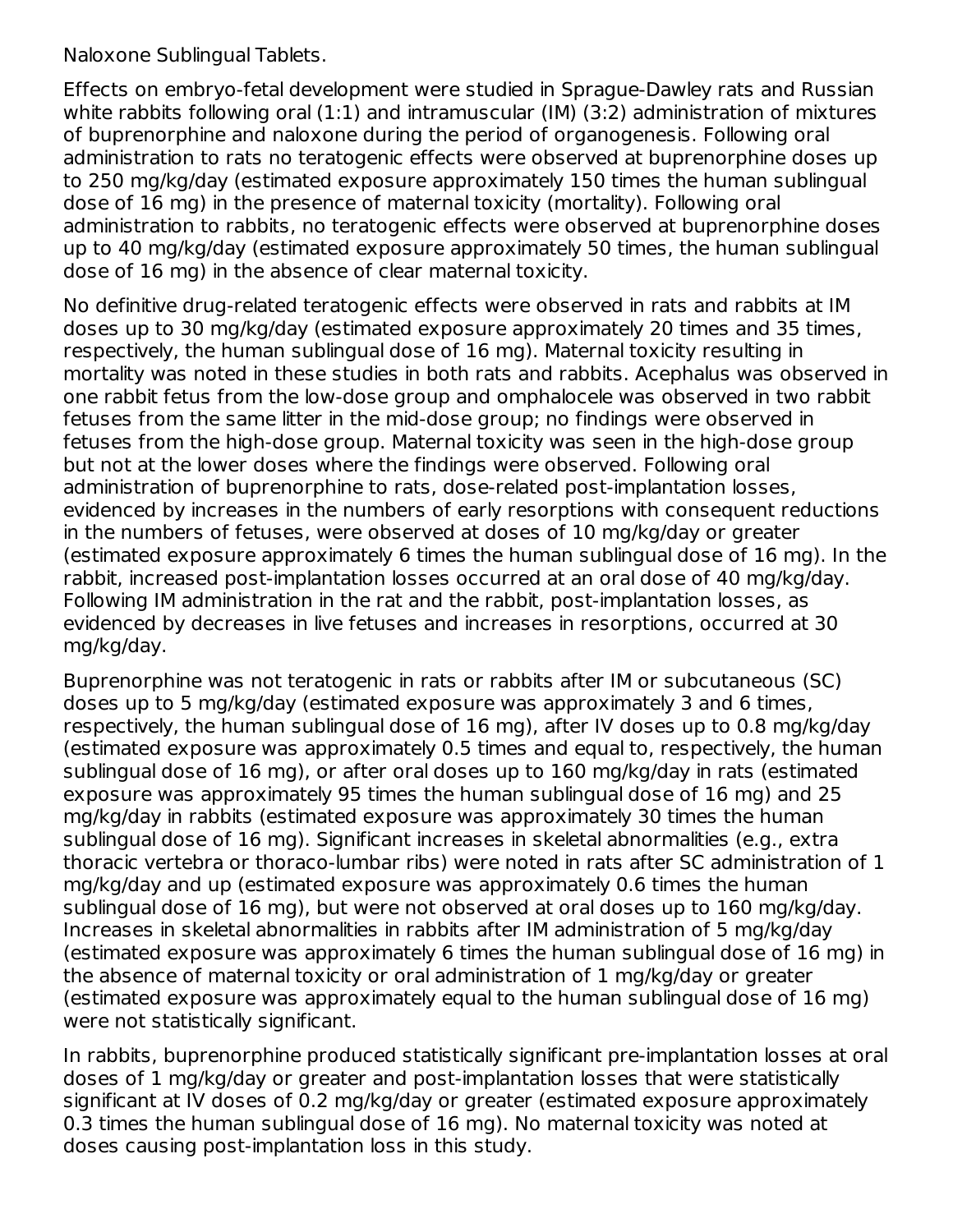Dystocia was noted in pregnant rats treated intramuscularly with buprenorphine from Gestation Day 14 through Lactation Day 21 at 5 mg/kg/day (approximately 3 times the human sublingual dose of 16 mg). Fertility, and pre- and postnatal development studies with buprenorphine in rats indicated increases in neonatal mortality after oral doses of 0.8 mg/kg/day and up (approximately 0.5 times the human sublingual dose of 16 mg), after IM doses of 0.5 mg/kg/day and up (approximately 0.3 times the human sublingual dose of 16 mg), and after SC doses of 0.1 mg/kg/day and up (approximately 0.06 times the human sublingual dose of 16 mg). An apparent lack of milk production during these studies likely contributed to the decreased pup viability and lactation indices. Delays in the occurrence of righting reflex and startle response were noted in rat pups at an oral dose of 80 mg/kg/day (approximately 50 times the human sublingual dose of 16 mg).

# **8.2 Lactation**

### Risk Summary

Based on two studies in 13 lactating women maintained on buprenorphine treatment, buprenorphine and its metabolite norbuprenorphine were present in low levels in human milk and available data have not shown adverse reactions in breastfed infants. There are no data on the combination product buprenorphine/naloxone in breastfeeding, however oral absorption of naloxone is limited. The developmental and health benefits of breastfeeding should be considered along with the mother's clinical need for buprenorphine and naloxone sublingual tablets and any potential adverse effects on the breastfed child from the drug or from the underlying maternal condition.

#### Clinical Considerations

Advise breastfeeding women taking buprenorphine products to monitor the infant for increased drowsiness and breathing difficulties.

#### Data

Data were consistent from two studies  $(N=13)$  of breastfeeding infants whose mothers were maintained on sublingual doses of buprenorphine ranging from 2.4 mg/day to 24 mg/day, showing that the infants were exposed to less than 1% of the maternal daily dose.

In a study of six lactating women who were taking a median sublingual buprenorphine dose of 0.29 mg/kg/day 5 to 8 days after delivery, breast milk provided a median infant dose of 0.42 mcg/kg/day of buprenorphine and 0.33 mcg/kg/day of norbuprenorphine, equal to 0.2% and 0.12%, respectively, of the maternal weight-adjusted dose (relative dose/kg (%) of norbuprenorphine was calculated from the assumption that buprenorphine and norbuprenorphine are equipotent).

Data from a study of seven lactating women who were taking a median sublingual buprenorphine dose of 7 mg/day an average of 1.12 months after delivery indicated that the mean milk concentrations (C<sub>avg</sub>) of buprenorphine and norbuprenorphine were 3.65 mcg/L and 1.94 mcg/L respectively. Based on the study data, and assuming milk consumption of 150 mL/kg/day, an exclusively breastfed infant would receive an estimated mean absolute infant dose (AID) of 0.55 mcg/kg/day of buprenorphine and 0.29 mcg/kg/day of norbuprenorphine, or a mean relative infant dose (RID) of 0.38% and 0.18%, respectively, of the maternal weight-adjusted dose.

## **8.3 Females and Males of Reproductive Potential**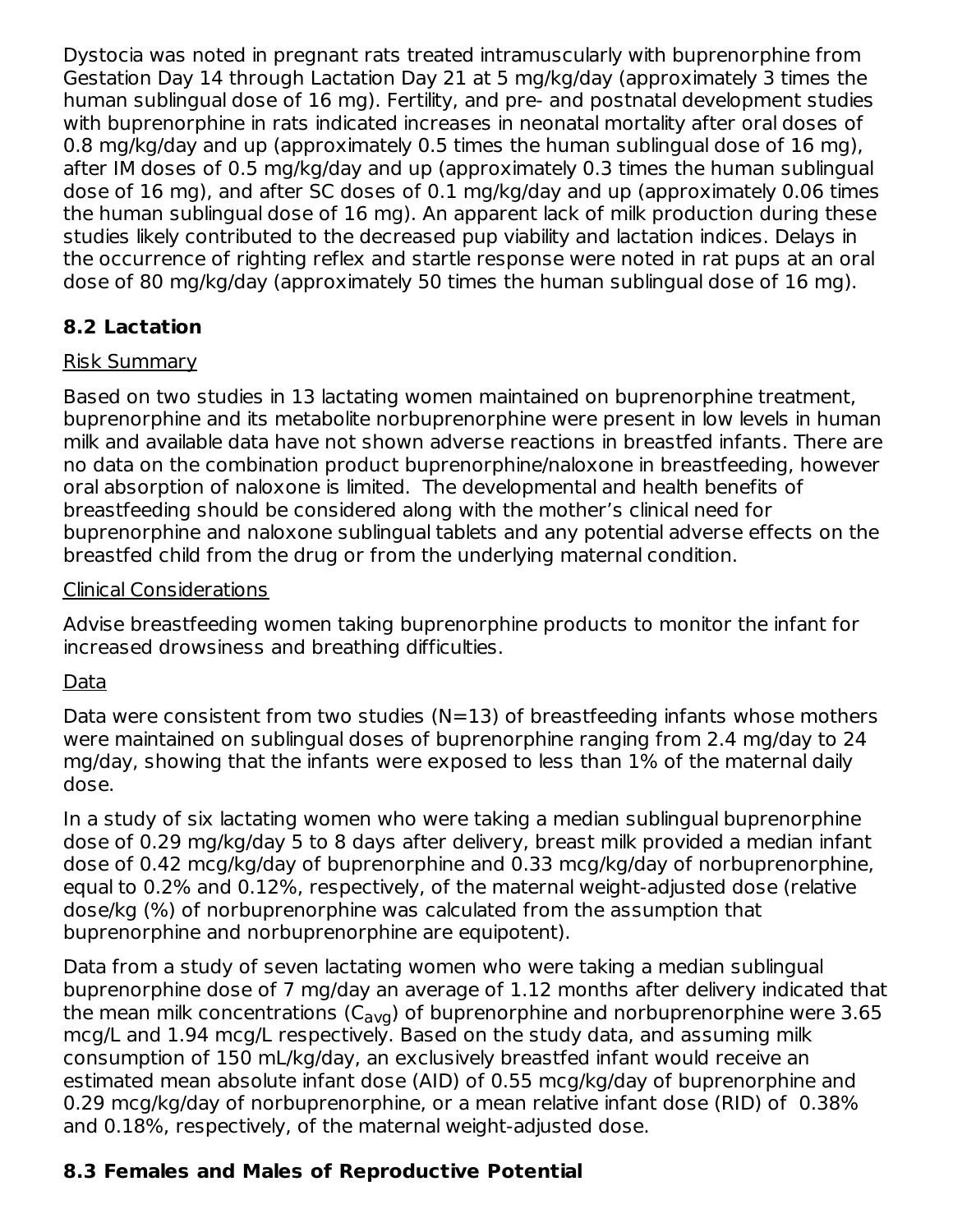**Infertility** 

Chronic use of opioids may cause reduced fertility in females and males of reproductive potential. It is not known whether these effects on fertility are reversible [see Adverse Reactions (6.2), Clinical Pharmacology (12.2), Nonclinical Toxicology (13.1)].

# **8.4 Pediatric Use**

The safety and effectiveness of Buprenorphine and Naloxone Sublingual Tablets have not been established in pediatric patients. This product is not appropriate for the treatment of neonatal abstinence syndrome in neonates, because it contains naloxone, an opioid antagonist.

# **8.5 Geriatric Use**

Clinical studies of Buprenorphine and Naloxone Sublingual Tablets, buprenorphine and naloxone sublingual film, or buprenorphine sublingual tablets did not include sufficient numbers of subjects aged 65 and over to determine whether they responded differently than younger subjects. Other reported clinical experience has not identified differences in responses between the elderly and younger patients. Due to possible decreased hepatic, renal, or cardiac function and of concomitant disease or other drug therapy in geriatric patients, the decision to prescribe buprenorphine and naloxone sublingual tablets should be made cautiously in individuals 65 years of age or older and these patients should be monitored for signs and symptoms of toxicity or overdose.

# **8.6 Hepatic Impairment**

The effect of hepatic impairment on the pharmacokinetics of buprenorphine and naloxone has been evaluated in a pharmacokinetic study. Both drugs are extensively metabolized in the liver. While no clinically significant changes have been observed in subjects with mild hepatic impairment; the plasma levels have been shown to be higher and half-life values have been shown to be longer for both buprenorphine and naloxone in subjects with moderate and severe hepatic impairment. The magnitude of the effects on naloxone are greater than that on buprenorphine in both moderately and severely impaired subjects. The difference in magnitude of the effects on naloxone and buprenorphine are greater in subjects with severe hepatic impairment than in subjects with moderate hepatic impairment, and therefore the clinical impact of these effects is likely to be greater in patients with severe hepatic impairment than in patients with moderate hepatic impairment. Buprenorphine/naloxone products should be avoided in patients with severe hepatic impairment and may not be appropriate for patients with moderate hepatic impairment [see Warnings and Precautions (5.12), Clinical Pharmacology (12.3)].

# **8.7 Renal Impairment**

No differences in buprenorphine pharmacokinetics were observed between 9 dialysisdependent and 6 normal patients following IV administration of 0.3 mg buprenorphine. The effects of renal failure on naloxone pharmacokinetics are unknown.

# **9 DRUG ABUSE AND DEPENDENCE**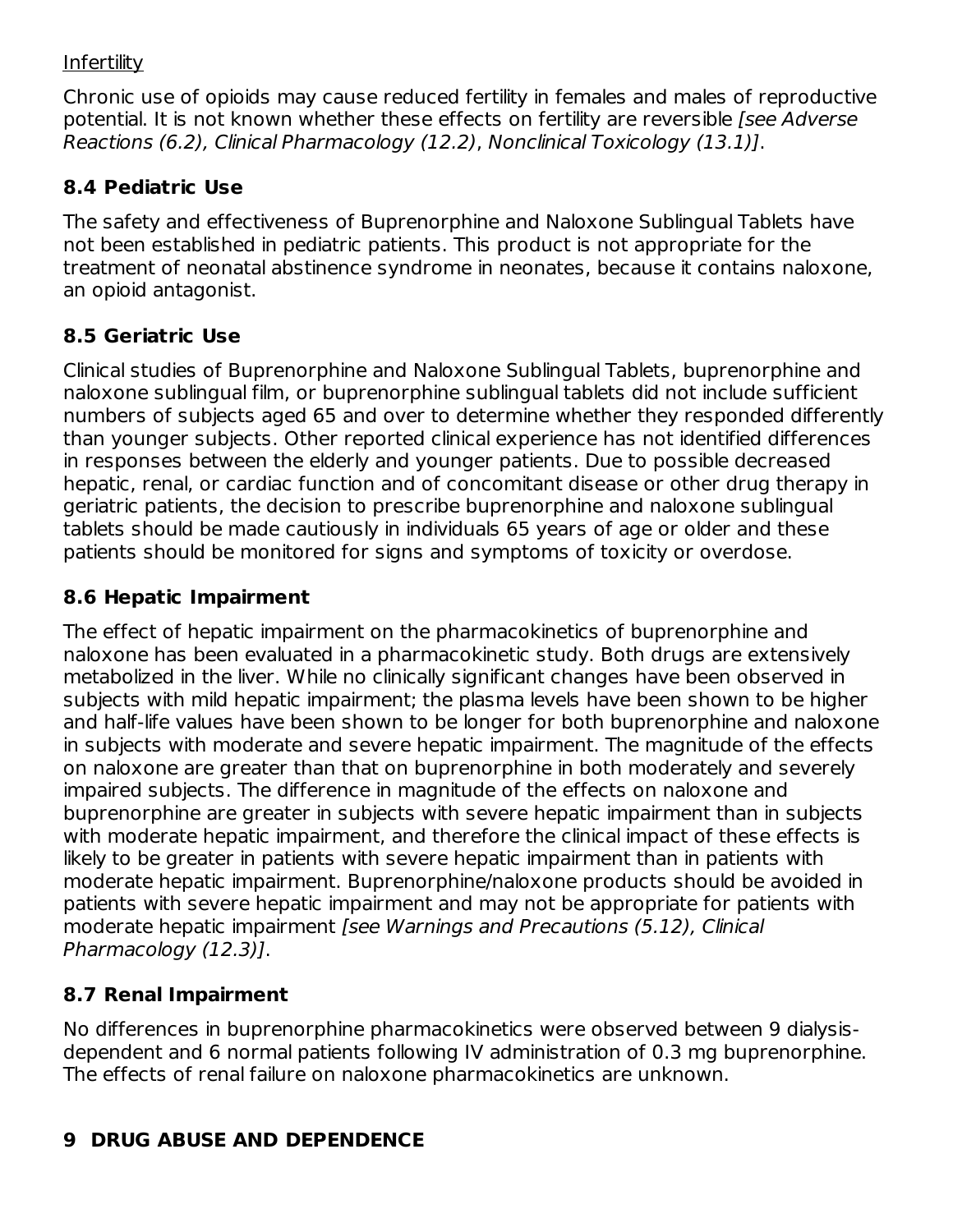### **9.1 Controlled Substance**

Buprenorphine and naloxone sublingual tablets contain buprenorphine, a Schedule III controlled substance under the Controlled Substances Act.

Under the Drug Addiction Treatment Act (DATA) codified at 21 U.S.C. 823(g), prescription use of this product in the treatment of opioid dependence is limited to healthcare providers who meet certain qualifying requirements, and who have notified the Secretary of Health and Human Services (HHS) of their intent to prescribe this product for the treatment of opioid dependence and have been assigned a unique identification number that must be included on every prescription.

# **9.2 Abuse**

Buprenorphine, like morphine and other opioids, has the potential for being abused and is subject to criminal diversion. This should be considered when prescribing or dispensing buprenorphine in situations when the clinician is concerned about an increased risk of misuse, abuse, or diversion. Healthcare professionals should contact their state professional licensing board or state controlled substances authority for information on how to prevent and detect abuse or diversion of this product.

Patients who continue to misuse, abuse, or divert buprenorphine products or other opioids should be provided with, or referred to, more intensive and structured treatment.

Abuse of buprenorphine poses a risk of overdose and death. This risk is increased with the abuse of buprenorphine and alcohol and other substances, especially benzodiazepines.

The healthcare provider may be able to more easily detect misuse or diversion by maintaining records of medication prescribed including date, dose, quantity, frequency of refills, and renewal requests of medication prescribed.

Proper assessment of the patient, proper prescribing practices, periodic re-evaluation of therapy, and proper handling and storage of the medication are appropriate measures that help to limit abuse of opioid drugs.

# **9.3 Dependence**

Buprenorphine is a partial agonist at the mu-opioid receptor and chronic administration produces physical dependence of the opioid-type, characterized by moderate withdrawal signs and symptoms upon abrupt discontinuation or rapid taper. The withdrawal syndrome is typically milder than seen with full agonists and may be delayed in onset [see Warnings and Precautions (5.7)].

Neonatal opioid withdrawal syndrome (NOWS) is an expected and treatable outcome of prolonged use of opioids during pregnancy [see Warnings and Precautions (5.5)].

# **10 OVERDOSAGE**

### Clinical Presentation

The manifestations of acute overdose include pinpoint pupils, sedation, hypotension, respiratory depression, and death.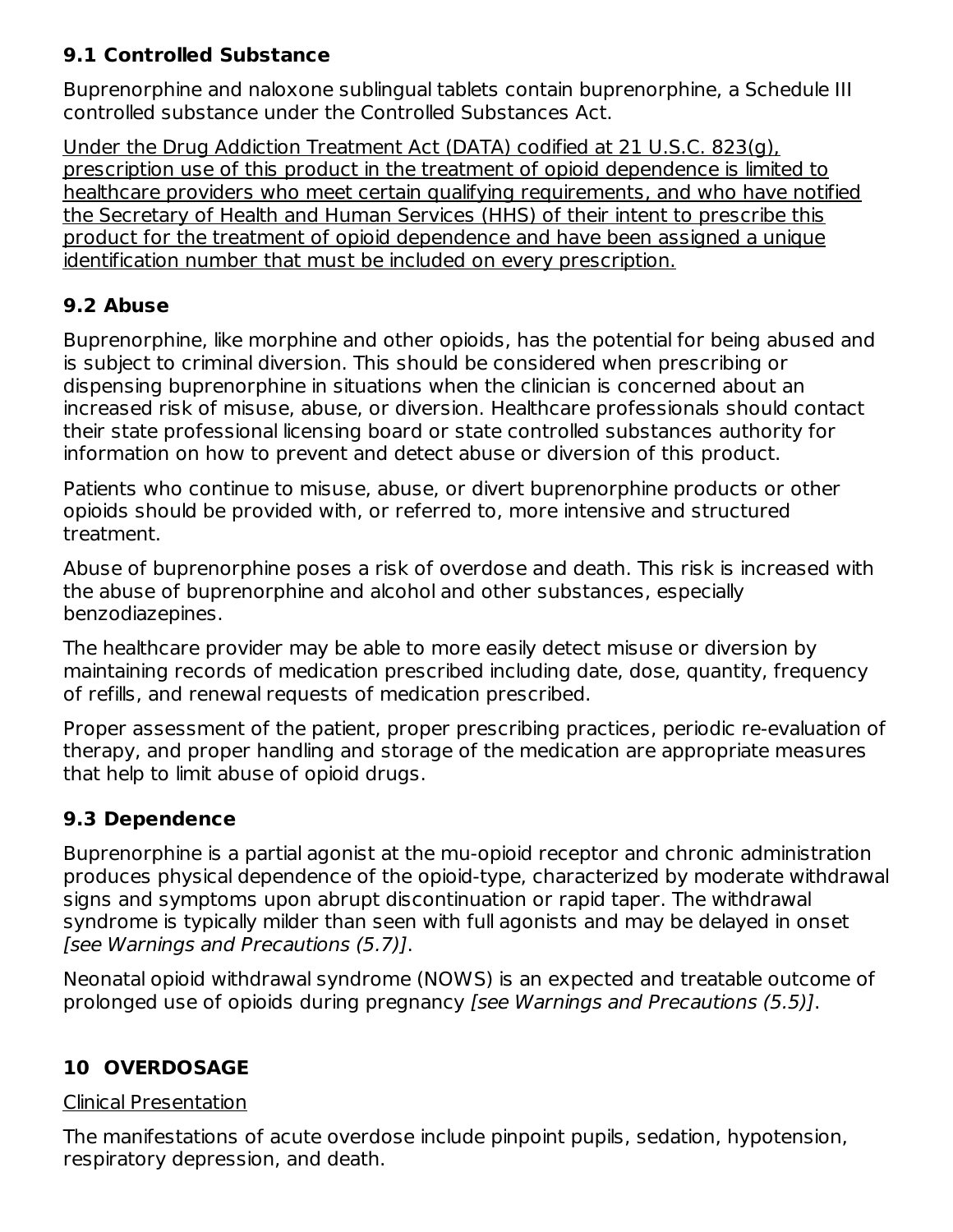#### Treatment of Overdose

In the event of overdose, the respiratory and cardiac status of the patient should be monitored carefully. When respiratory or cardiac functions are depressed, primary attention should be given to the re-establishment of adequate respiratory exchange through provision of a patent airway and institution of assisted or controlled ventilation. Oxygen, IV fluids, vasopressors, and other supportive measures should be employed as indicated.

In the case of overdose, the primary management should be the re-establishment of adequate ventilation with mechanical assistance of respiration, if required. Naloxone may be of value for the management of buprenorphine overdose. Higher than normal doses and repeated administration may be necessary. The long duration of action of buprenorphine and naloxone sublingual tablets should be taken into consideration when determining the length of treatment and medical surveillance needed to reverse the effects of an overdose. Insufficient duration of monitoring may put patients at risk.

# **11 DESCRIPTION**

Buprenorphine and naloxone sublingual tablet USP, 2 mg/0.5 mg is an orange, round, biconvex tablet debossed "A" on one side and "14" on the other side. Buprenorphine and naloxone sublingual tablet USP, 8 mg/2 mg is an orange, round, biconvex tablet debossed "AN 415" on one side and plain on the other side. They contain buprenorphine HCl, USP, a partial agonist at the mu-opioid receptor, and naloxone HCl dihydrate, USP, an opioid receptor antagonist, at a ratio of 4:1 (ratio of free bases). It is intended for sublingual administration and is available in two dosage strengths, 2 mg buprenorphine with 0.5 mg naloxone and 8 mg buprenorphine with 2 mg naloxone. Each sublingual tablet also contains the following inactive ingredients: acesulfame potassium, anhydrous citric acid, artificial lemon flavor, FD&C Yellow No. 6 Aluminum Lake, lactose monohydrate, magnesium stearate, mannitol, povidone, sodium citrate and starch (corn starch).

Chemically, buprenorphine HCl, USP is (2S)-2-[17-Cyclopropylmethyl-4,5α-epoxy-3 hydroxy-6-methoxy-6α,14-ethano-14α-morphinan-7α-yl]-3,3-dimethylbutan-2-ol hydrochloride. It has the following chemical structure: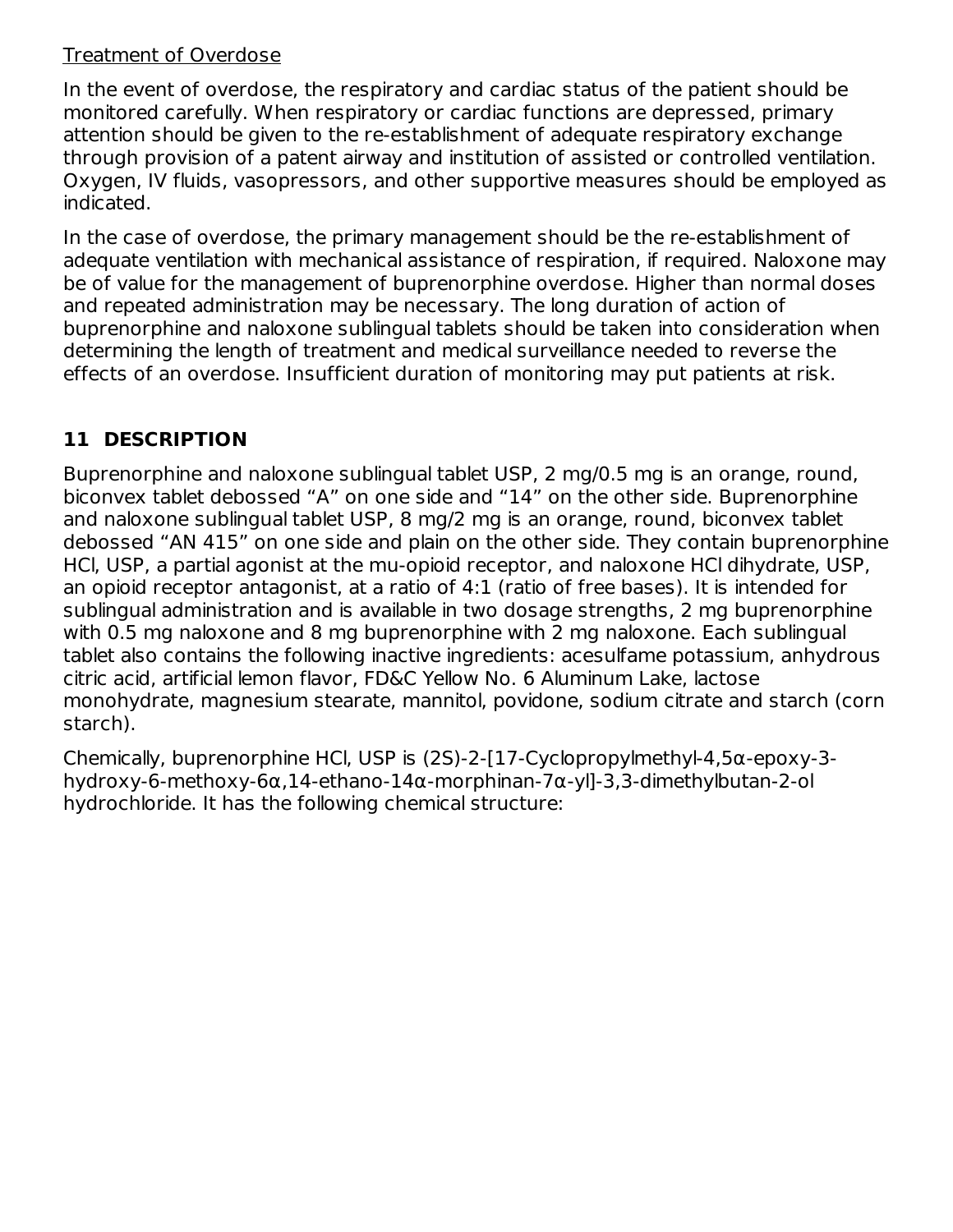

Buprenorphine HCl, USP has the molecular formula  $\mathsf{C}_{29}\mathsf{H}_{41}\mathsf{NO}_4$  • HCl and the molecular weight is 504.10. It is a white or off-white crystalline powder, sparingly soluble in water, freely soluble in methanol, soluble in alcohol, and practically insoluble in cyclohexane.

Chemically, naloxone HCl dihydrate, USP is 17-Allyl-4, 5  $\alpha$  -epoxy-3, 14dihydroxymorphinan-6-one hydrochloride dihydrate. It has the following chemical structure:



Naloxone hydrochloride dihydrate, USP has the molecular formula  $\mathsf{C}_1$ 9H $_{21}$ NO $_4$  • HCl •  $2H<sub>2</sub>O$  and the molecular weight is 399.87. It is a white to slightly off-white powder and is freely soluble in water, soluble in alcohol, and practically insoluble in toluene and ether.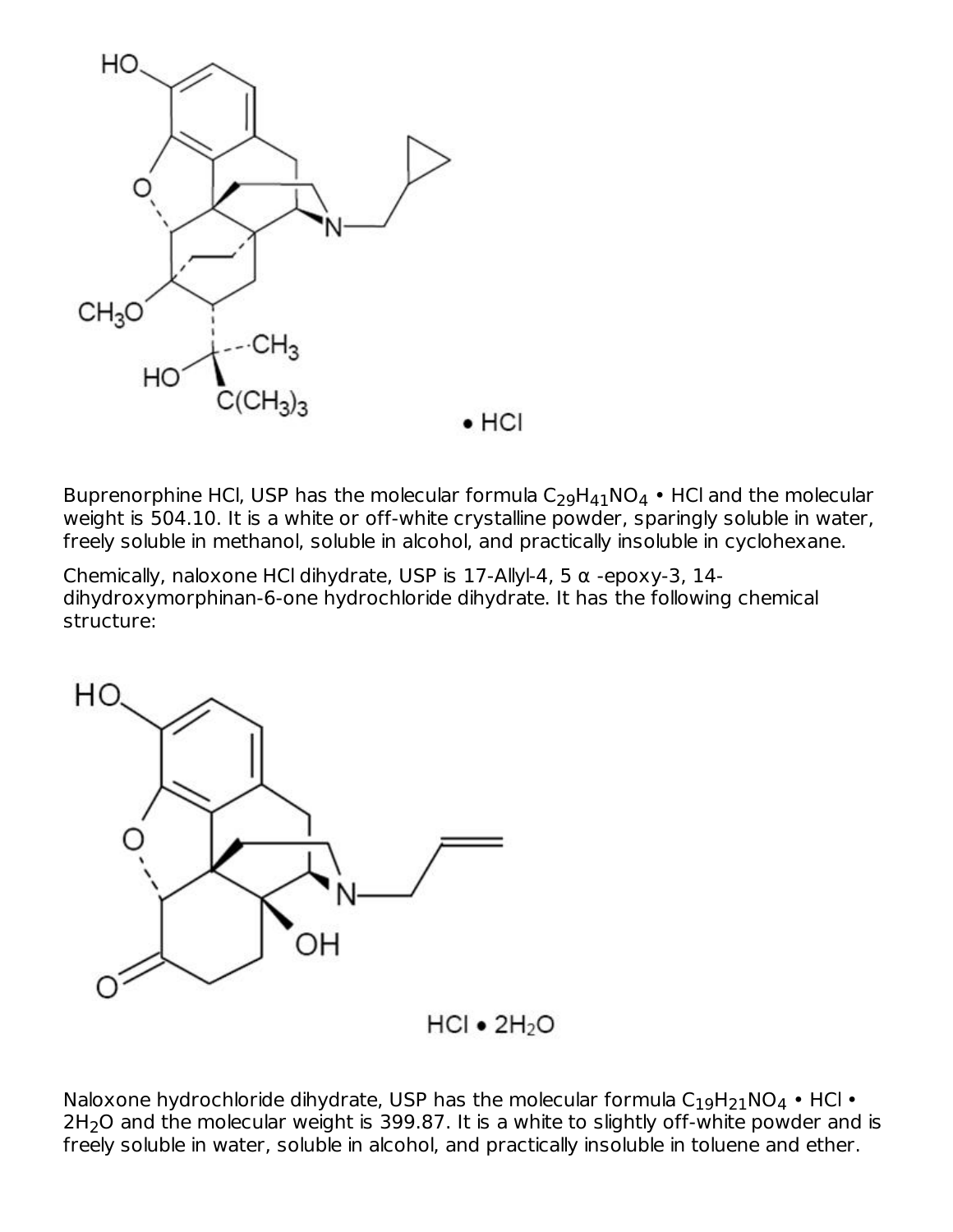## **12 CLINICAL PHARMACOLOGY**

### **12.1 Mechanism of Action**

Buprenorphine and Naloxone Sublingual Tablets contain buprenorphine and naloxone. Buprenorphine is a partial agonist at the mu-opioid receptor and an antagonist at the kappa-opioid receptor. Naloxone is an opioid antagonist and produces opioid withdrawal signs and symptoms in individuals physically dependent on full opioid agonists when administered parenterally.

### **12.2 Pharmacodynamics**

#### Subjective Effects

Comparisons of buprenorphine to full opioid agonists such as methadone and hydromorphone suggest that sublingual buprenorphine produces typical opioid agonist effects which are limited by a ceiling effect.

In opioid-experienced subjects who were not physically dependent, acute sublingual doses of buprenorphine/naloxone tablets produced opioid agonist effects which reached a maximum between doses of 8 mg/2 mg and 16 mg/4 mg buprenorphine/naloxone.

Opioid agonist ceiling-effects were also observed in a double-blind, parallel-group, doseranging comparison of single doses of buprenorphine sublingual solution (1, 2, 4, 8, 16, or 32 mg), placebo and a full agonist control at various doses. The treatments were given in ascending dose order at intervals of at least one week to 16 opioid-experienced subjects who were not physically dependent. Both active drugs produced typical opioid agonist effects. For all measures for which the drugs produced an effect, buprenorphine produced a dose-related response. However, in each case, there was a dose that produced no further effect. In contrast, the highest dose of the full agonist control always produced the greatest effects. Agonist objective rating scores remained elevated for the higher doses of buprenorphine (8 mg to 32 mg) longer than for the lower doses and did not return to baseline until 48 hours after drug administration. The onset of effects appeared more rapidly with buprenorphine than with the full agonist control, with most doses nearing peak effect after 100 minutes for buprenorphine compared to 150 minutes for the full agonist control.

## Physiologic Effects

Buprenorphine in IV (2, 4, 8, 12 and 16 mg) and sublingual (12 mg) doses has been administered to opioid-experienced subjects who were not physically dependent to examine cardiovascular, respiratory, and subjective effects at doses comparable to those used for treatment of opioid dependence. Compared to placebo, there were no statistically significant differences among any of the treatment conditions for blood pressure, heart rate, respiratory rate,  $O_2$  saturation, or skin temperature across time. Systolic BP was higher in the 8 mg group than placebo (3-hour AUC values). Minimum and maximum effects were similar across all treatments. Subjects remained responsive to low voice and responded to computer prompts. Some subjects showed irritability, but no other changes were observed.

The respiratory effects of sublingual buprenorphine were compared with the effects of methadone in a double-blind, parallel-group, dose-ranging comparison of single doses of buprenorphine sublingual solution (1, 2, 4, 8, 16, or 32 mg) and oral methadone (15, 30,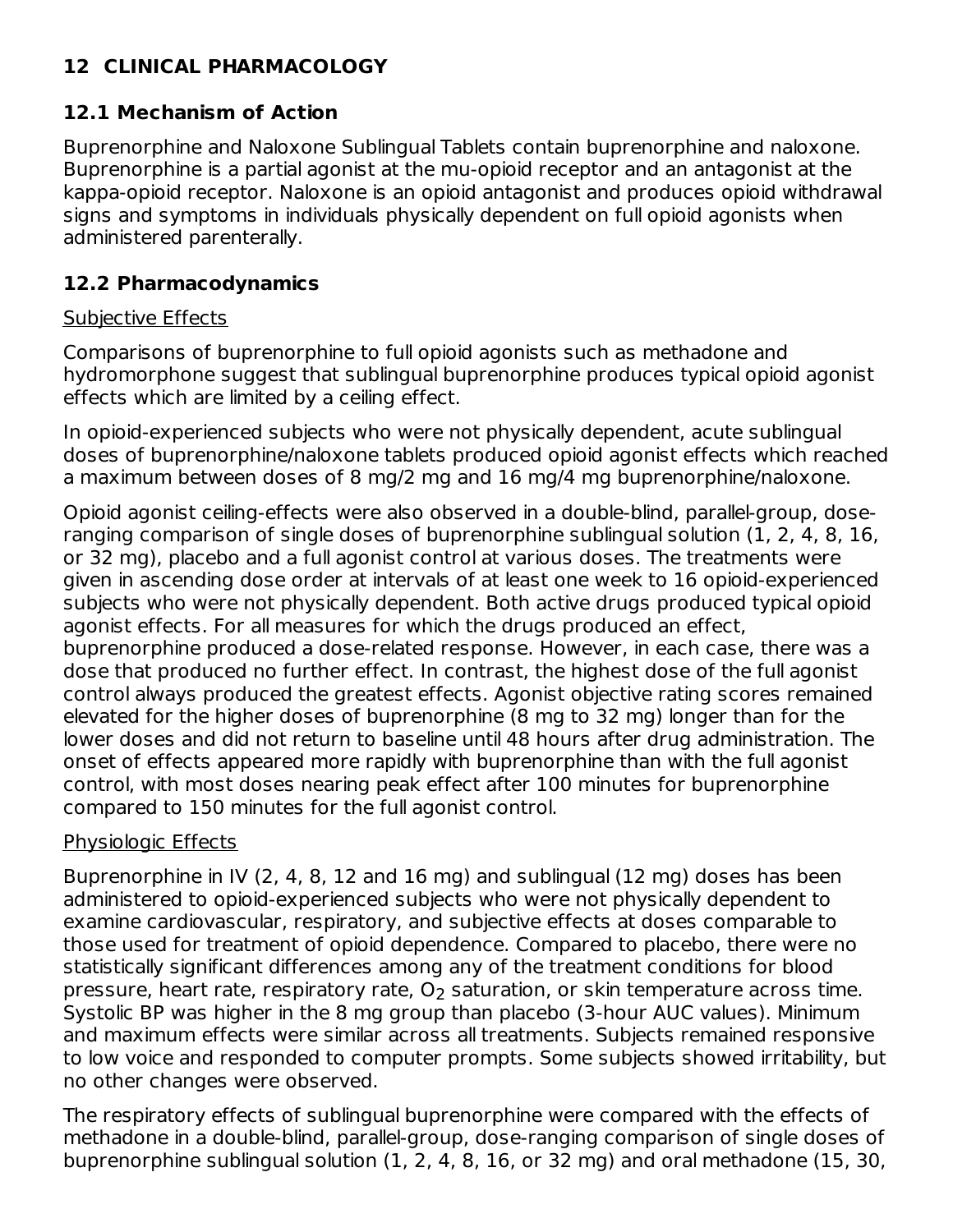45, or 60 mg) in non-dependent, opioid-experienced volunteers. In this study, hypoventilation not requiring medical intervention was reported more frequently after buprenorphine doses of 4 mg and higher than after methadone. Both drugs decreased  $O<sub>2</sub>$  saturation to the same degree.

#### Effect of Naloxone

Physiologic and subjective effects following acute sublingual administration of buprenorphine tablets and buprenorphine/naloxone tablets were similar at equivalent dose levels of buprenorphine. Naloxone had no clinically significant effect when administered by the sublingual route, although blood levels of the drug were measurable. Buprenorphine/naloxone, when administered sublingually to an opioiddependent cohort, was recognized as an opioid agonist, whereas when administered intramuscularly, combinations of buprenorphine with naloxone produced opioid antagonist actions similar to naloxone. This finding suggests that the naloxone in buprenorphine/naloxone tablets may deter injection of buprenorphine/naloxone tablets by persons with active substantial heroin or other full mu-opioid dependence. However, clinicians should be aware that some opioid-dependent persons, particularly those with a low level of full mu-opioid physical dependence or those whose opioid physical dependence is predominantly to buprenorphine, abuse buprenorphine/naloxone combinations by the intravenous or intranasal route. In methadone-maintained patients and heroin-dependent subjects, IV administration of buprenorphine/naloxone combinations precipitated opioid withdrawal signs and symptoms and was perceived as unpleasant and dysphoric. In morphine-stabilized subjects, intravenously administered combinations of buprenorphine with naloxone produced opioid antagonist and withdrawal signs and symptoms that were ratio-dependent; the most intense withdrawal signs and symptoms were produced by 2:1 and 4:1 ratios, less intense by an 8:1 ratio.

#### Effects on the Endocrine System

Opioids inhibit the secretion of adrenocorticotropic hormone (ACTH), cortisol, and luteinizing hormone (LH) in humans [see Adverse Reactions (6.2)]. They also stimulate prolactin, growth hormone (GH) secretion, and pancreatic secretion of insulin and glucagon.

Chronic use of opioids may influence the hypothalamic-pituitary-gonadal axis, leading to androgen deficiency that may manifest as low libido, impotence, erectile dysfunction, amenorrhea, or infertility. The causal role of opioids in the clinical syndrome of hypogonadism is unknown because the various medical, physical, lifestyle, and psychological stressors that may influence gonadal hormone levels have not been adequately controlled for in studies conducted to date. Patients presenting with symptoms of androgen deficiency should undergo laboratory evaluation.

## **12.3 Pharmacokinetics**

### Absorption

Plasma levels of buprenorphine and naloxone increased with the sublingual dose of Buprenorphine and Naloxone Sublingual Tablets (Table 4). There was wide inter-patient variability in the sublingual absorption of buprenorphine and naloxone, but within subjects the variability was low. Both C<sub>max</sub> and AUC of buprenorphine increased in a linear fashion with the increase in dose (in the range of 4 mg to 16 mg), although the increase was not directly dose-proportional.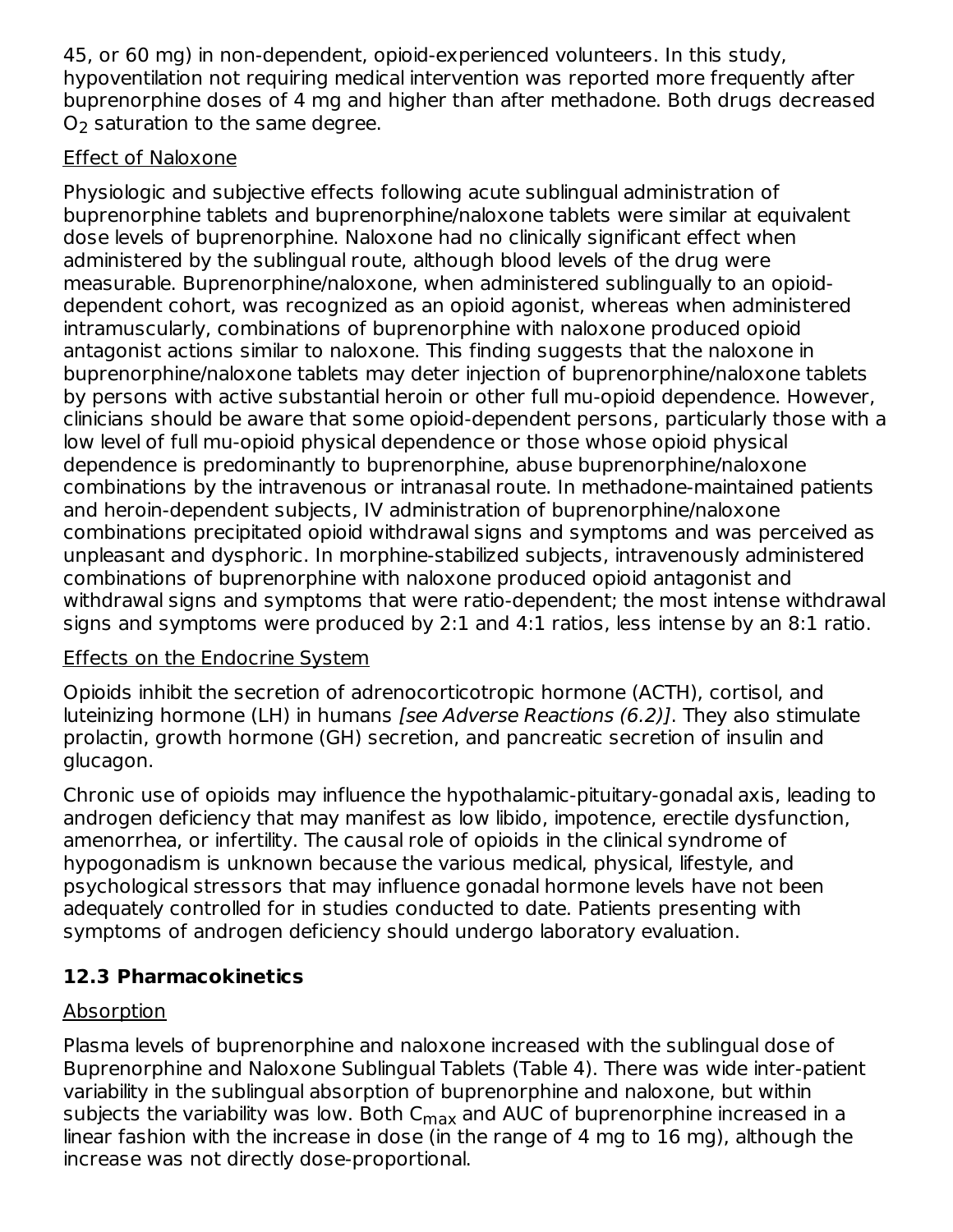Naloxone did not affect the pharmacokinetics of buprenorphine and both buprenorphine and naloxone sublingual tablets. At the three naloxone doses of 1, 2, and 4 mg, levels above the limit of quantitation (0.05 ng/mL) were not detected beyond 2 hours in seven of eight subjects. In one individual, at the 4 mg dose, the last measurable concentration was at 8 hours. Within each subject (for most of the subjects), across the doses there was a trend toward an increase in naloxone concentrations with increase in dose. Mean peak naloxone levels ranged from 0.11 ng/mL to 0.28 ng/mL in the dose range of 1 mg to 4 mg.

#### **Table 4. Pharmacokinetic parameters (Mean ± SD) of buprenorphine, norbuprenorphine and naloxone following Buprenorphine and Naloxone Sublingual Tablets Administration**

|                                                        | Buprenorphine and Naloxone Sublingual Tablets Dose (mg) |  |                                                          |  |  |
|--------------------------------------------------------|---------------------------------------------------------|--|----------------------------------------------------------|--|--|
| <b>PK</b>                                              |                                                         |  |                                                          |  |  |
| Parameter mg/0.58 mg/2 mg                              | mg                                                      |  |                                                          |  |  |
| <b>Buprenorphine</b>                                   |                                                         |  |                                                          |  |  |
| $C_{\text{max}}$ (ng/mL)                               | 0.323                                                   |  | $\overline{)0.780}$ ± $\overline{)2.58}$ ± 1.10          |  |  |
| $T_{\text{max}}$ (hr)*                                 | 1.50<br>B)                                              |  | (0.75 to 1.50 (0.50 to 3.03)                             |  |  |
| <b>AUC</b> <sub>inf</sub><br>(ng/hr/mL)                | 2.650                                                   |  | $\overline{7.651}$ ± 25.31 ± 9.500                       |  |  |
| $t_{1/2}$ (hr)                                         | 15.04                                                   |  | $\overline{30.75} \pm \overline{31.94} \pm 15.27$        |  |  |
| Norbuprenorphine                                       |                                                         |  |                                                          |  |  |
| $C_{\text{max}}$ (ng/mL)                               | 0.129                                                   |  | $\overline{)0.293}$ ± $\overline{)1.35}$ ± 0.977         |  |  |
| $\mathsf{T}_{\mathsf{max}}$ (hr)*                      | 1.25<br>8)                                              |  | (0.50 to 1.25 (0.75 to 12)                               |  |  |
| <b>AUC</b> <sub>inf</sub><br>(ng/hr/mL)                | 4.887                                                   |  | $\sqrt{13.59}$ ± 52.84 ± 31.15                           |  |  |
| $t_{1/2}$ (hr)                                         | 15.85                                                   |  | $\sqrt{45.84}$ ± $\sqrt{44.76}$ ± 28.74                  |  |  |
| <b>Naloxone</b>                                        |                                                         |  |                                                          |  |  |
| $C_{\text{max}}$ (pg/mL)                               | $51.3 \pm$<br>21.1                                      |  | $135 \pm 57.3$                                           |  |  |
| $T_{\text{max}}$ (hr)*                                 | 0.75<br>$ 1.50\rangle$                                  |  | $(0.30 \text{ to } 0.75 \ (0.50 \text{ to } 1.25))$      |  |  |
| $\overline{\mathsf{AUC}}_{\mathsf{inf}}$<br>(pg.hr/mL) | 52.49                                                   |  | $\overline{124.2} \pm 374.6 \pm 132.8$                   |  |  |
| $t_{1/2}$ (hr)                                         | $5.15 \pm$<br>5.28                                      |  | $7.65 \pm 3.99$                                          |  |  |
|                                                        |                                                         |  | $*T_{\text{max}}$ is reported as median value with range |  |  |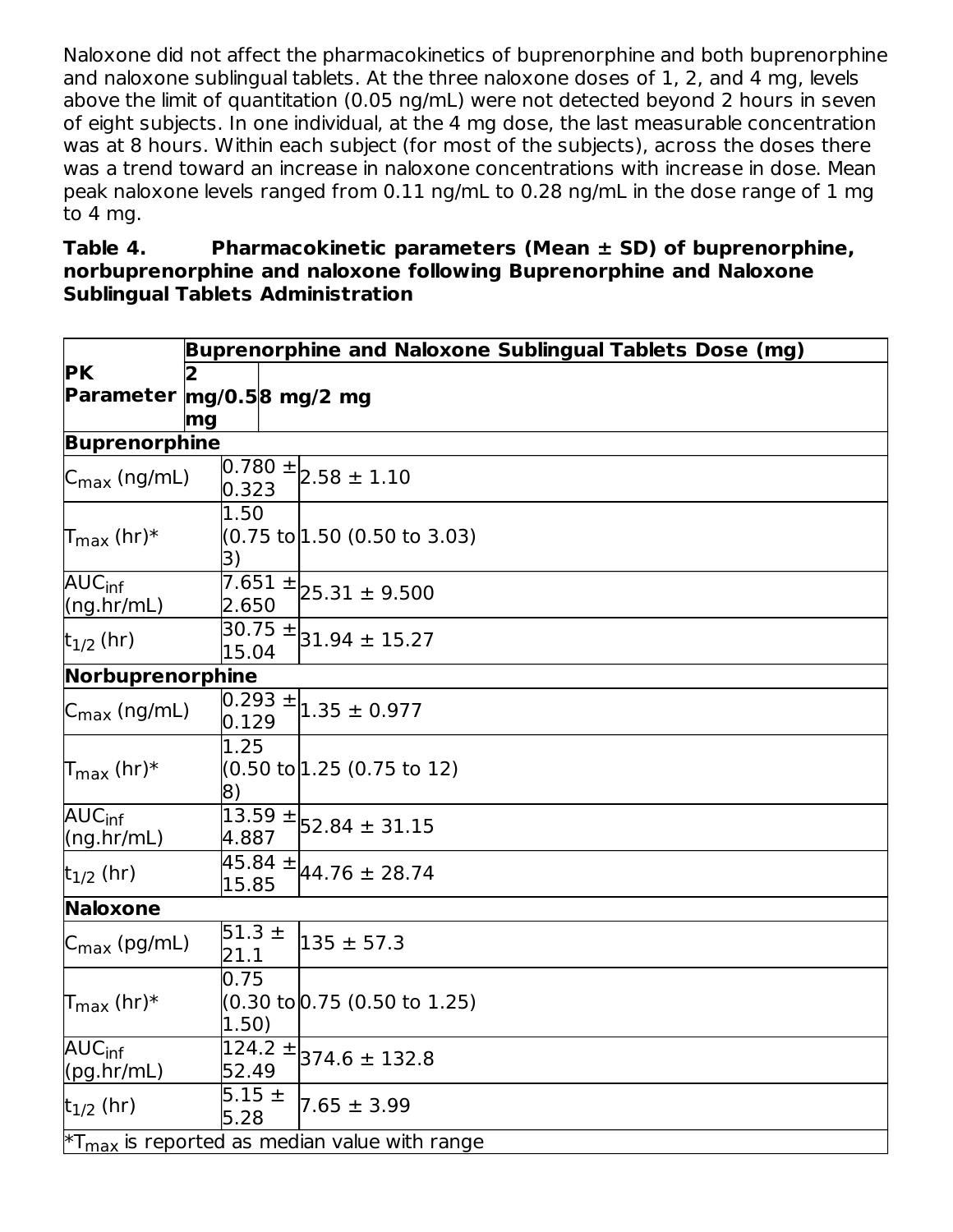#### **Distribution**

Buprenorphine is approximately 96% protein bound, primarily to alpha and beta globulin.

Naloxone is approximately 45% protein bound, primarily to albumin.

# Elimination

# Metabolism

Buprenorphine undergoes both N-dealkylation to norbuprenorphine and glucuronidation. The N-dealkylation pathway is mediated primarily by the CYP3A4. Norbuprenorphine, the major metabolite, can further undergo glucuronidation. Norbuprenorphine has been found to bind opioid receptors in-vitro; however, it is not known whether norbuprenorphine contributes to the overall effect of buprenorphine and naloxone sublingual tablets. Naloxone undergoes direct glucuronidation to naloxone-3-glucuronide as well as N-dealkylation, and reduction of the 6-oxo group.

### Excretion

A mass balance study of buprenorphine showed complete recovery of radiolabel in urine (30%) and feces (69%) collected up to 11 days after dosing. Almost all of the dose was accounted for in terms of buprenorphine, norbuprenorphine, and two unidentified buprenorphine metabolites. In urine, most of buprenorphine and norbuprenorphine was conjugated (buprenorphine, 1% free and 9.4% conjugated; norbuprenorphine, 2.7% free and 11% conjugated). In feces, almost all of the buprenorphine and norbuprenorphine were free (buprenorphine, 33% free and 5% conjugated; norbuprenorphine, 21% free and 2% conjugated). When Buprenorphine and Naloxone Sublingual Tablets are administered sublingually, buprenorphine has a mean elimination half-life ranging from 24 to 42 hours and naloxone has a mean elimination half-life ranging from 2 to 12 hours.

## Drug Interactions Studies

## CYP3A4 Inhibitors and Inducers

Buprenorphine has been found to be a CYP2D6 and CYP3A4 inhibitor and its major metabolite, norbuprenorphine, has been found to be a moderate CYP2D6 inhibitor in invitro studies employing human liver microsomes. However, the relatively low plasma concentrations of buprenorphine and norbuprenorphine resulting from therapeutic doses are not expected to raise significant drug-drug interaction concerns [see Drug Interactions (7)].

## Specific Populations

### Hepatic Impairment

In a pharmacokinetic study, the disposition of buprenorphine and naloxone were determined after administering a 2 mg/0.5 mg Buprenorphine and Naloxone Sublingual Tablet in subjects with varied degrees of hepatic impairment as indicated by Child-Pugh criteria. The disposition of buprenorphine and naloxone in patients with hepatic impairment were compared to disposition in subjects with normal hepatic function.

In subjects with mild hepatic impairment, the changes in mean C<sub>max</sub>, AUC<sub>0-last</sub>, and halflife values of both buprenorphine and naloxone were not clinically significant. No dosing adjustment is needed in patients with mild hepatic impairment.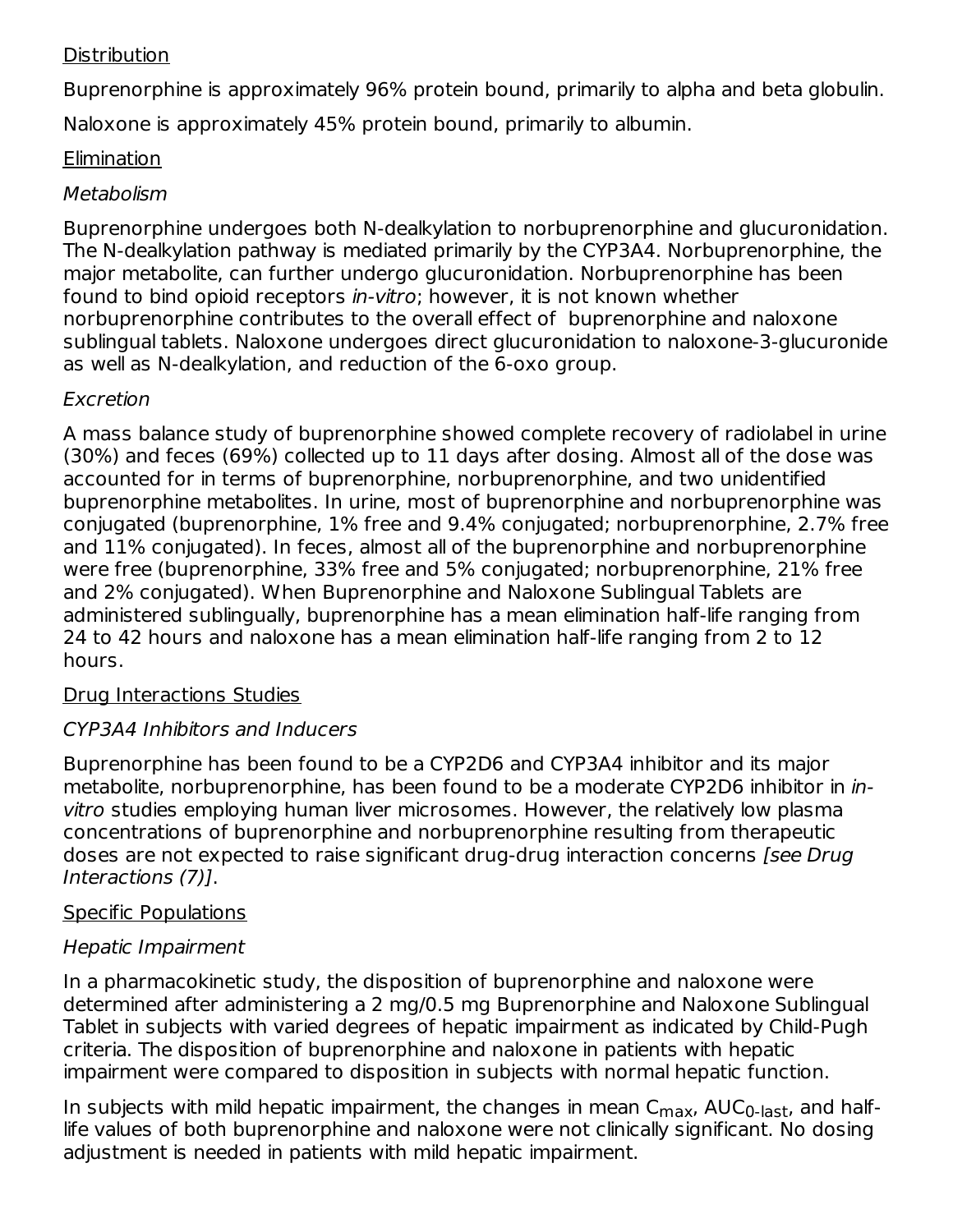For subjects with moderate and severe hepatic impairment, mean C<sub>max</sub>, AUC<sub>0-last</sub>, and half-life values of both buprenorphine and naloxone were increased; the effects on naloxone are greater than that on buprenorphine (Table 5).

#### **Table 5. Changes in Pharmacokinetic Parameters in Subjects with Moderate and Severe Hepatic Impairment**

| Hepatic Impairment | <b>PK Parameters</b>  | Increase in<br>buprenorphine<br>compared to healthy<br>subjects | Increase in<br>haloxone<br>compared to<br>healthy subjects |
|--------------------|-----------------------|-----------------------------------------------------------------|------------------------------------------------------------|
| Moderate           | $C_{\sf max}$         | 8%                                                              | 170%                                                       |
|                    | $AUC0$ -last          | 64%                                                             | 218%                                                       |
|                    | Half-life             | 35%                                                             | 165%                                                       |
| Severe             | $C_{\hbox{max}}$      | 72%                                                             | 1030%                                                      |
|                    | AUC <sub>0-last</sub> | 181%                                                            | 1302%                                                      |
|                    | Half-life             | 57%                                                             | 122%                                                       |

The difference in magnitude of the effects on naloxone and buprenorphine are greater in subjects with severe hepatic impairment than subjects with moderate hepatic impairment [see Warnings and Precautions (5.12), Use in Specific Populations (8.6)].

#### HCV Infection

In subjects with HCV infection but no sign of hepatic impairment, the changes in the mean C<sub>max</sub>, AUC<sub>0-last</sub>, and half-life values of buprenorphine and naloxone were not clinically significant in comparison to healthy subjects without HCV infection.

# **13 NONCLINICAL TOXICOLOGY**

### **13.1 Carcinogenesis, Mutagenesis, Impairment of Fertility**

#### **Carcinogenicity**

A carcinogenicity study of buprenorphine/naloxone (4:1 ratio of the free bases) was performed in Alderley Park rats. Buprenorphine/naloxone was administered in the diet at doses of approximately 7, 31, and 123 mg/kg/day for 104 weeks (estimated exposure was approximately 4, 18, and 44 times the recommended human sublingual dose of 16 mg/4 mg buprenorphine/naloxone based on buprenorphine AUC comparisons). A statistically significant increase in Leydig cell adenomas was observed in all dose groups. No other drug-related tumors were noted.

Carcinogenicity studies of buprenorphine were conducted in Sprague-Dawley rats and CD-1 mice. Buprenorphine was administered in the diet to rats at doses of 0.6, 5.5, and 56 mg/kg/day (estimated exposure was approximately 0.4, 3, and 35 times the recommended human daily sublingual dose of 16 mg on a mg/m<sup>2</sup> basis) for 27 months. As in the buprenorphine/naloxone carcinogenicity study in rat, statistically significant dose-related increases in Leydig cell tumors occurred. In an 86-week study in CD-1 mice, buprenorphine was not carcinogenic at dietary doses up to 100 mg/kg/day (estimated exposure was approximately 30 times the recommended human daily sublingual dose of  $16$  mg on a mg/m $2$  basis).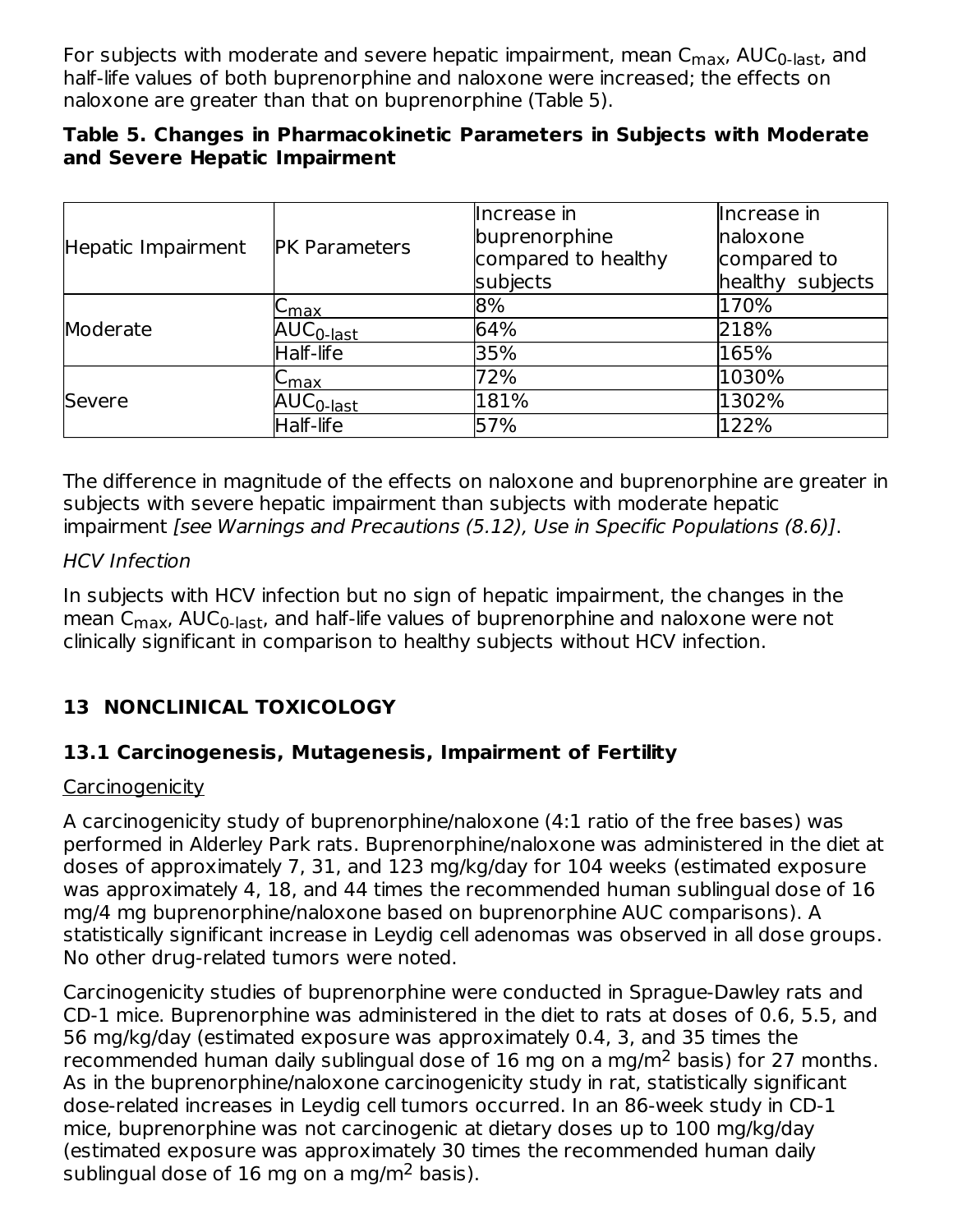#### **Mutagenicity**

The 4:1 combination of buprenorphine and naloxone was not mutagenic in a bacterial mutation assay (Ames test) using four strains of S. typhimurium and two strains of E. coli. The combination was not clastogenic in an in vitro cytogenetic assay in human lymphocytes or in an IV micronucleus test in the rat.

Buprenorphine was studied in a series of tests utilizing gene, chromosome, and DNA interactions in both prokaryotic and eukaryotic systems. Results were negative in yeast (S. cerevisiae) for recombinant, gene convertant, or forward mutations; negative in Bacillus subtilis "rec" assay, negative for clastogenicity in CHO cells, Chinese hamster bone marrow and spermatogonia cells, and negative in the mouse lymphoma L5178Y assay.

Results were equivocal in the Ames test: negative in studies in two laboratories, but positive for frame shift mutation at a high dose (5 mg/plate) in a third study. Results were positive in the Green-Tweets  $(E.\; \text{coll})$  survival test, positive in a DNA synthesis inhibition test with testicular tissue from mice, for both in vivo and in vitro incorporation of [<sup>3</sup>H] thymidine, and positive in unscheduled DNA synthesis test using testicular cells from mice.

#### Impairment of Fertility

Dietary administration of buprenorphine in the rat at dose levels of 500 ppm or greater (equivalent to approximately 47 mg/kg/day or greater; estimated exposure approximately 28 times the recommended human daily sublingual dose of 16 mg on a mg/m<sup>2</sup> basis) produced a reduction in fertility demonstrated by reduced female conception rates. A dietary dose of 100 ppm (equivalent to approximately 10 mg/kg/day; estimated exposure approximately 6 times the recommended human daily sublingual dose of 16 mg on a mg/m $2$  basis) had no adverse effect on fertility.

### **14 CLINICAL STUDIES**

Clinical data on the safety and efficacy of buprenorphine and naloxone were derived from studies of buprenorphine sublingual tablet formulations, with and without naloxone, and from studies of sublingual administration of a more bioavailable ethanolic solution of buprenorphine.

Buprenorphine and Naloxone Sublingual Tablets were studied in 575 patients, buprenorphine sublingual tablets (without naloxone) in 1,834 patients and buprenorphine sublingual solutions in 2,470 patients. A total of 1,270 women received buprenorphine in those clinical trials. Dosing recommendations are based on data from one trial of both tablet formulations and two trials of the ethanolic solution. All trials used buprenorphine in conjunction with psychosocial counseling as part of a comprehensive addiction treatment program. There were no clinical studies conducted to assess the efficacy of buprenorphine as the only component of treatment.

In a double-blind placebo- and active-controlled study, 326 heroin-addicted subjects were randomly assigned to either Buprenorphine and Naloxone Sublingual Tablets, 16 mg/4 mg per day; Buprenorphine Sublingual Tablets, 16 mg per day; or placebo sublingual tablets. For subjects randomized to either active treatment, dosing began with one 8 mg buprenorphine on Day 1, followed by 16 mg (two 8 mg tablets) of buprenorphine on Day 2. On Day 3, those randomized to receive Buprenorphine and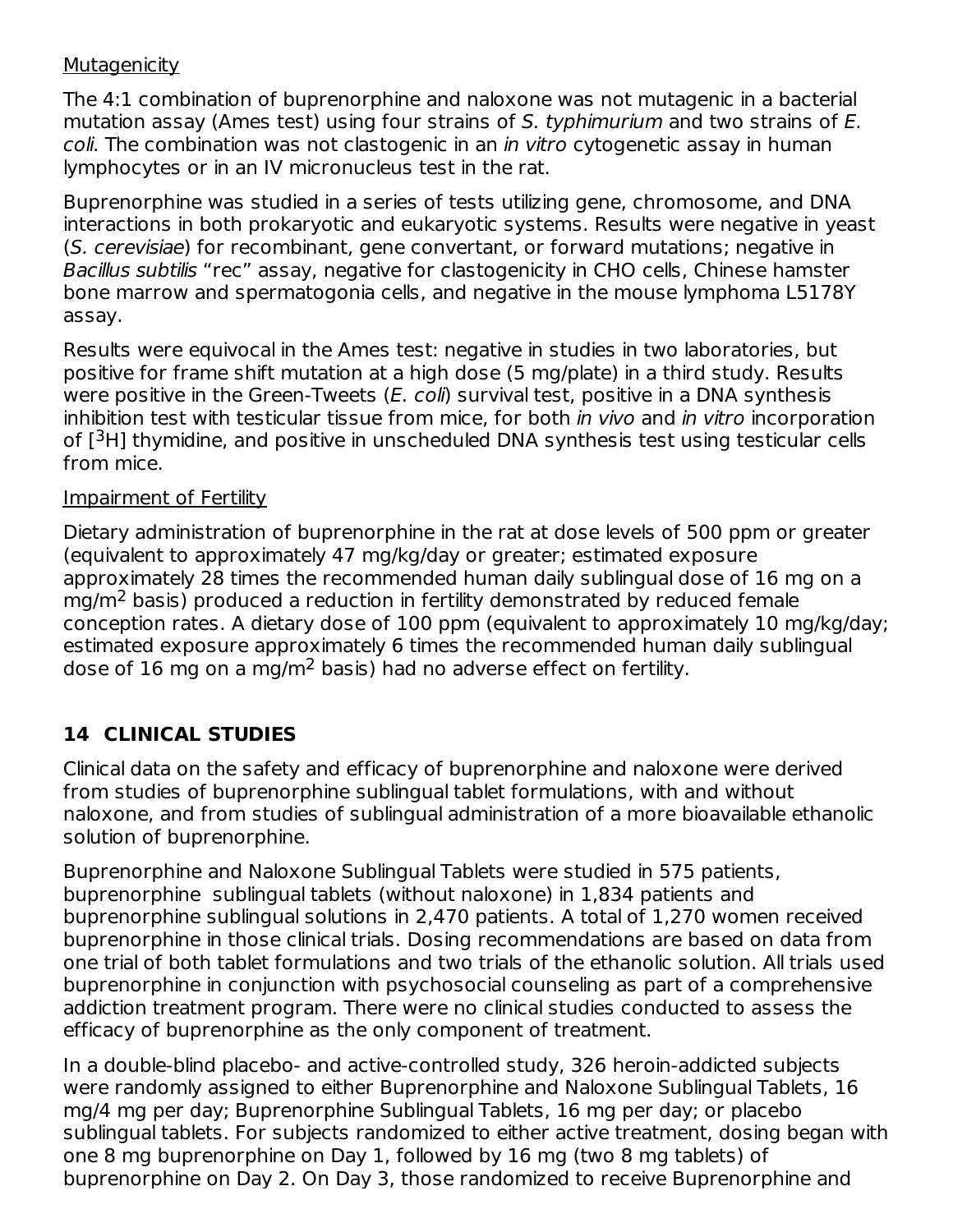buprenorphine on Day 2. On Day 3, those randomized to receive Buprenorphine and Naloxone Sublingual Tablets were switched to the combination tablet. Subjects randomized to placebo received one placebo tablet on Day 1 and two placebo tablets per day thereafter for four weeks. Subjects were seen daily in the clinic (Monday through Friday) for dosing and efficacy assessments. Take-home doses were provided for weekends. Subjects were instructed to hold the medication under the tongue for approximately 5 to 10 minutes until completely dissolved. Subjects received counseling regarding HIV infection and up to one hour of individualized counseling per week. The primary study comparison was to assess the efficacy of Buprenorphine and Naloxone Sublingual Tablets and Buprenorphine Sublingual Tablets individually against placebo sublingual tablet. The percentage of thrice-weekly urine samples that were negative for non-study opioids was statistically higher for both Buprenorphine and Naloxone Sublingual Tablets and Buprenorphine Sublingual Tablets than for placebo sublingual tablets.

In a double-blind, double-dummy, parallel-group study comparing buprenorphine ethanolic solution to a full agonist active control, 162 subjects were randomized to receive the ethanolic sublingual solution of buprenorphine at 8 mg/day (a dose which is roughly comparable to a dose of 12 mg/3 mg per day of Buprenorphine and Naloxone Sublingual Tablets or 12 mg per day of Buprenorphine Sublingual Tablets), or two relatively low doses of active control, one of which was low enough to serve as an alternative to placebo, during a 3 to 10 day induction phase, a 16-week maintenance phase and a 7-week detoxification phase. Buprenorphine was titrated to maintenance dose by Day 3; active control doses were titrated more gradually.

Maintenance dosing continued through Week 17, and then medications were tapered by approximately 20% to 30% per week over Weeks 18 to 24, with placebo dosing for the last two weeks. Subjects received individual and/or group counseling weekly.

Based on retention in treatment and the percentage of thrice-weekly urine samples negative for non-study opioids, buprenorphine was more effective than the low-dose of the control, in keeping heroin addicts in treatment and in reducing their use of opioids while in treatment. The effectiveness of buprenorphine, 8 mg per day was similar to that of the moderate active control dose, but equivalence was not demonstrated.

In a dose-controlled, double-blind, parallel-group, 16-week study, 731 subjects were randomized to receive one of four doses of buprenorphine ethanolic solution: 1 mg, 4 mg, 8 mg, and 16 mg. Buprenorphine was titrated to maintenance doses over 1 to 4 days and continued for 16 weeks. Subjects received at least one session of AIDS education and additional counseling ranging from one hour per month to one hour per week, depending on site.

Based on retention in treatment and the percentage of thrice-weekly urine samples negative for non-study opioids, the three highest tested doses were superior to the 1 mg dose. Therefore, this study showed that a range of buprenorphine doses may be effective. The 1 mg dose of buprenorphine sublingual solution can be considered to be somewhat lower than a 2 mg tablet dose. The other doses used in the study encompass a range of tablet doses from approximately 6 mg to approximately 24 mg.

### **16 HOW SUPPLIED/STORAGE AND HANDLING**

NDC: 71335-1514-1: 30 Tablets in a BOTTLE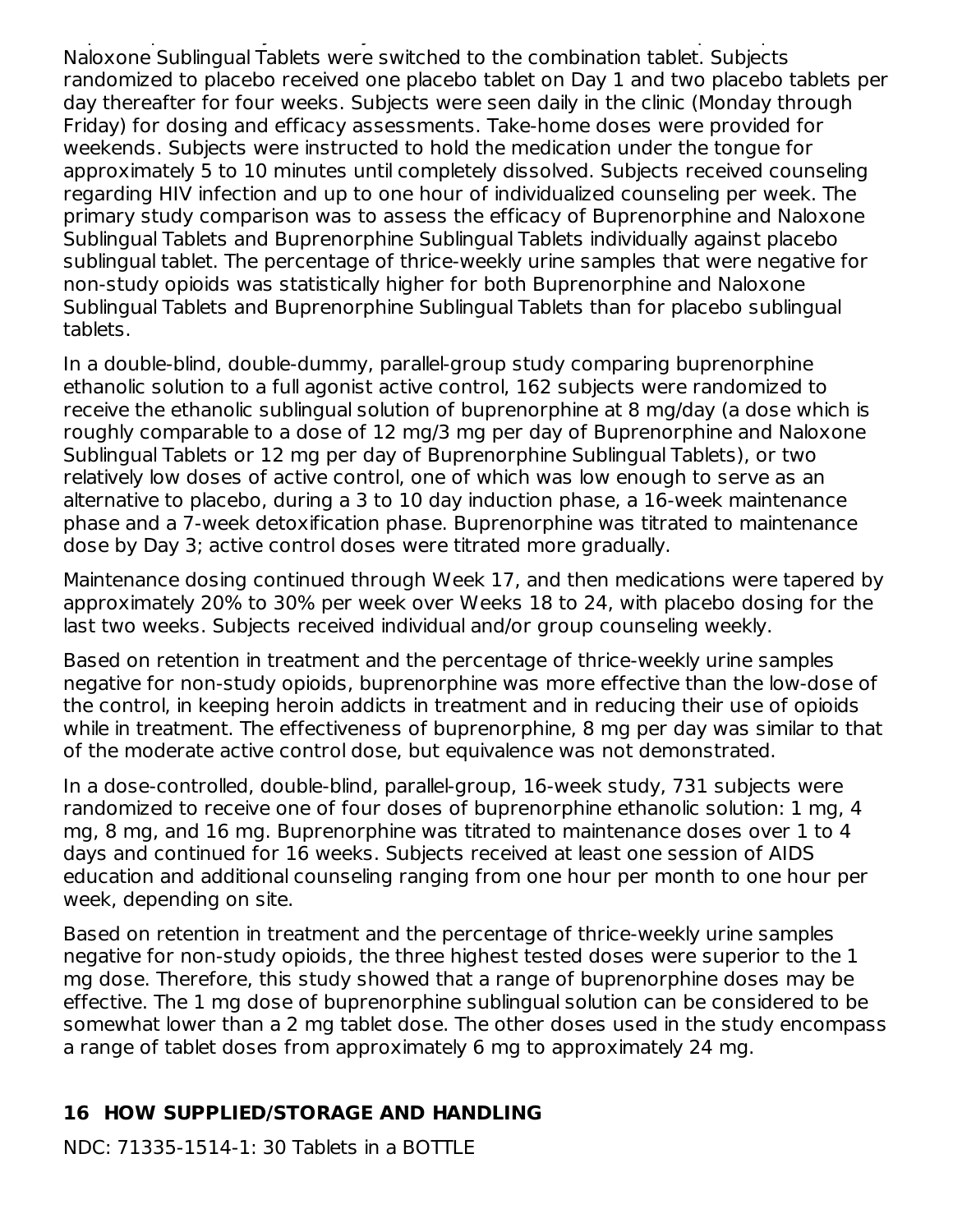### **17 PATIENT COUNSELING INFORMATION**

Advise patients to read the FDA-approved patient labeling (Medication Guide).

### **Storage and Disposal**

Because of the risks associated with accidental ingestion, misuse, and abuse, advise patients to store Buprenorphine and Naloxone Sublingual Tablets securely, out of sight and reach of children, and in a location not accessible by others, including visitors to the home [see Warnings and Precautions (5.1, 5.4), Drug Abuse and Dependence (9.2)]. Inform patients that leaving Buprenorphine and Naloxone Sublingual Tablets unsecured can pose a deadly risk to others in the home.

Advise patients and caregivers that when medicines are no longer needed, they should be disposed of promptly. Expired, unwanted, or unused Buprenorphine and Naloxone Sublingual Tablets should be disposed of by flushing the unused medication down the toilet, if a drug take-back option is not readily available. Inform patients that they can visit www.fda.gov/drugdisposal for a complete list of medicines recommended for disposal by flushing, as well as additional information on disposal of unused medicines.

### **Safe Use**

Before initiating treatment with Buprenorphine and Naloxone Sublingual Tablets, explain the points listed below to caregivers and patients. Instruct patients to read the Medication Guide each time buprenorphine and naloxone sublingual tablets are dispensed because new information may be available.

- Buprenorphine and Naloxone Sublingual Tablets must be administered whole. Advise patients not to cut, chew, or swallow Buprenorphine and Naloxone Sublingual Tablets.
- Inform patients and caregivers that potentially fatal additive effects may occur if Buprenorphine and Naloxone Sublingual Tablets are used with benzodiazepines or other CNS depressants, including alcohol. Counsel patients that such medications should not be used concomitantly unless supervised by a health care provider [see Warnings and Precautions (5.2, 5.3), Drug Interactions (7)].
- Educate patients and caregivers on how to recognize respiratory depression and emphasize the importance of calling 911 or getting emergency medical help right away in the event of a known or suspected overdose [see Warnings and Precautions  $(5.2)$ ].
- Patient Access to Naloxone for the Emergency Treatment of Opioid Overdose

Because patients being treated for opioid use disorder are at risk for relapse, discuss the importance of having access to naloxone with the patient and caregiver. Also discuss the importance of having access to naloxone if there are household members (including children) or other close contacts at risk for accidental ingestion or opioid overdose.

Inform patients and caregivers of the options for obtaining naloxone as permitted by individual state naloxone dispensing and prescribing requirements or guidelines (e.g., by prescription, directly from a pharmacist, or as part of a community-based program).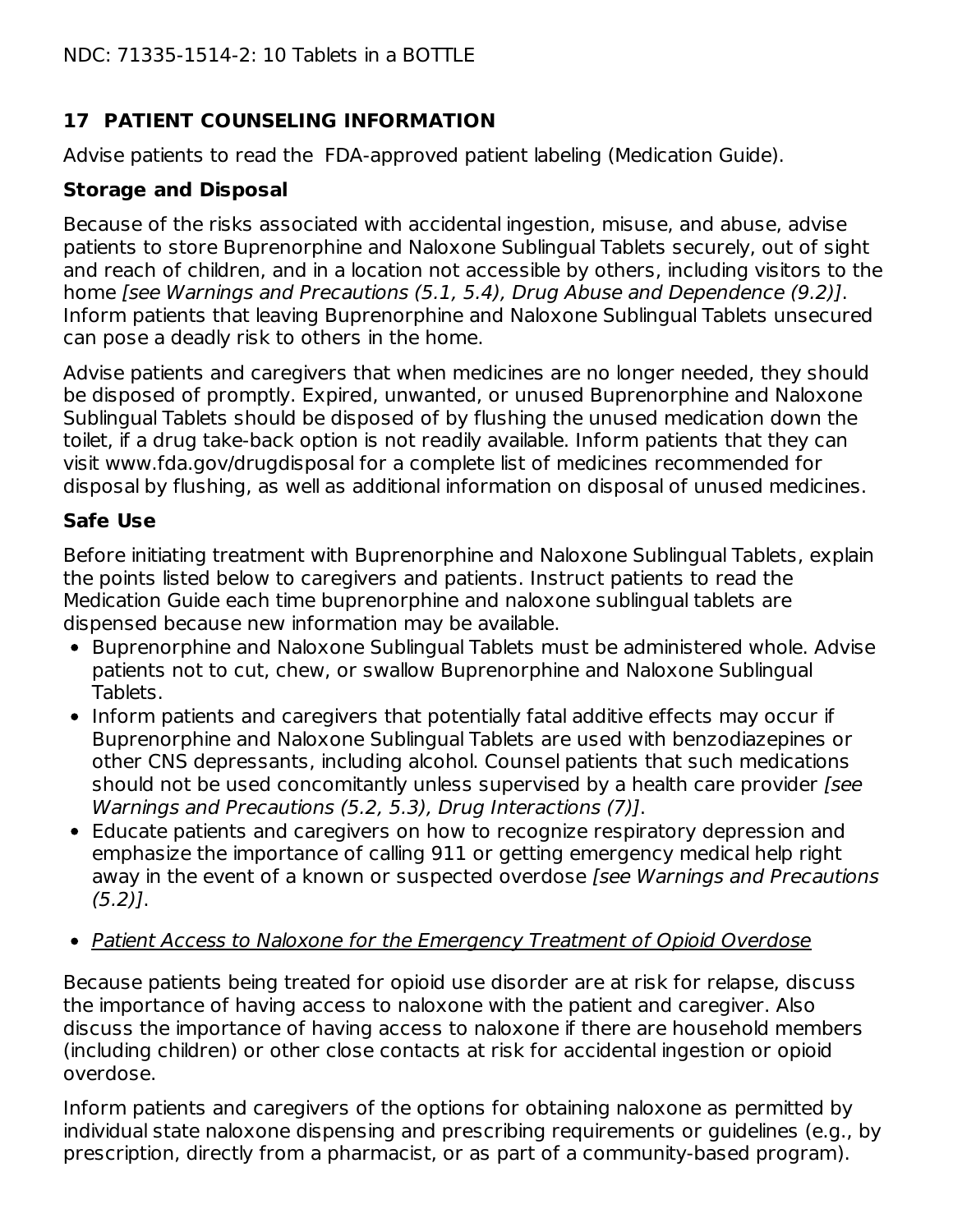Educate patients and caregivers on how to recognize the signs and symptoms of an opioid overdose.

Explain to patients and caregivers that naloxone's effects are temporary, and that they must call 911 or get emergency medical help right away in all cases of known or suspected opioid overdose, even if naloxone is administered. Repeat administration may be necessary, particularly for overdose involving Buprenorphine and Naloxone Sublingual Tablets, because naloxone is often not effective at the doses available for patient access [Dosage and Administration (2.3), Warnings and Precautions (5.2), Overdosage (10)].

If naloxone is prescribed, also advise patients and caregivers:

- How to treat with naloxone in the event of an opioid overdose
- To tell family and friends about their naloxone and to keep it in a place where family and friends can easily access it in an emergency
- To read the Patient Information (or other educational material) that will come with their naloxone. Emphasize the importance of doing this before an opioid emergency happens, so the patient and caregiver will know what to do.
- Advise patients that Buprenorphine and Naloxone Sublingual Tablets contain an opioid that can be a target for people who abuse prescription medications or street drugs, to keep their tablets in a safe place, and to protect them from theft.
- Instruct patients to keep Buprenorphine and Naloxone Sublingual Tablets in a secure place, out of the sight and reach of children. Accidental or deliberate ingestion by a child may cause respiratory depression that can result in death. Advise patients to seek medical attention immediately if a child is exposed to Buprenorphine and Naloxone Sublingual Tablets.
- Inform patients that opioids could cause a rare but potentially life-threatening condition resulting from concomitant administration of serotonergic drugs. Warn patients of the symptoms of serotonin syndrome and to seek medical attention right away if symptoms develop. Instruct patients to inform their healthcare providers if they are taking, or plan to take serotonergic medications *[see Drug Interactions (7)]*.
- Inform patients that opioids could cause adrenal insufficiency, a potentially lifethreatening condition. Adrenal insufficiency may present with non-specific symptoms and signs such as nausea, vomiting, anorexia, fatigue, weakness, dizziness, and low blood pressure. Advise patients to seek medical attention if they experience a constellation of these symptoms [see Warnings and Precautions (5.6)].
- Advise patients to never give Buprenorphine and Naloxone Sublingual Tablets to anyone else, even if he or she has the same signs and symptoms. It may cause harm or death.
- Advise patients that selling or giving away this medication is against the law.
- Caution patients that Buprenorphine and Naloxone Sublingual Tablets may impair the mental or physical abilities required for the performance of potentially dangerous tasks such as driving or operating machinery. Caution should be taken especially during drug induction and dose adjustment and until individuals are reasonably certain that buprenorphine therapy does not adversely affect their ability to engage in such activities [see Warnings and Precautions (5.13)].
- Advise patients not to change the dosage of Buprenorphine and Naloxone Sublingual Tablets without consulting their healthcare provider.
- Advise patients that if they miss a dose of Buprenorphine and Naloxone Sublingual Tablets they should take it as soon as they remember. If it is almost time for the next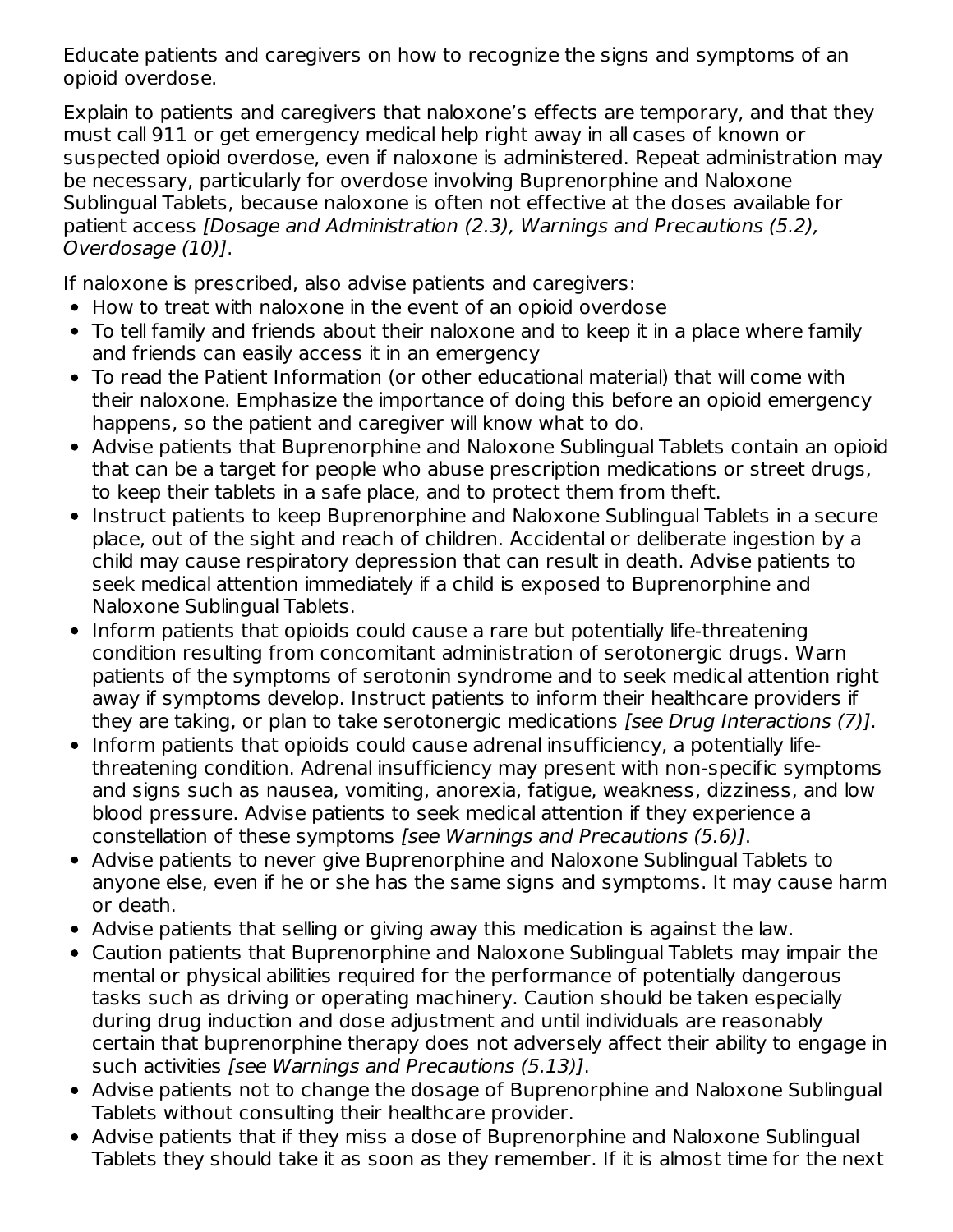dose, they should skip the missed dose and take the next dose at the regular time.

- Advise patients to take Buprenorphine and Naloxone Sublingual Tablets once a day.
- Inform patients that Buprenorphine and Naloxone Sublingual Tablets can cause drug dependence and that withdrawal signs and symptoms may occur when the medication is discontinued.
- Advise patients seeking to discontinue treatment with buprenorphine for opioid dependence to work closely with their healthcare provider on a tapering schedule and inform them of the potential to relapse to illicit drug use associated with discontinuation of opioid agonist/partial agonist medication-assisted treatment.
- Advise patients that, like other opioids, Buprenorphine and Naloxone Sublingual Tablets may produce orthostatic hypotension in ambulatory individuals [see Warnings and Precautions (5.14)].
- Advise patients to inform their healthcare provider if any other prescription medications, over-the-counter medications, or herbal preparations are prescribed or currently being used [see Drug Interactions (7)].
- Advise women that if they are pregnant while being treated with Buprenorphine and Naloxone Sublingual Tablets, the baby may have signs of withdrawal at birth and that withdrawal is treatable [see Warnings and Precautions (5.5), Use in Specific Populations (8.1)].
- Advise women who are breastfeeding to monitor the infant for drowsiness and difficulty breathing [see Use in Specific Populations (8.2)].
- Inform patients that chronic use of opioids may cause reduced fertility. It is not known whether these effects on fertility are reversible [see Use in Specific Populations (8.3)].
- Advise patients to inform their family members that, in the event of emergency, the treating healthcare provider or emergency room staff should be informed that the patient is physically dependent on an opioid and that the patient is being treated with Buprenorphine and Naloxone Sublingual Tablets.

#### Manufactured by:

**Amneal Pharmaceuticals of New York, LLC** Brookhaven, NY 11719

Distributed by: **Amneal Pharmaceuticals LLC** Glasgow, KY 42141

Rev. 08-2021-14

### **MEDICATION GUIDE**

#### **BUPRENORPHINE (bue" pre nor' feen) AND NALOXONE (nal ox' one) SUBLINGUAL TABLETS, USP (CIII)**

**IMPORTANT:** Keep buprenorphine and naloxone sublingual tablets in a secure place away from children. Accidental use by a child is a medical emergency and can result in death. If a child accidentally takes buprenorphine and naloxone sublingual tablets, get emergency help or call 911 right away. Tell your healthcare provider if you are living in a household where there are small children.

**What is the most important information I should know about buprenorphine**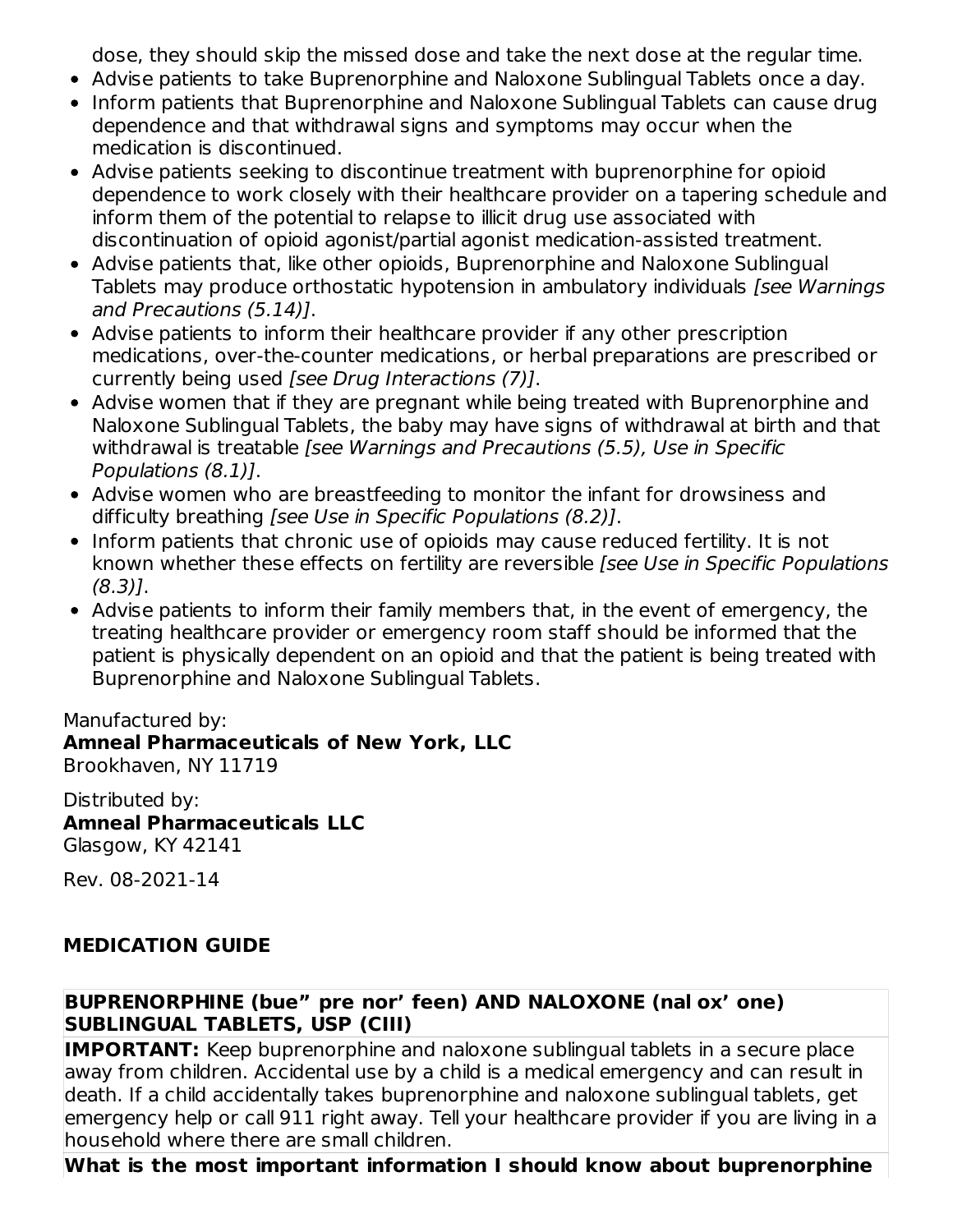### **and naloxone sublingual tablets?**

- Buprenorphine and naloxone sublingual tablets contain a medicine called buprenorphine. Buprenorphine is an opioid that can cause serious and lifethreatening breathing problems, especially if you take or use certain other medicines or drugs.
- Talk to your healthcare provider about naloxone. Naloxone is a medicine that is available to patients for the emergency treatment of an opioid overdose, including accidental use of buprenorphine and naloxone sublingual tablet by a child. If naloxone is given, you must call 911 or get emergency medical help right away to treat an overdose or accidental use of an opioid.
- Buprenorphine and naloxone sublingual tablets may cause serious and lifethreatening breathing problems. Get emergency help right away if you:
- feel faint **have blurred vision**
- feel dizzy have slurred speech
- are confused **are breathing slower than normal**
- feel sleepy or uncoordinated  $\bullet$  cannot think well or clearly
- **Do not take buprenorphine and naloxone sublingual tablets with certain medicines. Taking buprenorphine and naloxone sublingual tablets with other opioid medicines, benzodiazepines, alcohol, or other central nervous system depressants (including street drugs) can cause severe drowsiness, decreased awareness, breathing problems, coma, and death.**
- **Do not inject ("shoot‐up") buprenorphine and naloxone**. Injecting buprenorphine and naloxone may cause life‐threatening infections and other serious health problems. Injecting buprenorphine and naloxone may cause sudden serious withdrawal symptoms such as pain, cramps, vomiting, diarrhea, anxiety, sleep problems, and cravings.
- **Do not switch from buprenorphine and naloxone sublingual tablets to other medicines that contain buprenorphine** without talking with your healthcare provider. The amount of buprenorphine in a dose of buprenorphine and naloxone sublingual tablets are not the same as in other medicines that contain buprenorphine. Your healthcare provider will prescribe a starting dose of buprenorphine and naloxone sublingual tablets that may be different than other buprenorphine containing medicines you may have been taking.
- Do not stop taking buprenorphine and naloxone sublingual tablets suddenly. You could become sick and have withdrawal symptoms because your body has become used to the medicine (physical dependence).

Physical dependence is not the same as drug addiction.

- In an emergency, have family members tell emergency department staff that you are physically dependent on an opioid and are being treated with buprenorphine and naloxone sublingual tablet.
- Never give anyone else your buprenorphine and naloxone sublingual tablet. They could die from taking it. Selling or giving away buprenorphine and naloxone sublingual tablet is against the law.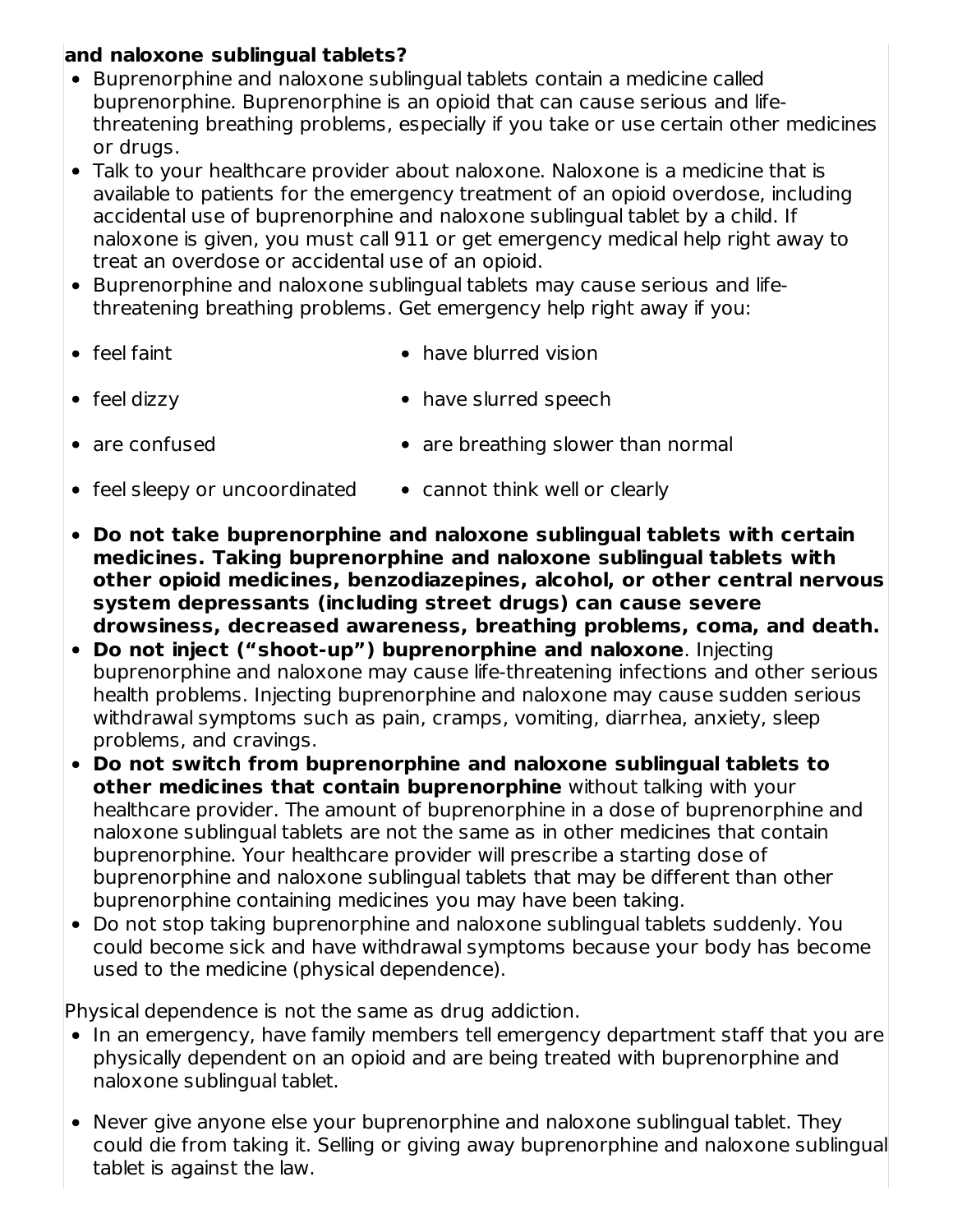Store buprenorphine and naloxone sublingual tablet securely, out of sight and reach of children, and in a location not accessible by others, including visitors to the home.

#### **What are buprenorphine and naloxone sublingual tablets?**

Buprenorphine and naloxone sublingual tablets are a prescription medicine used to treat opioid addiction in adults and is part of a complete treatment program that also includes counseling and behavioral therapy.

**Who should not take buprenorphine and naloxone sublingual tablets? Do not take buprenorphine and naloxone sublingual tablets** if you are allergic to buprenorphine or naloxone.

**Before taking buprenorphine and naloxone sublingual tablets, tell your healthcare provider about all of your medical conditions, including if you have:**

• trouble breathing or lung problems

• a curve in your spine that affects your breathing

- an enlarged prostate (men)
- a head injury or brain problem
- problems urinating  $\bullet$  mental health problems
- Addison's disease
- liver, kidney, or gallbladder problems
- adrenal gland or thyroid gland problems

• alcoholism

## **Tell your healthcare provider if you are:**

- **pregnant or plan to become pregnant.** If you take buprenorphine and naloxone sublingual tablets while pregnant, your baby may have symptoms of opioid withdrawal at birth that could be life-threatening if not recognized and treated. Talk to your healthcare provider if you are pregnant or plan to become pregnant.
- **Breastfeeding or plan to breastfeed.** Buprenorphine HCl and naloxone HCl can pass into your breast milk and harm your baby. Talk to your healthcare provider about the best way to feed your baby if you take buprenorphine and naloxone sublingual tablets. Monitor your baby for increased drowsiness and breathing problems if you breastfeed during treatment with buprenorphine and naloxone sublingual tablets.

**Tell your healthcare provider about all the medicines you take, including** prescription and over-the-counter medicines, vitamins, or herbal supplements.

**How should I take buprenorphine and naloxone sublingual tablets? Read the Instructions for Use at the end of this Medication Guide for detailed instructions on how to take buprenorphine and naloxone sublingual tablets.**

- Take buprenorphine and naloxone sublingual tablets exactly as prescribed by your healthcare provider. Your healthcare provider may change your dose after seeing how it affects you. Do not change your dose unless your healthcare provider tells you to change it.
- Do not take buprenorphine and naloxone sublingual tablets more often than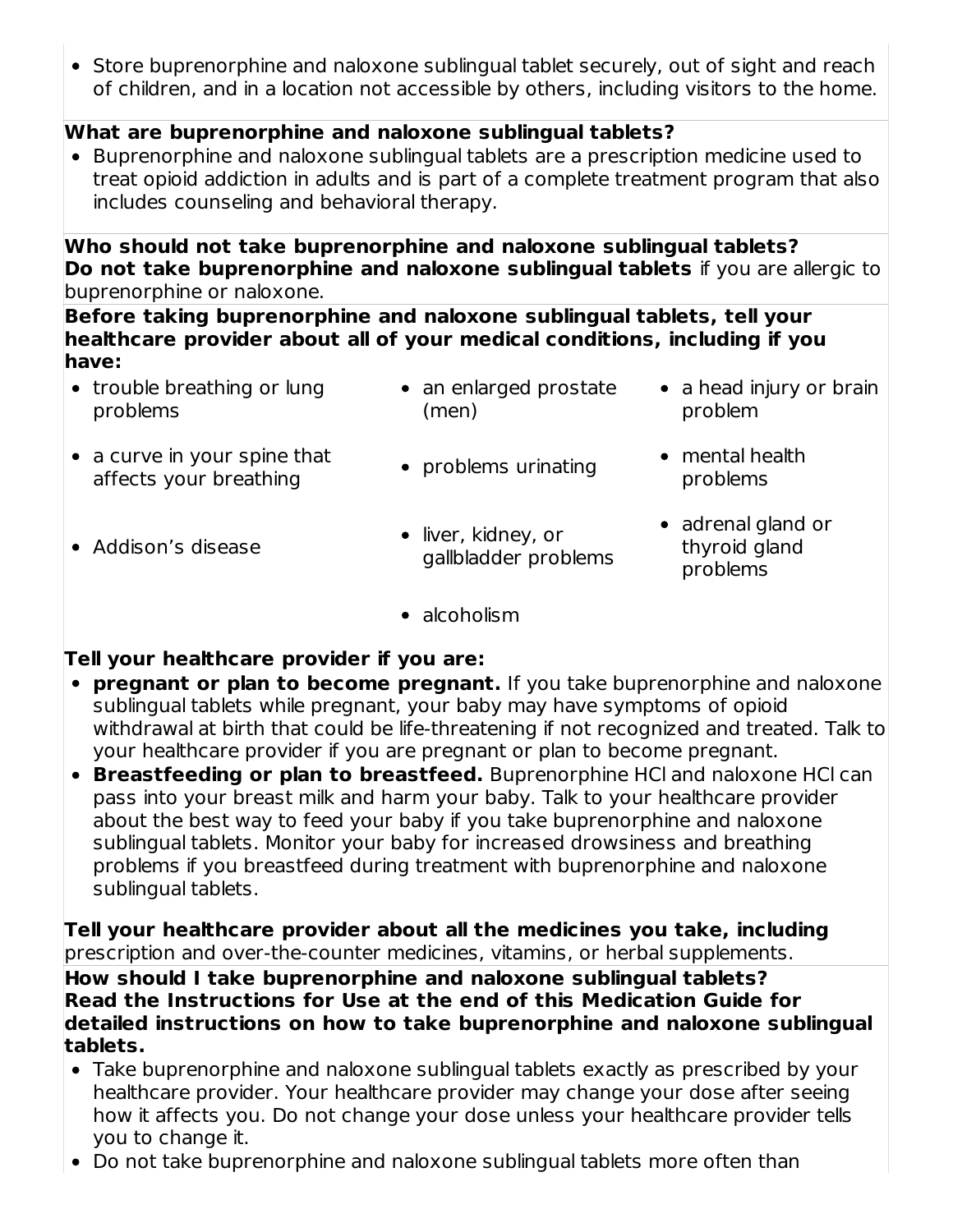prescribed by your healthcare provider.

- **buprenorphine and naloxone sublingual tablets are not for occasional or "as needed" use.**
- If you are prescribed a dose of 2 or more buprenorphine and naloxone sublingual tablets at the same time:
- Ask your healthcare provider for instructions on the right way to take buprenorphine and naloxone sublingual tablets.
- Follow the same instructions every time you take a dose of buprenorphine and naloxone sublingual tablets.
- Take the entire buprenorphine and naloxone sublingual tablet . Do not cut, chew, or swallow buprenorphine and naloxone sublingual tablet, because the medicine will not work as well.
- If you miss a dose of buprenorphine and naloxone sublingual tablets, take it as soon as you remember. If it is almost time for your next dose, skip the missed dose and take the next dose at your regular time. Do not take 2 doses at the same time unless your healthcare provider tells you to. If you are not sure about your dosing, call your healthcare provider.
- Dispose of expired, unwanted, or unused buprenorphine and naloxone sublingual tablet by promptly flushing down the toilet (if a drug take‐back option is not readily available). Visit www.fda.gov/drugdisposal for additional information on disposal of unused medicines.
- **If you take too much buprenorphine and naloxone sublingual tablets or overdose, call Poison Control or get emergency medical help right away.**

**What should I avoid while taking buprenorphine and naloxone sublingual tablets?**

- **Do not drive, operate heavy machinery, or perform any other dangerous activities until you know how buprenorphine and naloxone sublingual tablets affects you.** Buprenorphine can cause drowsiness and slow reaction times. Buprenorphine and naloxone sublingual tablets can make you sleepy, dizzy, or lightheaded.
- **You should not drink alcohol** or take prescription or over‐the‐counter medicines that contain alcohol while taking buprenorphine and naloxone sublingual tablets, because this can lead to loss of consciousness or even death.

**What are the possible side effects of buprenorphine and naloxone sublingual tablets?**

#### **Buprenorphine and naloxone sublingual tablets can cause serious side effects, including:**

- **Trouble breathing.** Taking buprenorphine and naloxone sublingual tablets with other opioid medicines, benzodiazepines, alcohol, or other central nervous system depressants can cause breathing problems that can lead to coma and death.
- **Sleepiness, dizziness, and problems with coordination.**
- **Physical dependence or abuse.**
- **Liver problems.** Call your healthcare provider right away if you notice any of these symptoms:
- your skin or the white part of your eyes turns yellow • loss of appetite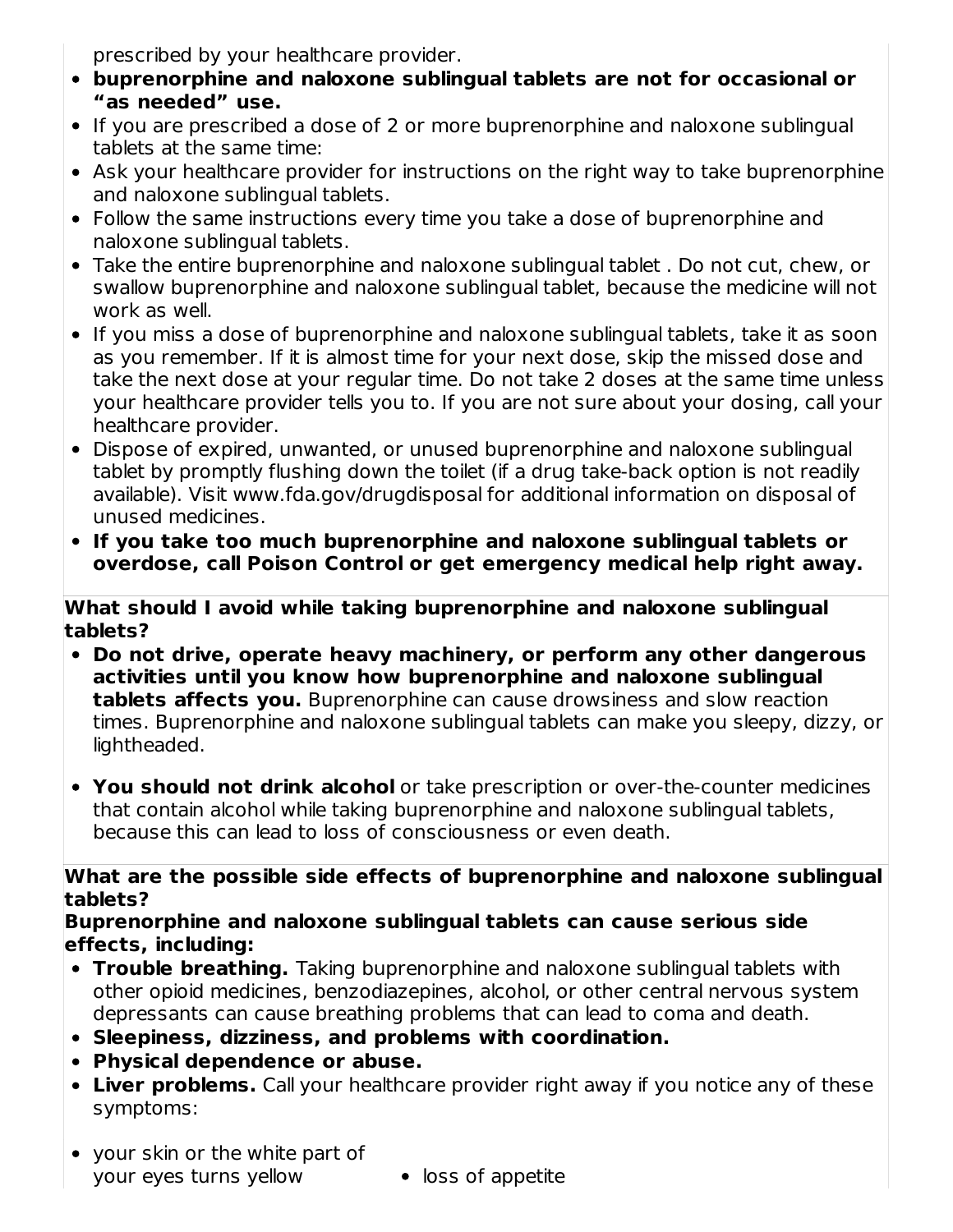(jaundice)

- dark or "tea-colored" urine
- pain, aching, or tenderness on the right side of your stomach area
- light colored stools (bowel movements)
- Nausea
- Your healthcare provider should do blood tests to check your liver before you start taking and while you take buprenorphine and naloxone sublingual tablets.
- **Allergic reaction.** You may have a rash, hives, swelling of your face, wheezing, low blood pressure, or loss of consciousness. Call your healthcare provider or get emergency help right away.
- **Opioid withdrawal.** Call your healthcare provider right away if you get any of these symptoms:
- shaking extended to the shaking of the shaking of the shaking states of the shaking states of the shaking states of the shaking states of the shaking states of the shaking states of the shaking states of the shaking stat
- $\bullet$  sweating more than normal  $\bullet$  diarrhea
- feeling hot or cold more than normal • vomiting
- runny nose **entity** muscle aches
- watery eyes
- **Decrease in blood pressure.** You may feel dizzy if you get up too fast from sitting or lying down.
- **The most common side effects of buprenorphine and naloxone sublingual tablets include:**
- headache pain
- 

- 
- nausea **increased sweating**
- vomiting extended to the decrease in sleep (insomnia)
	-

- constipation
- Buprenorphine and naloxone sublingual tablet may affect fertility in males and females. Talk to your healthcare provider if this is a concern for you.

These are not all the possible side effects of buprenorphine and naloxone sublingual tablets.

Call your doctor for medical advice about side effects. You may report side effects to FDA at 1-800-FDA-1088.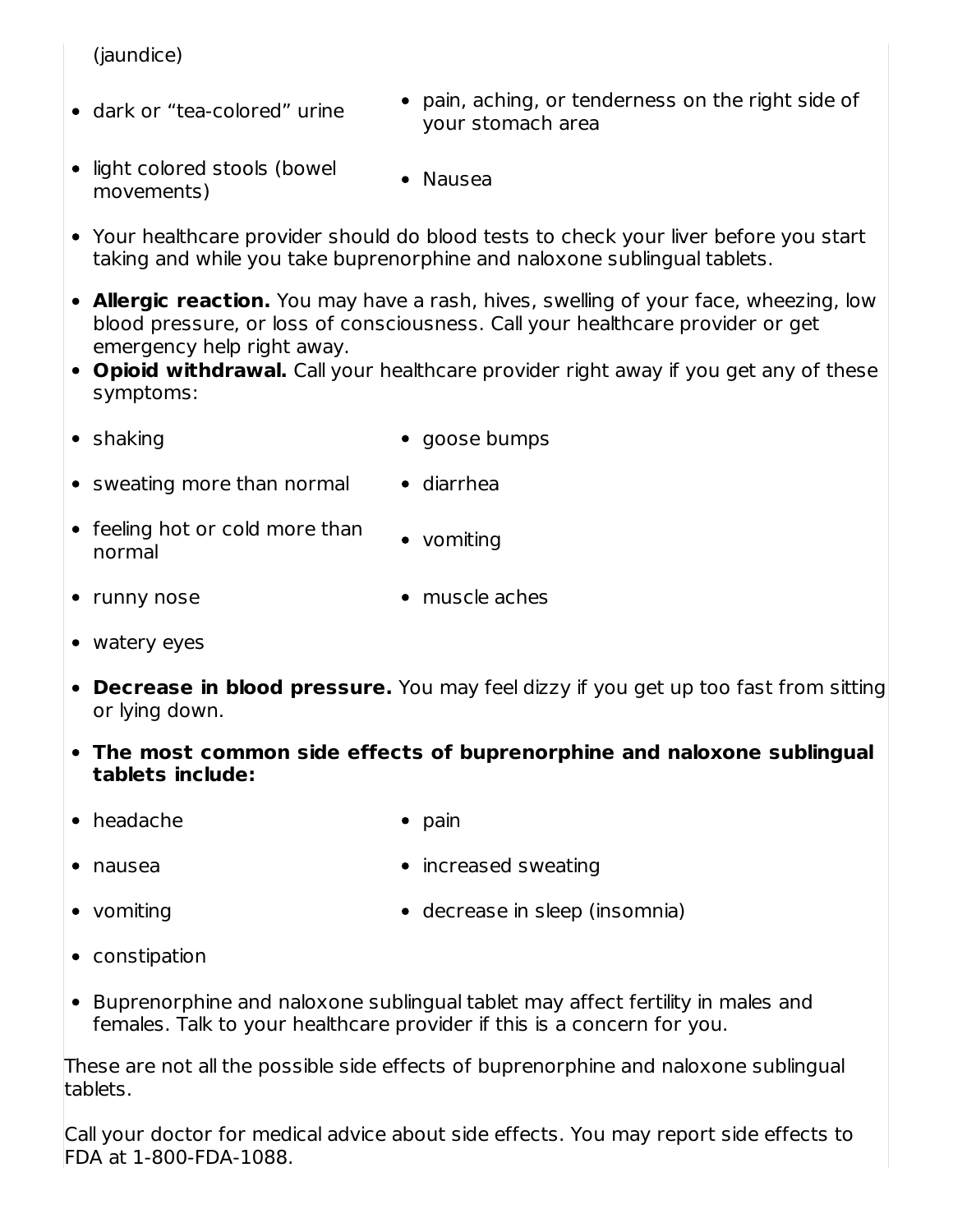**General information about the safe and effective use of buprenorphine and naloxone sublingual tablets.**

Medicines are sometimes prescribed for purposes other than those listed in a Medication Guide. Do not take buprenorphine and naloxone sublingual tablets for a condition for which it was not prescribed. Do not give buprenorphine and naloxone sublingual tablets to other people, even if they have the same symptoms you have. It may harm them and it **is against the law**.

You can ask your doctor or pharmacist for information that is written for healthcare professionals.

Manufactured by: **Amneal Pharmaceuticals of New York, LLC** Brookhaven, NY 11719

Distributed by: **Amneal Pharmaceuticals LLC** Glasgow, KY 42141

Rev. 08-2021-13

This Medication Guide has been approved by the U.S. Food and Drug Administration.

#### **INSTRUCTIONS FOR USE**

**BUPRENORPHINE (bue" pre nor' feen) AND NALOXONE (nal ox' one) Sublingual Tablets, USP (CIII)**

**This "Instructions for Use" contains information on how to correctly take buprenorphine and naloxone sublingual tablets.**

#### **Important Information You Need to Know Before Taking buprenorphine and naloxone sublingual tablets:**

Your healthcare provider should show you how to take buprenorphine and naloxone sublingual tablets the right way.

**Preparing to take buprenorphine and naloxone** sublingual tablets**:**

• Put the tablets under your tongue. Let them dissolve completely.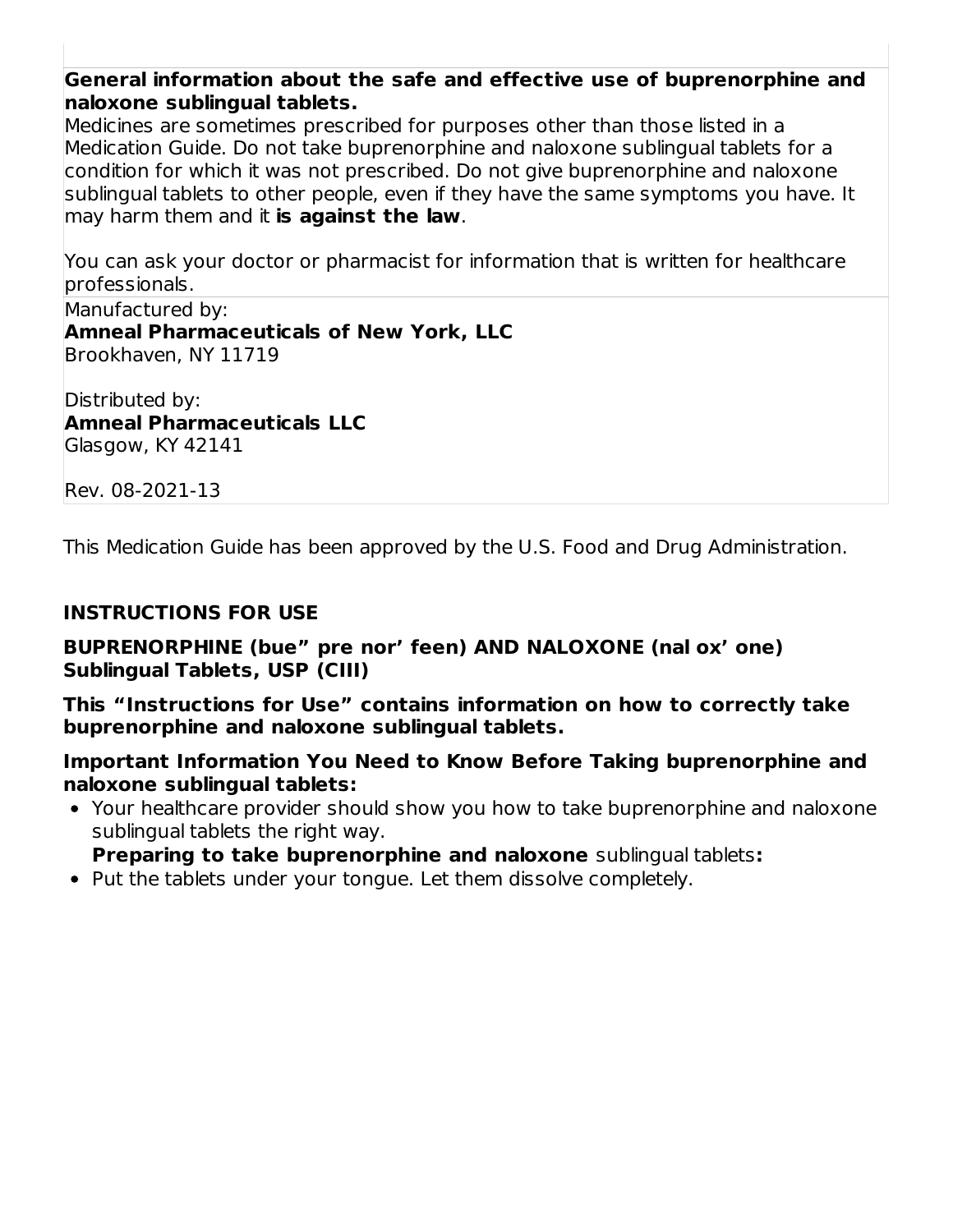

- While buprenorphine and naloxone sublingual tablet is dissolving, do not chew or swallow the tablet because the medicine will not work as well.
- Talking while the tablet is dissolving can affect how well the medicine in buprenorphine and naloxone sublingual tablet is absorbed.
- If you miss a dose of buprenorphine and naloxone sublingual tablet, take your medicine when you remember. If it is almost time for your next dose, skip the missed dose and take the next dose at your regular time. Do not take 2 doses at the same time unless your healthcare provider tells you to. If you are not sure about your dosing, call your healthcare provider.
- Do not stop taking buprenorphine and naloxone sublingual tablet suddenly. You could become sick and have withdrawal symptoms because your body has become used to the medicine. Physical dependence is not the same as drug addiction. Your healthcare provider can tell you more about the differences between physical dependence and drug addiction. To have fewer withdrawal symptoms, ask your healthcare provider how to stop using buprenorphine and naloxone sublingual tablet the right way.

#### **If you take too much buprenorphine and naloxone sublingual tablet or overdose, call Poison Control or get emergency medical help right away.**

### **Storing buprenorphine and naloxone sublingual tablets:**

- Store buprenorphine and naloxone sublingual tablets at room temperature between 68° to 77°F (20° to 25°C).
- **Keep buprenorphine and naloxone sublingual tablets in a safe place, out of the sight and reach of children**.

### **Disposing of buprenorphine and naloxone sublingual tablets:**

Dispose of unused buprenorphine and naloxone sublingual tablets as soon as you no longer need them.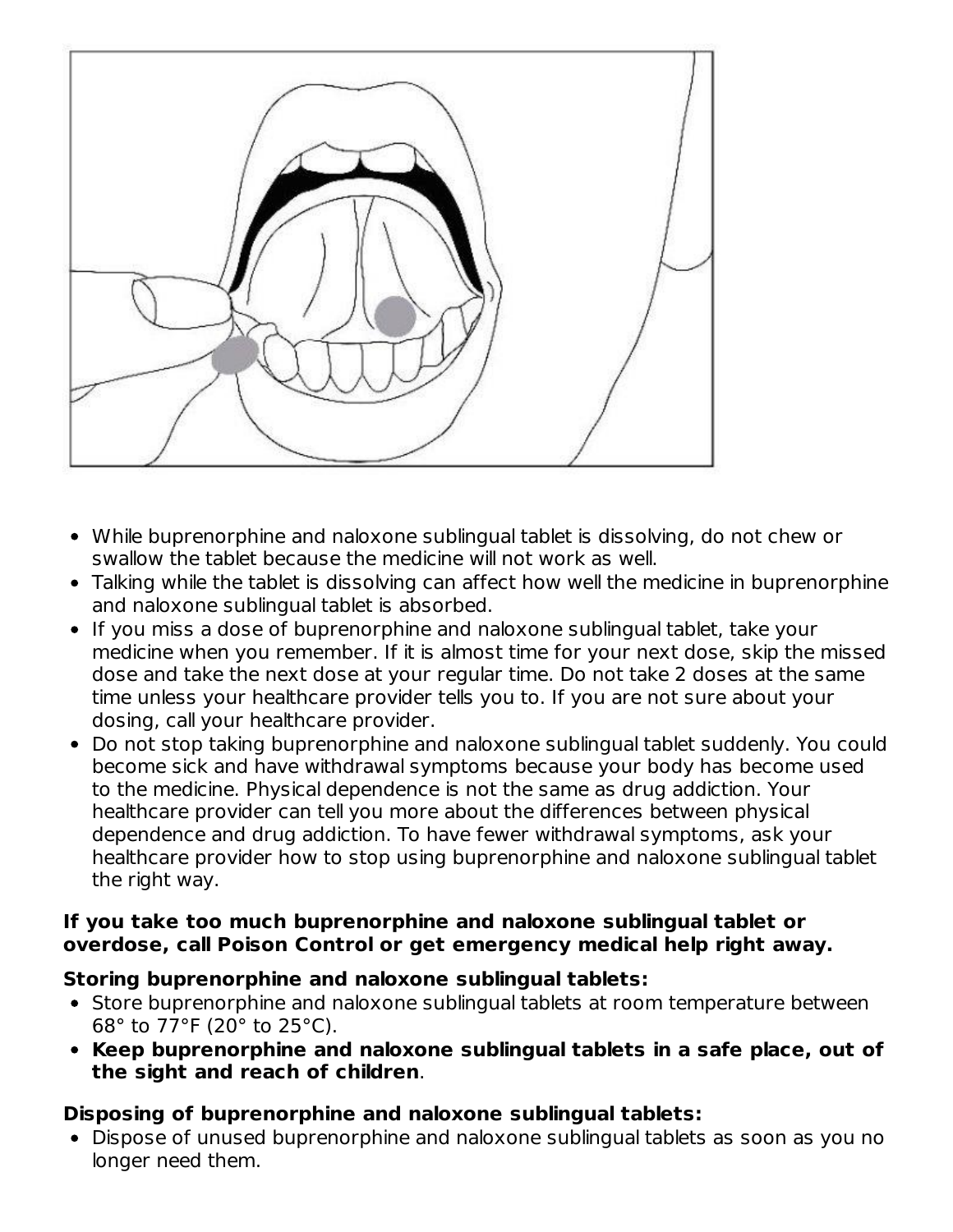Dispose of expired, unwanted or unused buprenorphine and naloxone sublingual tablets by promptly flushing down the toilet (if a drug take‐back option is not readily available). Visit www.fda.gov/drugdisposal for additional information on disposal of unused medicines.

If you need help with disposal of buprenorphine and naloxone sublingual tablet, call 1‐ 877‐835‐5472.

Manufactured by:

### **Amneal Pharmaceuticals of New York, LLC**

Brookhaven, NY 11719

Distributed by:

#### **Amneal Pharmaceuticals LLC**

Glasgow, KY 42141

Rev. 08-2021-00

#### **This "Instructions for Use" has been approved by the U.S. Food and Drug Administration.**

**Buprenorphine/ Naloxone (CIII) 2/ 0.5**

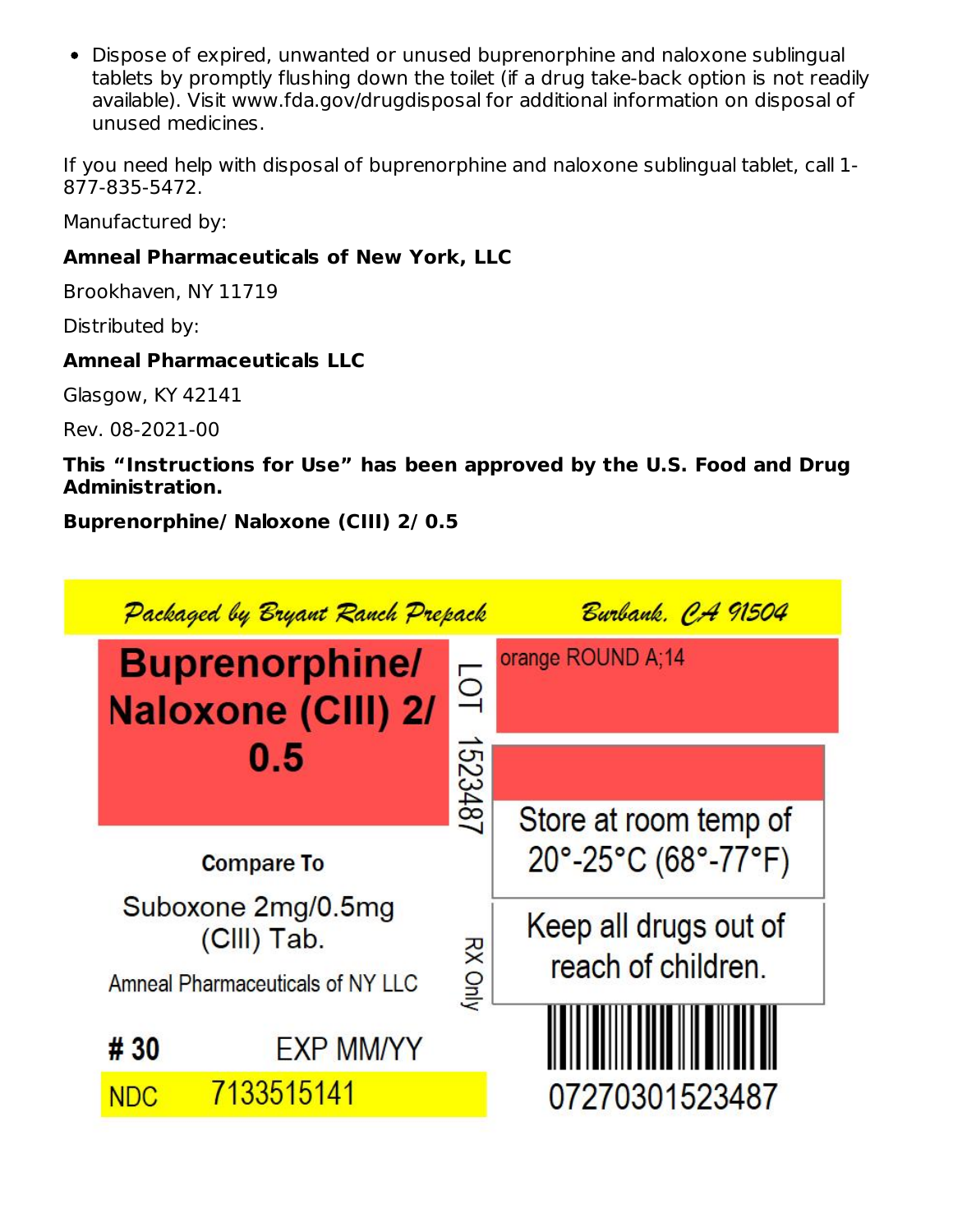| <b>BUPRENORPHINE HCL AND NALOXONE HCL</b><br>buprenorphine and naloxone tablet             |                                                                    |                                                    |                     |  |                                       |                 |                                    |                                     |
|--------------------------------------------------------------------------------------------|--------------------------------------------------------------------|----------------------------------------------------|---------------------|--|---------------------------------------|-----------------|------------------------------------|-------------------------------------|
| <b>Product Information</b>                                                                 |                                                                    |                                                    |                     |  |                                       |                 |                                    |                                     |
|                                                                                            |                                                                    |                                                    |                     |  |                                       |                 |                                    |                                     |
| <b>Product Type</b>                                                                        |                                                                    | <b>HUMAN</b><br><b>PRESCRIPTION</b><br><b>DRUG</b> |                     |  | <b>Item Code (Source)</b>             |                 | NDC: 71335-                        | 1514(NDC:65162-416)                 |
| <b>Route of Administration</b>                                                             |                                                                    | <b>SUBLINGUAL</b>                                  |                     |  | <b>DEA Schedule</b>                   |                 | <b>CIII</b>                        |                                     |
|                                                                                            |                                                                    |                                                    |                     |  |                                       |                 |                                    |                                     |
| <b>Active Ingredient/Active Moiety</b>                                                     |                                                                    |                                                    |                     |  |                                       |                 |                                    |                                     |
|                                                                                            |                                                                    | <b>Ingredient Name</b>                             |                     |  |                                       |                 | <b>Basis of</b><br><b>Strength</b> | <b>Strength</b>                     |
| <b>BUPRENORPHINE HYDROCHLORIDE (UNII: 56W8MW3EN1) (BUPRENORPHINE -</b><br>UNII:40D3SCR4GZ) |                                                                    |                                                    |                     |  |                                       |                 | <b>BUPRENORPHINE</b>               | 2 <sub>mg</sub>                     |
| NALOXONE HYDROCHLORIDE DIHYDRATE (UNII: 5Q187997EE) (NALOXONE -<br>UNII:36B82AMQ7N)        |                                                                    |                                                    |                     |  |                                       | <b>NALOXONE</b> |                                    | $0.5$ mg                            |
|                                                                                            |                                                                    |                                                    |                     |  |                                       |                 |                                    |                                     |
| <b>Inactive Ingredients</b>                                                                |                                                                    |                                                    |                     |  |                                       |                 |                                    |                                     |
|                                                                                            |                                                                    | <b>Ingredient Name</b>                             |                     |  |                                       |                 |                                    | <b>Strength</b>                     |
| ACESULFAME POTASSIUM (UNII: 230V73Q5G9)                                                    |                                                                    |                                                    |                     |  |                                       |                 |                                    |                                     |
| <b>ANHYDROUS CITRIC ACID (UNII: XF417D3PSL)</b>                                            |                                                                    |                                                    |                     |  |                                       |                 |                                    |                                     |
| FD&C YELLOW NO. 6 (UNII: H77VEI93A8)                                                       |                                                                    |                                                    |                     |  |                                       |                 |                                    |                                     |
| LACTOSE MONOHYDRATE (UNII: EWQ57Q8I5X)                                                     |                                                                    |                                                    |                     |  |                                       |                 |                                    |                                     |
| <b>MAGNESIUM STEARATE (UNII: 70097M6I30)</b>                                               |                                                                    |                                                    |                     |  |                                       |                 |                                    |                                     |
| MANNITOL (UNII: 30WL53L36A)                                                                |                                                                    |                                                    |                     |  |                                       |                 |                                    |                                     |
| POVIDONE, UNSPECIFIED (UNII: FZ989GH94E)                                                   |                                                                    |                                                    |                     |  |                                       |                 |                                    |                                     |
| SODIUM CITRATE, UNSPECIFIED FORM (UNII: 1Q73Q2JULR)                                        |                                                                    |                                                    |                     |  |                                       |                 |                                    |                                     |
| <b>STARCH, CORN (UNII: 08232NY3SJ)</b>                                                     |                                                                    |                                                    |                     |  |                                       |                 |                                    |                                     |
|                                                                                            |                                                                    |                                                    |                     |  |                                       |                 |                                    |                                     |
| <b>Product Characteristics</b>                                                             |                                                                    |                                                    |                     |  |                                       |                 |                                    |                                     |
| Color                                                                                      | orange                                                             |                                                    | <b>Score</b>        |  |                                       |                 | no score                           |                                     |
| <b>Shape</b>                                                                               | <b>ROUND</b>                                                       |                                                    | <b>Size</b>         |  |                                       |                 | 6 <sub>mm</sub>                    |                                     |
| <b>Flavor</b>                                                                              |                                                                    |                                                    | <b>Imprint Code</b> |  |                                       |                 | A;14                               |                                     |
| <b>Contains</b>                                                                            |                                                                    |                                                    |                     |  |                                       |                 |                                    |                                     |
|                                                                                            |                                                                    |                                                    |                     |  |                                       |                 |                                    |                                     |
| <b>Packaging</b>                                                                           |                                                                    |                                                    |                     |  |                                       |                 |                                    |                                     |
| <b>Item Code</b><br>#                                                                      |                                                                    | <b>Package Description</b>                         |                     |  | <b>Marketing Start</b><br><b>Date</b> |                 |                                    | <b>Marketing End</b><br><b>Date</b> |
| NDC: 71335-<br>$\mathbf{1}$<br>1514-1                                                      | Product                                                            | 30 in 1 BOTTLE; Type 0: Not a Combination          |                     |  | 02/17/2020                            |                 |                                    |                                     |
| NDC: 71335-<br>$\overline{2}$<br>1514-2                                                    | 10 in 1 BOTTLE; Type 0: Not a Combination<br>12/28/2021<br>Product |                                                    |                     |  |                                       |                 |                                    |                                     |
|                                                                                            |                                                                    |                                                    |                     |  |                                       |                 |                                    |                                     |